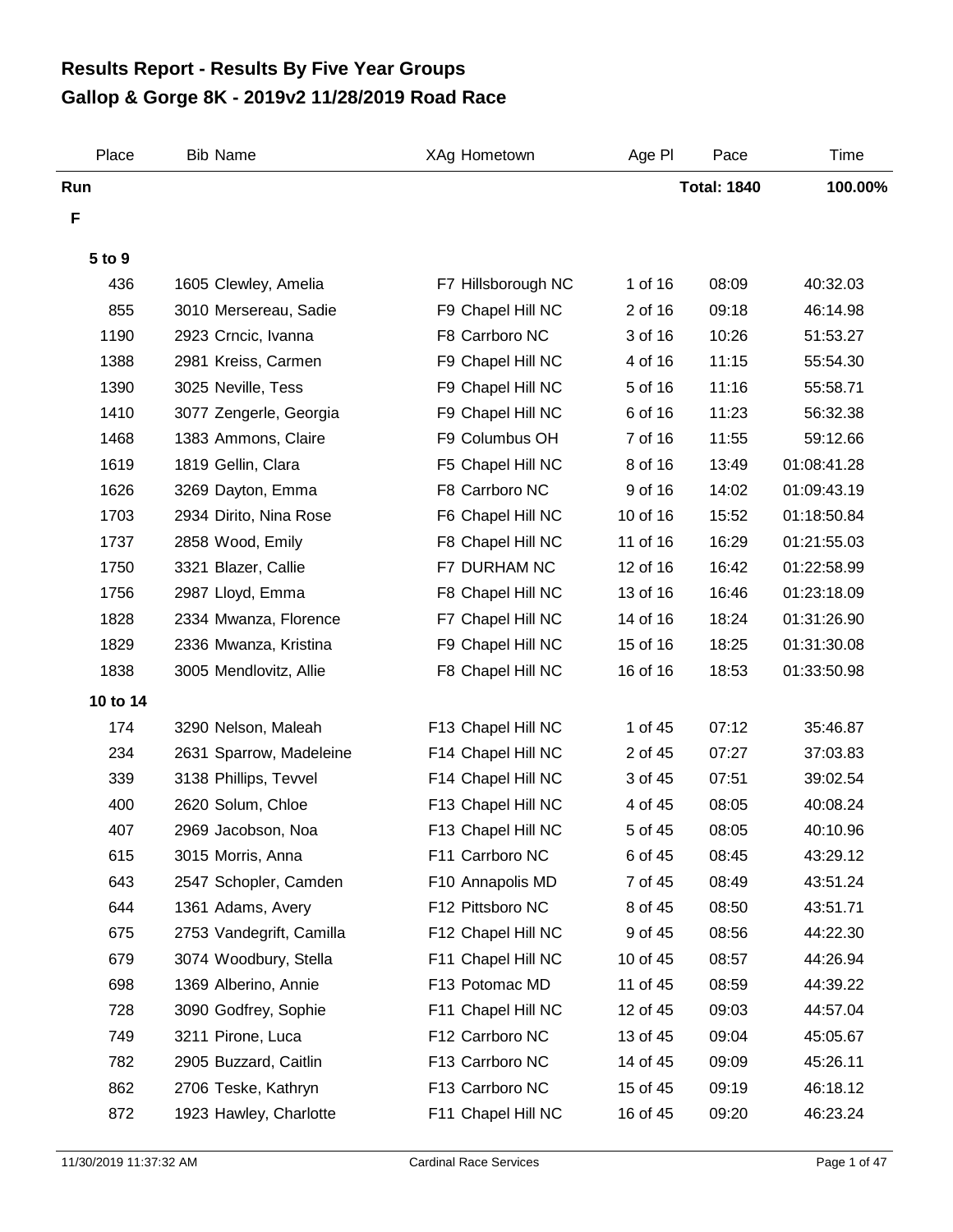| Place    | <b>Bib Name</b>         | XAg Hometown         | Age PI   | Pace  | Time        |
|----------|-------------------------|----------------------|----------|-------|-------------|
| 942      | 3027 Nunn, Sylvia       | F12 Chapel Hill NC   | 17 of 45 | 09:35 | 47:35.68    |
| 1000     | 1599 Cid, Sofia         | F13 Chapel Hill NC   | 18 of 45 | 09:44 | 48:24.36    |
| 1003     | 1865 Greene, Casey      | F14 Chapel Hill NC   | 19 of 45 | 09:45 | 48:29.29    |
| 1031     | 2107 Kullmann, Sienna   | F10 Silver Spring MD | 20 of 45 | 09:54 | 49:09.77    |
| 1070     | 2533 Sanoff, Louisa     | F11 Chapel Hill NC   | 21 of 45 | 10:02 | 49:54.09    |
| 1111     | 2199 Manton, Hallie     | F12 Pittsboro NC     | 22 of 45 | 10:09 | 50:24.67    |
| 1250     | 2255 McPherson, Paige   | F14 Apex NC          | 23 of 45 | 10:38 | 52:49.17    |
| 1271     | 1633 Cook, Liliana      | F <sub>10</sub>      | 24 of 45 | 10:40 | 53:03.01    |
| 1341     | 3248 Mouw, Lucy         | F13 Chapel Hill NC   | 25 of 45 | 10:59 | 54:34.01    |
| 1351     | 2657 Stouder, Emerson   | F12 Chapel Hill NC   | 26 of 45 | 11:01 | 54:45.22    |
| 1413     | 2625 Soth, Elena        | F12 Greensboro NC    | 27 of 45 | 11:23 | 56:36.27    |
| 1415     | 2131 Lee, Caroline      | F11 Chapel Hill NC   | 28 of 45 | 11:25 | 56:42.11    |
| 1445     | 2670 Strode, Amanda     | F <sub>12</sub>      | 29 of 45 | 11:40 | 57:59.48    |
| 1476     | 3344 Grabiel, Natalia   | F10 Miami FL         | 30 of 45 | 11:57 | 59:25.28    |
| 1494     | 2330 Murrieta, Citlalli | F12 Roxboro NC       | 31 of 45 | 12:11 | 01:00:35.49 |
| 1495     | 3258 Pan, Zoe           | F13 Chapel Hill NC   | 32 of 45 | 12:12 | 01:00:36.56 |
| 1501     | 3345 Figueroa, Lillian  | F11 Miami FL         | 33 of 45 | 12:16 | 01:00:56.75 |
| 1505     | 2986 Lloyd, Charlotte   | F10 Chapel Hill NC   | 34 of 45 | 12:17 | 01:01:04.36 |
| 1515     | 2917 Chi, Mirabelle     | F11 Chapel Hill NC   | 35 of 45 | 12:21 | 01:01:21.50 |
| 1544     | 3006 Mendlovitz, Ella   | F11 Chapel Hill NC   | 36 of 45 | 12:36 | 01:02:35.59 |
| 1567     | 3156 Spring, Maevelyn   | F13 Carrboro NC      | 37 of 45 | 12:53 | 01:04:01.46 |
| 1573     | 3134 Simon, Sydney      | F11 Chapel Hill NC   | 38 of 45 | 12:55 | 01:04:11.41 |
| 1583     | 1392 Anderson, Soren    | F12 Chapel Hill NC   | 39 of 45 | 13:09 | 01:05:22.47 |
| 1585     | 1389 Anderson, Elena    | F10 Chapel Hill NC   | 40 of 45 | 13:10 | 01:05:25.62 |
| 1593     | 1480 Bloom, Lena        | F11 Chapel Hill NC   | 41 of 45 | 13:13 | 01:05:39.67 |
| 1594     | 3013 Mir, Lucy          | F10 Chapel Hill NC   | 42 of 45 | 13:13 | 01:05:40.02 |
| 1615     | 2990 Lopez, Joana       | F12 Durham NC        | 43 of 45 | 13:47 | 01:08:32.26 |
| 1644     | 2467 Ramsden, Norah     | F14 Chapel Hill NC   | 44 of 45 | 14:26 | 01:11:42.17 |
| 1788     | 2855 Wood, Anna         | F10 Chapel Hill NC   | 45 of 45 | 17:25 | 01:26:35.46 |
| 15 to 19 |                         |                      |          |       |             |
| 51       | 2143 Levin, Halden      | F17 Chapel Hill NC   | 1 of 56  | 06:24 | 31:50.73    |
| 110      | 2776 Wade, Zoe          | F16 Hillsborough NC  | 2 of 56  | 06:53 | 34:13.66    |
| 192      | 1589 Cawley, Grace      | F15 Carrboro NC      | 3 of 56  | 07:17 | 36:12.10    |
| 195      | 3210 pirone, mara       | F15 Carrboro NC      | 4 of 56  | 07:17 | 36:14.04    |
| 202      | 3062 Stephenson, Amelia | F15 Carrboro NC      | 5 of 56  | 07:19 | 36:20.45    |
| 249      | 2212 Martin, Alia       | F17 Chapel Hill NC   | 6 of 56  | 07:32 | 37:25.40    |
| 263      | 1695 deshusses, elise   | F19 Chapel Hill NC   | 7 of 56  | 07:34 | 37:37.35    |
| 280      | 2664 Strauss, Jade      | F18 Chapel Hill NC   | 8 of 56  | 07:38 | 37:56.57    |
| 309      | 2529 Rueckeis, Samantha | F19 Chapel Hill NC   | 9 of 56  | 07:44 | 38:28.56    |
| 410      | 2901 Buchanan, Bridget  | F17 Chapel Hill NC   | 10 of 56 | 08:06 | 40:13.77    |
| 442      | 2254 McPherson, Meghan  | F16 Apex NC          | 11 of 56 | 08:10 | 40:33.63    |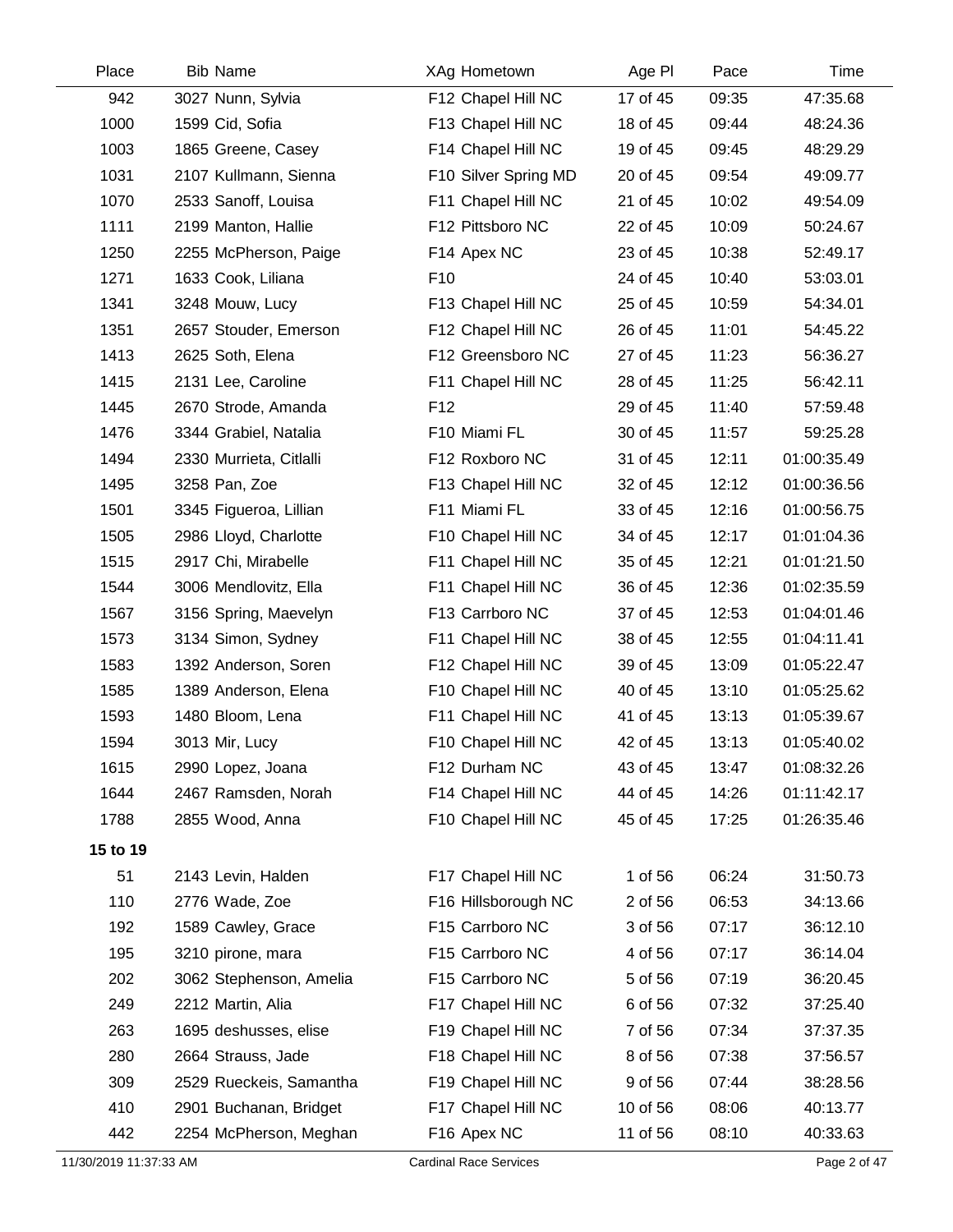| Place | <b>Bib Name</b>            | XAg Hometown         | Age PI   | Pace  | Time        |
|-------|----------------------------|----------------------|----------|-------|-------------|
| 481   | 3238 Alexander, Sophia     | F17 Newport Beach CA | 12 of 56 | 08:18 | 41:17.49    |
| 498   | 2119 Lapham, Ruby          | F15 Hillsborough NC  | 13 of 56 | 08:22 | 41:33.42    |
| 578   | 3339 Keefe, Ahrianna       | F18 DURHAM NC        | 14 of 56 | 08:37 | 42:47.03    |
| 580   | 2886 Zolotor, Molly        | F15 Carrboro NC      | 15 of 56 | 08:37 | 42:48.30    |
| 619   | 2366 Noel, Nichole         | F18 Chapel Hill NC   | 16 of 56 | 08:46 | 43:32.39    |
| 630   | 2836 Wilds, Emma           | F18 Chapel Hill NC   | 17 of 56 | 08:47 | 43:39.43    |
| 673   | 1526 Bucy-Anderson, DeAnna | F19 Chapel Hill NC   | 18 of 56 | 08:55 | 44:20.05    |
| 689   | 2874 Younts, Henley        | F18 Chapel Hill NC   | 19 of 56 | 08:58 | 44:33.34    |
| 721   | 3194 Himmel, Claire        | F16 Chapel Hill NC   | 20 of 56 | 09:02 | 44:52.10    |
| 739   | 2550 Schraff, Quintin      | F19 Chapel Hill NC   | 21 of 56 | 09:04 | 45:01.62    |
| 765   | 1617 Cohen, Lena           | F19 Carrboro NC      | 22 of 56 | 09:06 | 45:15.18    |
| 789   | 3167 Wojnovich, Alexa      | F18 Chapel Hill NC   | 23 of 56 | 09:10 | 45:33.36    |
| 803   | 2175 mabe, lizzie          | F18 Carrboro NC      | 24 of 56 | 09:11 | 45:40.02    |
| 804   | 2183 MacKinnon, Katherine  | F18 Chapel Hill NC   | 25 of 56 | 09:11 | 45:40.17    |
| 870   | 2136 Lee, Sophia           | F16 Chapel Hill NC   | 26 of 56 | 09:19 | 46:20.63    |
| 878   | 2595 Singer, Chloe         | F16 New York NY      | 27 of 56 | 09:21 | 46:29.74    |
| 883   | 1575 Carson, Audrey        | F18 Chapel Hill NC   | 28 of 56 | 09:22 | 46:33.47    |
| 884   | 2713 Thompson, Virginia    | F15 Chapel Hill NC   | 29 of 56 | 09:22 | 46:33.95    |
| 908   | 2549 Schraff, Lucy         | F17 Chapel Hill NC   | 30 of 56 | 09:26 | 46:52.48    |
| 944   | 2705 Teske, Alison         | F15 Carrboro NC      | 31 of 56 | 09:36 | 47:40.36    |
| 965   | 2808 Weeks, Gillie         | F19 Carrboro NC      | 32 of 56 | 09:38 | 47:54.46    |
| 970   | 1498 Boyle, Lauren         | F19 Carrboro NC      | 33 of 56 | 09:39 | 47:56.02    |
| 995   | 2590 Simmons, Isabel       | F18 Chapel Hill NC   | 34 of 56 | 09:43 | 48:19.85    |
| 1005  | 2272 Millar, Ally          | F19 Chapel Hill NC   | 35 of 56 | 09:46 | 48:33.84    |
| 1039  | 1458 Benjamin, Julia       | F17 Cary NC          | 36 of 56 | 09:55 | 49:16.36    |
| 1045  | 3207 Wright, Caroline      | F17 Chapel Hill NC   | 37 of 56 | 09:57 | 49:26.24    |
| 1067  | 3159 Hulbert, Stella       | F15 Hillsborough NC  | 38 of 56 | 10:02 | 49:51.86    |
| 1096  | 1537 Butler, Anna          | F18 Chapel Hill NC   | 39 of 56 | 10:06 | 50:14.03    |
| 1135  | 1406 Arnott, Hallie        | F18 Chapel Hill NC   | 40 of 56 | 10:14 | 50:53.75    |
| 1178  | 2047 Keller, Claire        | F18 Chapel Hill NC   | 41 of 56 | 10:25 | 51:43.81    |
| 1207  | 3307 Vincent, Ashlyn       | F19 Chapel Hill NC   | 42 of 56 | 10:28 | 51:59.93    |
| 1210  | 1409 Arnott, Sydney        | F15 Chapel Hill NC   | 43 of 56 | 10:28 | 52:01.75    |
| 1212  | 3308 Laberge, Kendall      | F19 Chapel Hill NC   | 44 of 56 | 10:28 | 52:01.79    |
| 1240  | 2720 Tocci, Marissa        | F18 Chapel Hill NC   | 45 of 56 | 10:35 | 52:34.68    |
| 1272  | 2099 Krause, Olivia        | F18 Chapel Hill NC   | 46 of 56 | 10:41 | 53:03.92    |
| 1274  | 3276 Gabier, Ariana        | F17 Carrboro NC      | 47 of 56 | 10:41 | 53:06.57    |
| 1277  | 1473 Bigger, Teagan        | F16 Chicago IL       | 48 of 56 | 10:41 | 53:07.65    |
| 1306  | 2913 Charlot, Daphne       | F19 Chapel Hill NC   | 49 of 56 | 10:50 | 53:50.60    |
| 1338  | 1676 Danku, Mackenzie      | F17 Chapel Hill NC   | 50 of 56 | 10:57 | 54:27.60    |
| 1344  | 2619 Solum, Amelia         | F16 Chapel Hill NC   | 51 of 56 | 10:59 | 54:35.26    |
| 1533  | 2225 Maxwell, Rachel       | F19 Lexington VA     | 52 of 56 | 12:30 | 01:02:08.45 |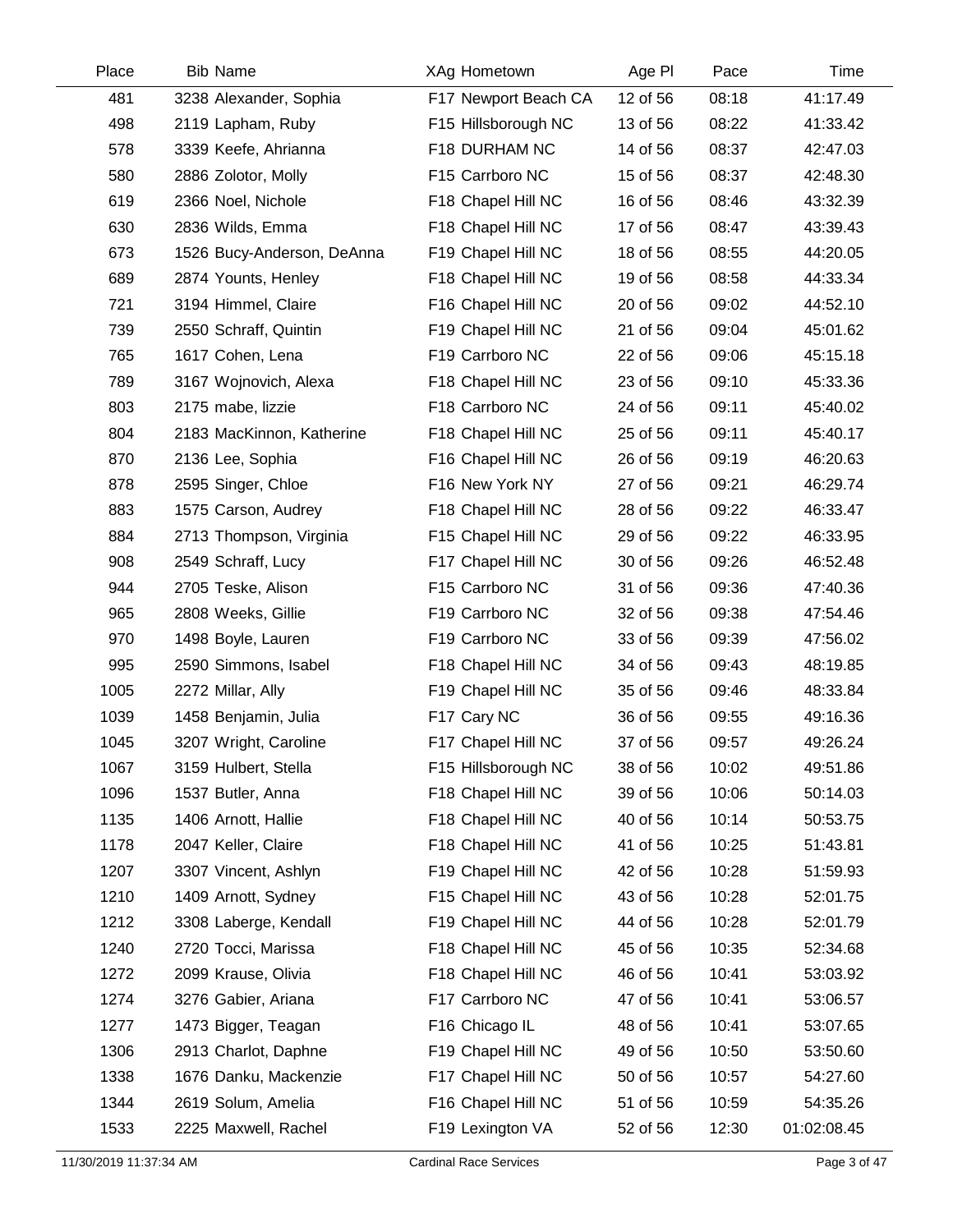| Place    | <b>Bib Name</b>              | XAg Hometown       | Age PI   | Pace  | Time        |
|----------|------------------------------|--------------------|----------|-------|-------------|
| 1624     | 3180 White, Skyler           | F16 Chapel Hill NC | 53 of 56 | 13:53 | 01:09:01.48 |
| 1684     | 1538 Butler, Caroline        | F16 Chapel Hill NC | 54 of 56 | 15:28 | 01:16:50.47 |
| 1707     | 1657 Crook, Lilly            | F18 Carrboro NC    | 55 of 56 | 15:54 | 01:18:58.91 |
| 1781     | 2671 Strode, Catie           | F <sub>15</sub>    | 56 of 56 | 17:16 | 01:25:49.40 |
| 20 to 24 |                              |                    |          |       |             |
| 18       | 3081 Astrike-Davis, Emma     | F23 Durham NC      | 1 of 72  | 05:53 | 29:14.99    |
| 59       | 3195 Ames, Milly             | F21 Chapel Hill NC | 2 of 72  | 06:31 | 32:23.19    |
| 120      | 1706 Dohlman, Camilla        | F24 Chapel Hill NC | 3 of 72  | 06:56 | 34:27.41    |
| 123      | 3152 Richardson, Natalie     | F21 Chapel Hill NC | 4 of 72  | 06:56 | 34:28.27    |
| 124      | 2763 Venable, Sarah          | F21 Cary NC        | 5 of 72  | 06:56 | 34:28.75    |
| 131      | 1936 Heck, Rainie            | F21 Chapel Hill NC | 6 of 72  | 06:58 | 34:39.12    |
| 177      | 1779 Foster, Riley           | f23 Chapel Hill NC | 7 of 72  | 07:12 | 35:48.84    |
| 187      | 2807 Weeks, Elle             | F24 Carrboro NC    | 8 of 72  | 07:15 | 36:01.86    |
| 203      | 2252 McPherson, Jeanne-Marie | F22 Carrboro NC    | 9 of 72  | 07:19 | 36:21.34    |
| 208      | 3098 Smith, Maddie           | F23 Chapel Hill NC | 10 of 72 | 07:20 | 36:28.89    |
| 279      | 2075 Kim, Veronica           | F21 Chapel Hill NC | 11 of 72 | 07:38 | 37:56.08    |
| 304      | 2667 Streisel, Christine     | F24 DURHAM NC      | 12 of 72 | 07:44 | 38:26.04    |
| 310      | 2528 Rueckeis, Cath          | F23 Chapel Hill NC | 13 of 72 | 07:45 | 38:28.66    |
| 313      | 2338 Nager, Sierra           | F23 Durham NC      | 14 of 72 | 07:45 | 38:33.11    |
| 316      | 1952 Herndon, Delaney        | F24 New Orleans LA | 15 of 72 | 07:46 | 38:37.07    |
| 326      | 2197 MANN, MORGAN            | F22 Chapel Hill NC | 16 of 72 | 07:49 | 38:50.43    |
| 412      | 2842 Willcox, Alexandra      | F24 Washington DC  | 17 of 72 | 08:06 | 40:15.98    |
| 467      | 3324 Chappell, Maggie        | F23 Raleigh NC     | 18 of 72 | 08:16 | 41:03.40    |
| 499      | 2169 Lundquist, Ella         | F23 Durham NC      | 19 of 72 | 08:22 | 41:34.92    |
| 523      | 2158 Lovelace, Ashleigh      | F24 Chapel Hill NC | 20 of 72 | 08:26 | 41:56.29    |
| 527      | 2973 Kelly, Jo               | F24 Chapel Hill NC | 21 of 72 | 08:28 | 42:02.86    |
| 540      | 2065 Kerwin, Rosie           | F22 Carrboro NC    | 22 of 72 | 08:31 | 42:18.45    |
| 545      | 1658 Crook, Marija           | F21 Carrboro NC    | 23 of 72 | 08:31 | 42:21.07    |
| 590      | 2151 Lloyd, Rachel           | F20 Chapel Hill NC | 24 of 72 | 08:39 | 42:59.94    |
| 596      | 2994 Macleod, Kirstin        | f23 Chapel Hill NC | 25 of 72 | 08:41 | 43:08.73    |
| 639      | 2170 Lyu, Jennifer           | F24 Brighton MA    | 26 of 72 | 08:49 | 43:48.32    |
| 664      | 1814 Gaylord, Alison         | F21 Arlington VA   | 27 of 72 | 08:54 | 44:13.22    |
| 681      | 2873 Younts, Chandler        | F21 Chapel Hill NC | 28 of 72 | 08:57 | 44:28.04    |
| 682      | 1554 Cannon, Kathleen        | F24 Durham NC      | 29 of 72 | 08:57 | 44:29.12    |
| 735      | 3127 sharpless, leigh        | f20 Chapel Hill NC | 30 of 72 | 09:03 | 44:59.56    |
| 741      | 1883 Gualtieri-Reed, Maeve   | F20 Chapel Hill NC | 31 of 72 | 09:04 | 45:01.92    |
| 752      | 2089 Knuth, Olivia           | F22 Chapel Hill NC | 32 of 72 | 09:05 | 45:08.17    |
| 766      | 1616 Cohen, Danielle         | F24 Carrboro NC    | 33 of 72 | 09:06 | 45:15.22    |
| 775      | 1374 Alexander, Emily        | F22 Chapel Hill NC | 34 of 72 | 09:07 | 45:20.82    |
| 783      | 3095 Eddins, Moli            | F23 Chapel Hill NC | 35 of 72 | 09:09 | 45:26.24    |
| 807      | 1985 Humphreys, Cerys        | F24 Chapel Hill NC | 36 of 72 | 09:12 | 45:41.53    |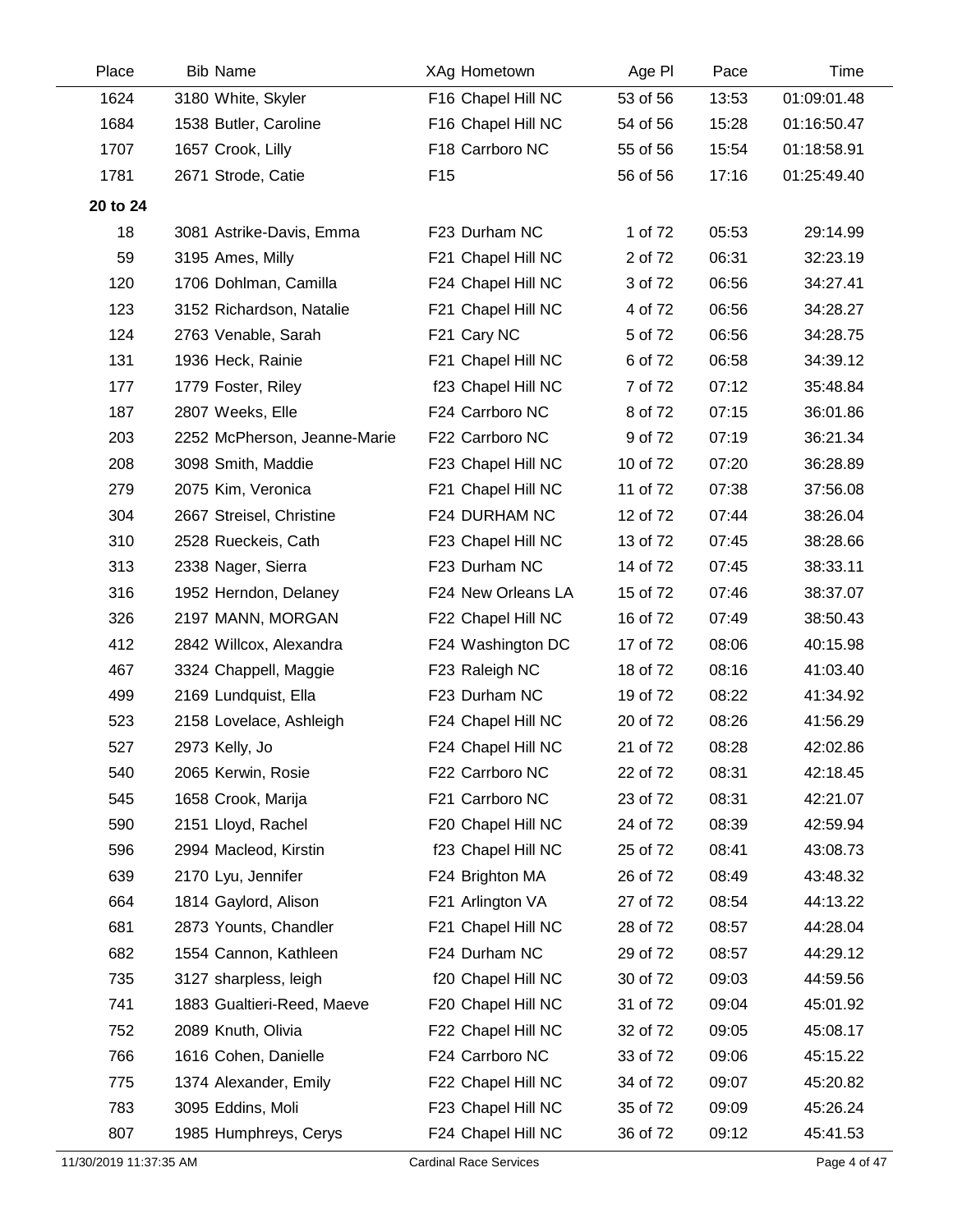| Place                  | <b>Bib Name</b>          | XAg Hometown                  | Age PI   | Pace  | Time         |
|------------------------|--------------------------|-------------------------------|----------|-------|--------------|
| 822                    | 3250 Jones, Victoria     | F20 Chapel Hill NC            | 37 of 72 | 09:14 | 45:51.18     |
| 915                    | 3174 Lovelace, Natalie   | F21 Chapel Hill NC            | 38 of 72 | 09:27 | 46:55.91     |
| 917                    | 3148 Phillips, Annabelle | F22 Chapel Hill NC            | 39 of 72 | 09:27 | 46:59.26     |
| 951                    | 3271 Ritter, Juliana     | F24 San Francisco CA          | 40 of 72 | 09:36 | 47:42.77     |
| 952                    | 2623 Sorgi, Kate         | F21 Chapel Hill NC            | 41 of 72 | 09:36 | 47:43.32     |
| 954                    | 1485 Boggess, Emma       | F21 Chapel Hill NC            | 42 of 72 | 09:36 | 47:43.56     |
| 991                    | 2993 macleod, carolyn    | f21 Chapel Hill NC            | 43 of 72 | 09:43 | 48:17.61     |
| 1001                   | 2605 Smith, Hannah       | F22 Durham NC                 | 44 of 72 | 09:45 | 48:25.04     |
| 1008                   | 3035 Padden, Amanda      | f21 Chapel Hill NC            | 45 of 72 | 09:47 | 48:38.44     |
| 1009                   | 2463 Ramirez, Alexa      | F24 Chapel Hill NC            | 46 of 72 | 09:49 | 48:45.24     |
| 1013                   | 2490 Riek, Callie        | F22 Carrboro NC               | 47 of 72 | 09:49 | 48:47.29     |
| 1016                   | 1594 Cheek, Sarah        | F23 Chapel Hill NC            | 48 of 72 | 09:49 | 48:47.90     |
| 1049                   | 1519 Bruno, Desiree      | F24 Greensboro NC             | 49 of 72 | 09:57 | 49:28.53     |
| 1069                   | 1840 Goldstein, Emily    | F <sub>23</sub>               | 50 of 72 | 10:02 | 49:52.86     |
| 1071                   | 2585 Shu, Sitong         | F23 Carrboro NC               | 51 of 72 | 10:02 | 49:54.40     |
| 1193                   | 2452 Prinzhorn, Ashley   | F24 Carrboro NC               | 52 of 72 | 10:26 | 51:53.60     |
| 1253                   | 2942 Frank, Molly        | F24 Carrboro NC               | 53 of 72 | 10:38 | 52:51.76     |
| 1257                   | 2943 Frank, Sadie        | F22 Carrboro NC               | 54 of 72 | 10:39 | 52:55.69     |
| 1283                   | 1993 Imbert, Margot      | F21 Chapel Hill NC            | 55 of 72 | 10:43 | 53:18.18     |
| 1289                   | 1614 Cocowitch, Anya     | F20 Chapel Hill NC            | 56 of 72 | 10:45 | 53:24.71     |
| 1347                   | 2947 Garrison, Bethany   | F22 Chapel Hill NC            | 57 of 72 | 11:00 | 54:37.78     |
| 1355                   | 3131 Fried, Ilana        | F22 Chapel Hill NC            | 58 of 72 | 11:02 | 54:49.09     |
| 1366                   | 3147 Cunningham, Fiona   | F24 Chapel Hill NC            | 59 of 72 | 11:07 | 55:16.13     |
| 1402                   | 1509 Brooks, Lindsey     | F21 Mebane NC                 | 60 of 72 | 11:21 | 56:23.30     |
| 1456                   | 1877 Grinnan, Lucy       | F22 Richmond VA               | 61 of 72 | 11:48 | 58:39.96     |
| 1458                   | 3046 Ruff, Evelyn        | F23 Chapel Hill NC            | 62 of 72 | 11:49 | 58:42.28     |
| 1486                   | 1553 Cannon, Clare       | F20 Chapel Hill NC            | 63 of 72 | 12:06 | 01:00:06.37  |
| 1502                   | 2162 Lucente, Chloe      | F24 Carrboro NC               | 64 of 72 | 12:16 | 01:00:59.41  |
| 1511                   | 2224 Maxwell, Carson     | F21 Lexington VA              | 65 of 72 | 12:20 | 01:01:15.70  |
| 1570                   | 3160 Hulbert, Emma       | F21 Hillsborough NC           | 66 of 72 | 12:54 | 01:04:06.31  |
| 1612                   | 2900 Brooks, Sarah       | F24 Chapel Hill NC            | 67 of 72 | 13:43 | 01:08:08.20  |
| 1646                   | 2064 Kern, Kayla         | F20 Chapel Hill NC            | 68 of 72 | 14:26 | 01:11:45.59  |
| 1673                   | 3341 Moran, Lisa         | F21 Durham NC                 | 69 of 72 | 15:12 | 01:15:34.73  |
| 1712                   | 2182 MacKinnon, Anna     | F20 Chapel Hill NC            | 70 of 72 | 15:59 | 01:19:24.41  |
| 1714                   | 3186 Pischak, Melissa    | F20 Chapel Hill NC            | 71 of 72 | 15:59 | 01:19:25.85  |
| 1817                   | 3249 Mouw, Ella          | F20 Chapel Hill NC            | 72 of 72 | 18:02 | 01:29:35.17  |
| 25 to 29               |                          |                               |          |       |              |
| 30                     | 2066 Kerwin, Sarah Jane  | F26 Carrboro NC               | 1 of 87  | 06:06 | 30:17.53     |
| 38                     | 1583 Castle, Amy         | F25 Chapel Hill NC            | 2 of 87  | 06:15 | 31:04.23     |
| 92                     | 2889 Bevilacqua, Ariana  | F28 Durham NC                 | 3 of 87  | 06:45 | 33:32.34     |
| 100                    | 3051 Savelli, Lindsay    | F27 Chapel Hill NC            | 4 of 87  | 06:49 | 33:52.10     |
| 11/30/2019 11:37:36 AM |                          | <b>Cardinal Race Services</b> |          |       | Page 5 of 47 |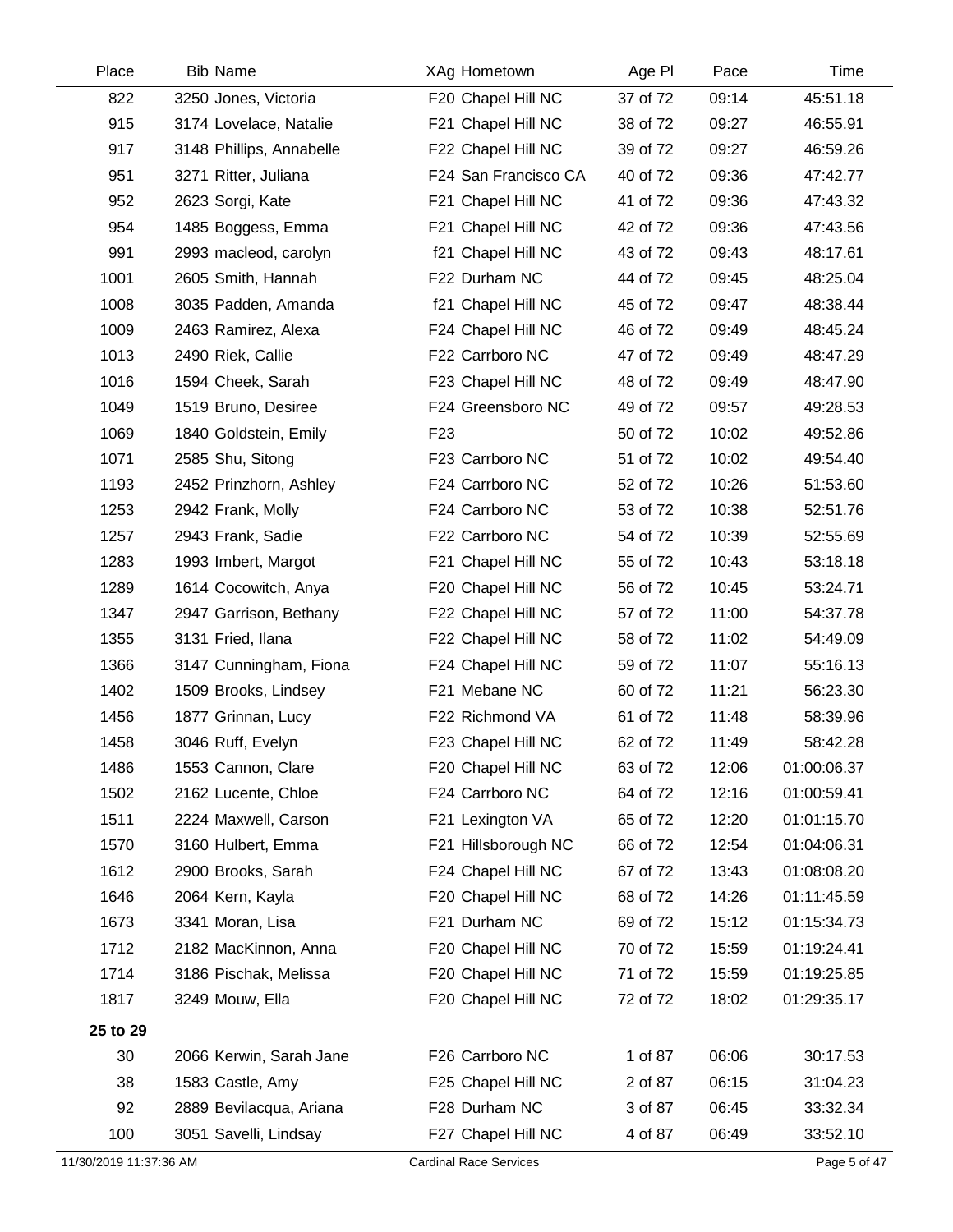| Place | <b>Bib Name</b>            | XAg Hometown           | Age PI   | Pace  | Time     |
|-------|----------------------------|------------------------|----------|-------|----------|
| 151   | 3118 Harlan, Brennan       | F26 Durham NC          | 5 of 87  | 07:06 | 35:15.68 |
| 246   | 1447 Bednarski, Juliana    | F29 Chadds Ford PA     | 6 of 87  | 07:31 | 37:22.27 |
| 251   | 1504 Brickey, Julia        | F25 Chapel Hill NC     | 7 of 87  | 07:32 | 37:26.00 |
| 261   | 1503 Brewer, Abigail       | F27 Carrboro NC        | 8 of 87  | 07:34 | 37:35.80 |
| 275   | 2635 Stanford, Katie       | F28 Raleigh NC         | 9 of 87  | 07:37 | 37:50.90 |
| 303   | 2710 Thomas, Tiana         | F25 DURHAM NC          | 10 of 87 | 07:44 | 38:26.00 |
| 333   | 2660 Straub, Magdalena     | F29 Durham NC          | 11 of 87 | 07:51 | 38:59.07 |
| 387   | 1497 Bowen, Mimi           | F25 Durham NC          | 12 of 87 | 08:02 | 39:53.37 |
| 398   | 1781 Fox, Allison          | F27 Charlotte NC       | 13 of 87 | 08:04 | 40:06.79 |
| 417   | 2757 Vanderford, Dana      | F <sub>28</sub>        | 14 of 87 | 08:07 | 40:21.39 |
| 424   | 1904 Harbert, Allie        | F25 Chapel Hill NC     | 15 of 87 | 08:08 | 40:26.26 |
| 426   | 1905 Harbert, Carolyn      | F26 Chapel Hill NC     | 16 of 87 | 08:08 | 40:26.50 |
| 456   | 2121 Lartz, Keri           | F29 Durham NC          | 17 of 87 | 08:12 | 40:46.92 |
| 458   | 2345 Necarsulmer, Julie    | F27 Chapel Hill NC     | 18 of 87 | 08:13 | 40:51.82 |
| 479   | 2033 Kaplan, Melanie       | F29 Washington DC      | 19 of 87 | 08:18 | 41:16.81 |
| 491   | 3320 Kauffman, Kayla       | F27 Durham NC          | 20 of 87 | 08:20 | 41:25.98 |
| 510   | 1569 Caron, Hannah         | F28 Knightdale NC      | 21 of 87 | 08:24 | 41:44.24 |
| 537   | 2898 Broadwell-Gulde, Anna | F28 Chapel Hill NC     | 22 of 87 | 08:30 | 42:16.77 |
| 547   | 1513 Broscious, Rachael    | F29 Chapel Hill NC     | 23 of 87 | 08:32 | 42:23.71 |
| 561   | 2787 Wangen, Mary          | F29 Carrboro NC        | 24 of 87 | 08:34 | 42:32.38 |
| 565   | 1636 Copeland, Audrey      | F25 Chapel Hill NC     | 25 of 87 | 08:35 | 42:37.33 |
| 567   | 3359 O'Connor, Erin        | F27 Charlotte NC 28209 | 26 of 87 | 08:35 | 42:38.65 |
| 571   | 2724 Tomaszewski, Brianne  | F29 Chapel Hill NC     | 27 of 87 | 08:35 | 42:40.67 |
| 594   | 2865 Wopat, Susan          | F28 Durham NC          | 28 of 87 | 08:41 | 43:08.02 |
| 603   | 1899 Hamon, Laura          | F25 Chapel Hill NC     | 29 of 87 | 08:42 | 43:15.06 |
| 612   | 1805 Garcia, Jamie         | F27 DURHAM NC          | 30 of 87 | 08:45 | 43:27.55 |
| 616   | 2233 McCoy, Megan          | F25 Chapel Hill NC     | 31 of 87 | 08:45 | 43:30.12 |
| 618   | 1435 Barter, Elsa          | F28 Chapel Hill NC     | 32 of 87 | 08:46 | 43:32.22 |
| 625   | 1683 Davis, Jordan         | F29 Durham NC          | 33 of 87 | 08:46 | 43:33.51 |
| 638   | 2257 Mehlenbacher, Eleanor | F <sub>25</sub>        | 34 of 87 | 08:49 | 43:48.27 |
| 649   | 1478 Blackmer, Amy         | F28 Chapel Hill NC     | 35 of 87 | 08:51 | 43:56.74 |
| 694   | 1705 Doctor, Dana          | F29 Carrboro NC        | 36 of 87 | 08:59 | 44:37.66 |
| 699   | 2991 Lynch, Katherine      | F26 Chapel Hill NC     | 37 of 87 | 08:59 | 44:39.78 |
| 755   | 2692 Tarquini, Amy         | F27 Raleigh NC         | 38 of 87 | 09:05 | 45:11.09 |
| 763   | 2870 wurzelmann, mary      | f28 Carrboro NC        | 39 of 87 | 09:06 | 45:13.96 |
| 809   | 2215 Martin, Rachel        | F28 Chapel Hill NC     | 40 of 87 | 09:12 | 45:43.04 |
| 821   | 1440 Beals, Kendall        | F28 Knoxville TN       | 41 of 87 | 09:13 | 45:50.68 |
| 837   | 2603 Smith, Emma           | F26 Hillsborough NC    | 42 of 87 | 09:16 | 46:01.64 |
| 848   | 2423 Persie, Ashley        | F29 Carrboro NC        | 43 of 87 | 09:17 | 46:08.29 |
| 887   | 1772 Flynn, Tegan          | F27 Chapel Hill NC     | 44 of 87 | 09:23 | 46:36.90 |
| 889   | 1739 Ervin, Lindsey        | F27 New York NY        | 45 of 87 | 09:23 | 46:37.74 |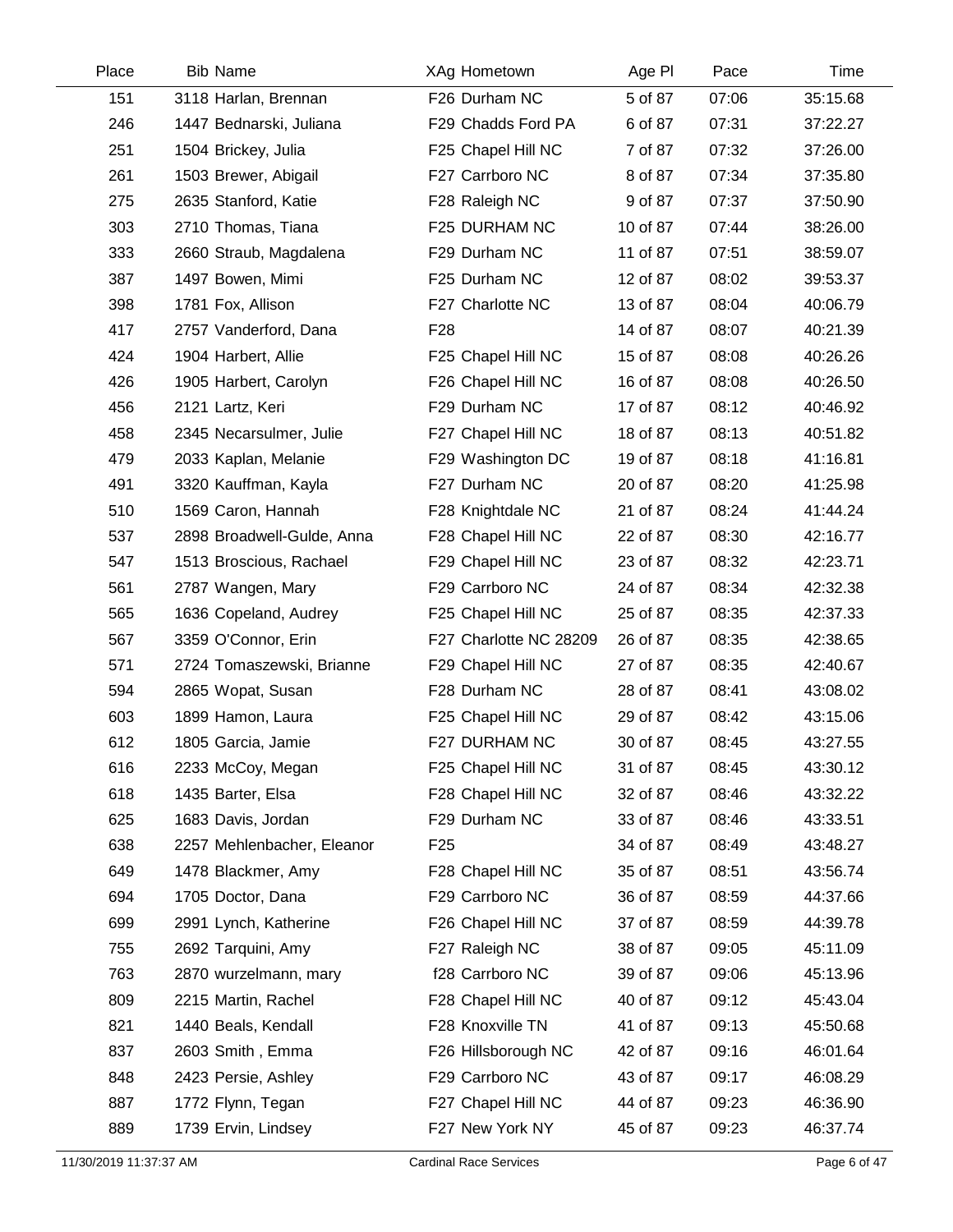| Place | <b>Bib Name</b>          | XAg Hometown           | Age PI   | Pace  | Time        |
|-------|--------------------------|------------------------|----------|-------|-------------|
| 918   | 1830 Girault, Jessica    | F28 Carrboro NC        | 46 of 87 | 09:27 | 47:00.28    |
| 931   | 2164 Ludlow, Caitlin     | F28 Chapel Hill NC     | 47 of 87 | 09:31 | 47:16.50    |
| 947   | 1895 Hamilton, Caroline  | F25 Chapel Hill NC     | 48 of 87 | 09:36 | 47:41.77    |
| 960   | 2501 Robinson, Caroline  | F29 nashville TN       | 49 of 87 | 09:37 | 47:45.80    |
| 968   | 2109 Kusunose, Marissa   | F <sub>29</sub>        | 50 of 87 | 09:39 | 47:55.42    |
| 1028  | 1501 BRECHER, Juliana    | F28 Chapel Hill NC     | 51 of 87 | 09:53 | 49:08.41    |
| 1033  | 1891 Hacker, Caili       | F25 Chapel Hill NC     | 52 of 87 | 09:54 | 49:11.91    |
| 1079  | 2567 sell-goodhand, emma | F29 Durham NC          | 53 of 87 | 10:04 | 49:59.71    |
| 1086  | 2054 Kelly, Kaela        | F25 DURHAM NC          | 54 of 87 | 10:05 | 50:07.01    |
| 1118  | 2884 Zolot, Katie        | F28 Jamestown NC       | 55 of 87 | 10:11 | 50:35.31    |
| 1122  | 1648 Council, Olivia     | F28 Morrisville NC     | 56 of 87 | 10:12 | 50:41.35    |
| 1131  | 2088 Knuth, Megan        | F27 Chapel Hill NC     | 57 of 87 | 10:14 | 50:50.45    |
| 1151  | 3178 Veal, Kristen       | F28 DURHAM NC          | 58 of 87 | 10:18 | 51:12.69    |
| 1164  | 1852 Gossett, Kelly      | F27 Clemson SC         | 59 of 87 | 10:22 | 51:29.18    |
| 1165  | 2820 WHALEN, carolyn     | F26 Durham NC          | 60 of 87 | 10:22 | 51:30.80    |
| 1181  | 1663 Cui, Julie          | F26 Chapel Hill NC     | 61 of 87 | 10:25 | 51:45.44    |
| 1191  | 1546 Cabell, Meghan      | F26 Carrboro NC        | 62 of 87 | 10:26 | 51:53.33    |
| 1217  | 2296 Mitchell, Asyia     | F25 Durham NC          | 63 of 87 | 10:29 | 52:07.78    |
| 1267  | 3313 Aubrey, Megan       | F25 San Diego CA       | 64 of 87 | 10:40 | 53:00.70    |
| 1269  | 3312 Darago, Lucy        | F29 Berkeley CA        | 65 of 87 | 10:40 | 53:01.99    |
| 1285  | 1766 Flanigan, Abby      | F28 Charlottesville VA | 66 of 87 | 10:44 | 53:20.76    |
| 1304  | 2445 Pottenger, Tatum    | F27 Durham NC          | 67 of 87 | 10:50 | 53:49.71    |
| 1325  | 2612 Smith, Molly        | F25 Arlington VA       | 68 of 87 | 10:53 | 54:05.74    |
| 1328  | 1520 Bryan, Molly        | F <sub>25</sub>        | 69 of 87 | 10:54 | 54:10.45    |
| 1365  | 1666 Cunningham, Julia   | F28 Chapel Hill NC     | 70 of 87 | 11:07 | 55:15.84    |
| 1391  | 2569 sell-goodhand, leah | F26 Durham NC          | 71 of 87 | 11:16 | 55:59.55    |
| 1398  | 3230 Howard, Janna       | F29 Carrboro NC        | 72 of 87 | 11:20 | 56:17.48    |
| 1416  | 2903 Butler, Annabel     | F25 Raleigh NC         | 73 of 87 | 11:25 | 56:43.22    |
| 1462  | 2388 Olsen, Chantal      | F28 Durham NC          | 74 of 87 | 11:50 | 58:50.39    |
| 1485  | 1555 Cannon, Marleigh    | F26 Chapel Hill NC     | 75 of 87 | 12:06 | 01:00:06.32 |
| 1523  | 1684 Davis, Kiki         | F25 Chapel Hill NC     | 76 of 87 | 12:24 | 01:01:35.95 |
| 1525  | 1685 Davis, Meredith     | F25 Chapel Hill NC     | 77 of 87 | 12:24 | 01:01:38.07 |
| 1582  | 3306 Connolly, Erin      | F26 Morrisville NC     | 78 of 87 | 13:08 | 01:05:17.71 |
| 1599  | 1901 Hannapel, Brenna    | F27 Durham NC          | 79 of 87 | 13:25 | 01:06:40.96 |
| 1645  | 2172 Lyu, Rachel         | F29 Brighton MA        | 80 of 87 | 14:26 | 01:11:43.37 |
| 1713  | 1700 Diaz, Holly         | F29 Annapolis MD       | 81 of 87 | 15:59 | 01:19:25.31 |
| 1731  | 1973 Holder, Holly       | F28 Durham NC          | 82 of 87 | 16:19 | 01:21:07.65 |
| 1759  | 2827 Wice, Kelly         | F29 Carrboro NC        | 83 of 87 | 16:53 | 01:23:53.41 |
| 1764  | 2312 morgan, michaela    | f29 nashville TN       | 84 of 87 | 16:59 | 01:24:24.81 |
| 1777  | 2958 Heyer, Alanna       | F25 Chicago IL         | 85 of 87 | 17:11 | 01:25:23.62 |
| 1823  | 1844 Goodwin, Rebecca    | F28 Gibsonville NC     | 86 of 87 | 18:07 | 01:30:03.41 |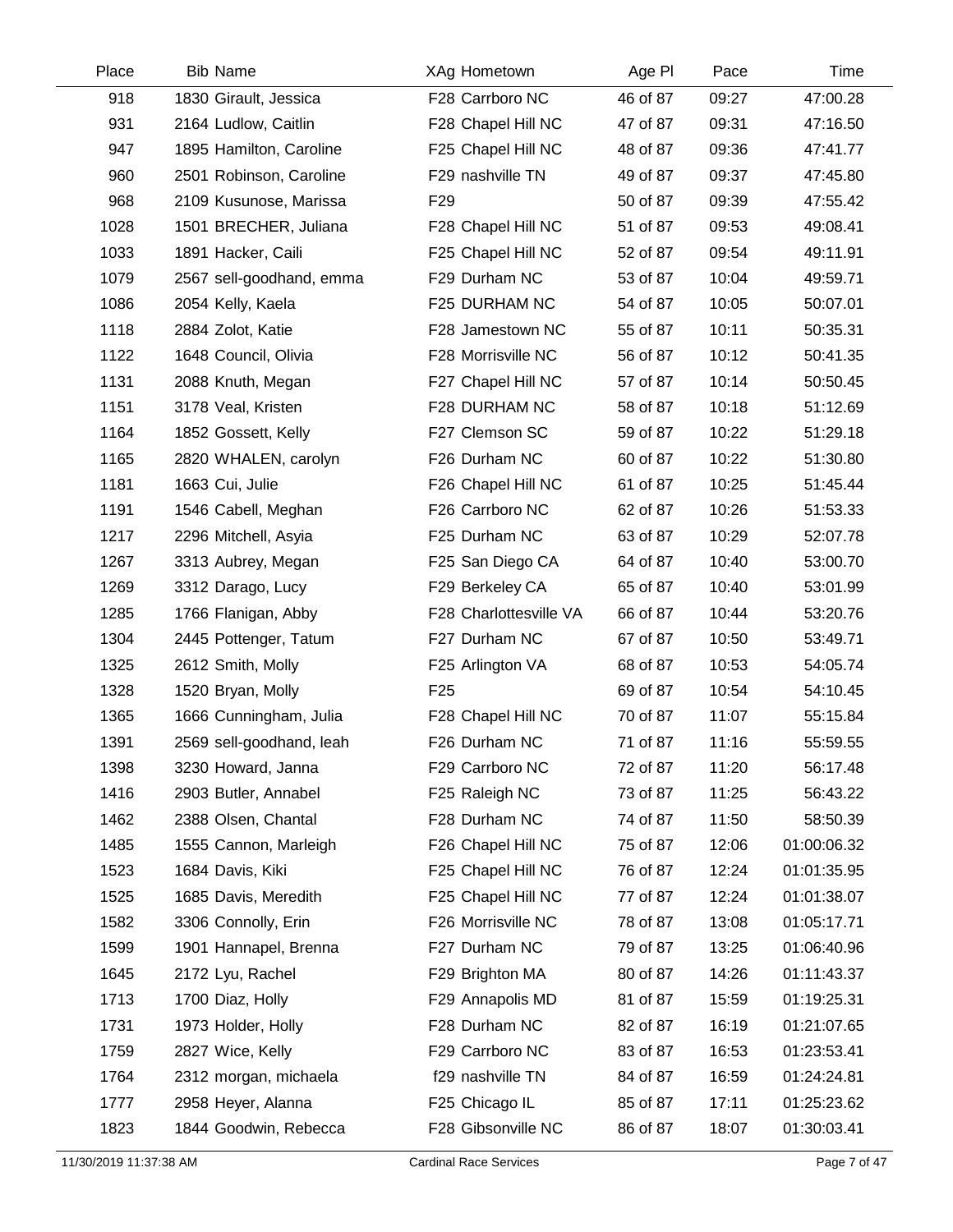| Place    | <b>Bib Name</b>             | XAg Hometown        | Age PI    | Pace  | Time        |
|----------|-----------------------------|---------------------|-----------|-------|-------------|
| 1826     | 2476 Rees, Kathryn          | F28 Raleigh NC      | 87 of 87  | 18:24 | 01:31:24.66 |
| 30 to 34 |                             |                     |           |       |             |
| 14       | 2070 Kiernan, Reilly        | F31 Cambridge MA    | 1 of 116  | 05:47 | 28:42.24    |
| 35       | 2810 Weiner, Lia            | F30 Durham NC       | 2 of 116  | 06:14 | 30:59.18    |
| 42       | 2828 Wickman, Sara          | F30 DURHAM NC       | 3 of 116  | 06:18 | 31:17.56    |
| 94       | 2406 Papke, Mercedes        | F33 Carrboro NC     | 4 of 116  | 06:46 | 33:35.52    |
| 167      | 2479 Reintjes-Tolen, Sarah  | F33 Carrboro NC     | 5 of 116  | 07:09 | 35:33.51    |
| 210      | 2017 Jorgensen, Emily       | F33 Carrboro NC     | 6 of 116  | 07:21 | 36:32.23    |
| 216      | 1795 Fruik, Angela          | F30 Durham NC       | 7 of 116  | 07:24 | 36:47.19    |
| 220      | 3292 Howe, Katie            | F32 Chapel Hill NC  | 8 of 116  | 07:25 | 36:52.22    |
| 223      | 1693 Denniston, Charliss    | F32 Chapel Hill NC  | 9 of 116  | 07:26 | 36:54.56    |
| 285      | 3285 Jensen, Melissa        | F34 Chapel Hill NC  | 10 of 116 | 07:39 | 38:01.85    |
| 336      | 2468 Ratner, Rebeccah       | F32 Washington DC   | 11 of 116 | 07:51 | 39:01.83    |
| 337      | 1728 Elsasser-Root, Ann     | F30 Chapel Hill NC  | 12 of 116 | 07:51 | 39:02.02    |
| 342      | 2104 Krouse, Becca          | F32 Chapel Hill NC  | 13 of 116 | 07:52 | 39:05.15    |
| 352      | 2342 Nave, Brittany         | F34 Durham NC       | 14 of 116 | 07:54 | 39:14.77    |
| 431      | 2006 Jasper, Megan          | F30                 | 15 of 116 | 08:09 | 40:29.69    |
| 452      | 2154 Lohmer, Lauren         | F32 Durham NC       | 16 of 116 | 08:12 | 40:43.64    |
| 472      | 2449 Prachniak, Kelly       | F33 West Chester PA | 17 of 116 | 08:16 | 41:06.33    |
| 476      | 2707 Thomas, Jennifer       | F34 Hillsborough NC | 18 of 116 | 08:18 | 41:14.14    |
| 482      | 1782 Fram, Casey            | F30 Chapel Hill NC  | 19 of 116 | 08:19 | 41:17.56    |
| 483      | 2615 Smith-Overman, Brianna | F31 DURHAM NC       | 20 of 116 | 08:19 | 41:17.63    |
| 484      | 1721 Dvorak, Shayla         | F33 Chapel Hill NC  | 21 of 116 | 08:19 | 41:17.76    |
| 522      | 1827 GIL GONZALEZ, Maria    | F31                 | 22 of 116 | 08:26 | 41:56.08    |
| 602      | 1898 Hamon, Kate            | F33 Durham NC       | 23 of 116 | 08:42 | 43:14.96    |
| 604      | 1386 Amoabeng, Melissa      | F30 DURHAM NC       | 24 of 116 | 08:42 | 43:15.69    |
| 608      | 1909 Harrawood, Emily       | F33 Carrboro NC     | 25 of 116 | 08:43 | 43:19.73    |
| 609      | 2822 WHALEN, krista         | F30 Durham NC       | 26 of 116 | 08:43 | 43:21.06    |
| 620      | 1420 Baker, Katie           | F31 Charlotte NC    | 27 of 116 | 08:46 | 43:32.51    |
| 635      | 2032 Kanopoulos, Nichole    | F32 Carrboro NC     | 28 of 116 | 08:48 | 43:45.84    |
| 646      | 2078 Kirkman, Amanda        | F33 Charlotte NC    | 29 of 116 | 08:50 | 43:52.54    |
| 706      | 2482 Revelle, Rachael       | F33 Carrboro NC     | 30 of 116 | 09:00 | 44:44.58    |
| 713      | 2206 Marion, Summer         | F33 Winchester MA   | 31 of 116 | 09:00 | 44:45.87    |
| 750      | 3221 Dain, Mary             | F34 Chapel Hill NC  | 32 of 116 | 09:05 | 45:06.22    |
| 756      | 2358 Nguyen, Nghi           | F31 DURHAM NC       | 33 of 116 | 09:06 | 45:11.55    |
| 768      | 2413 Patton, Megan          | F34 BURLINGTON NC   | 34 of 116 | 09:07 | 45:18.90    |
| 780      | 2992 Macdonald, Gretchen    | F30                 | 35 of 116 | 09:09 | 45:26.05    |
| 793      | 1794 Friedman, Sarah        | F33                 | 36 of 116 | 09:10 | 45:35.89    |
| 794      | 3067 Tauchen, Christine     | F32 Richmond VA     | 37 of 116 | 09:11 | 45:36.16    |
| 797      | 2881 Ziemba, Natalie        | F31 Durham NC       | 38 of 116 | 09:11 | 45:36.59    |
| 800      | 2390 ONeill, Kelsey         | F33 Carrboro NC     | 39 of 116 | 09:11 | 45:38.98    |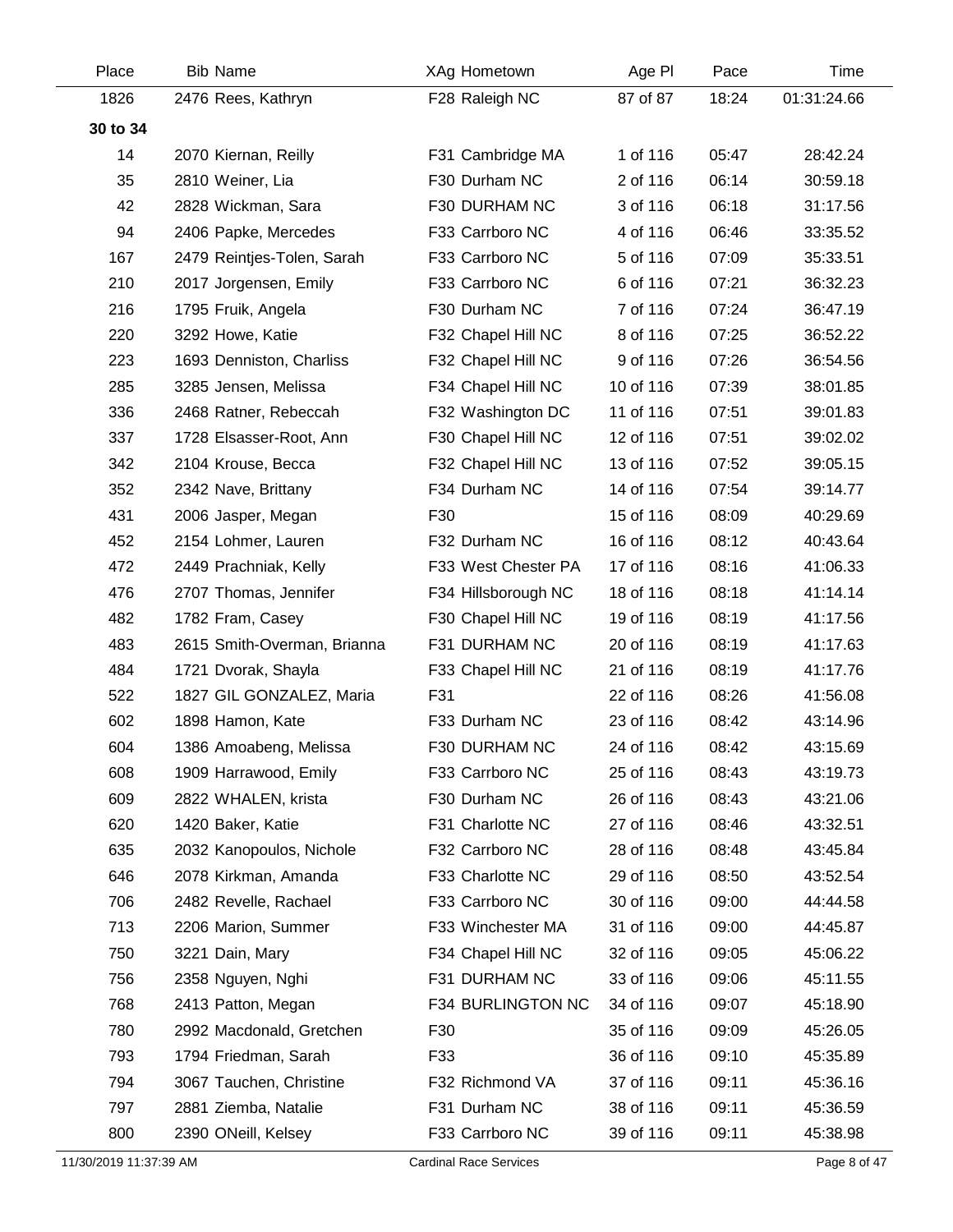| Place | <b>Bib Name</b>           | XAg Hometown           | Age PI    | Pace  | Time     |
|-------|---------------------------|------------------------|-----------|-------|----------|
| 805   | 2240 McHale, Kimberly     | F34 Durham NC          | 40 of 116 | 09:11 | 45:40.64 |
| 810   | 1994 Ingram, Lara         | F32 Carrboro NC        | 41 of 116 | 09:12 | 45:43.25 |
| 828   | 1986 Sterling, Sarah      | F30 Carrboro NC        | 42 of 116 | 09:15 | 45:56.59 |
| 835   | 2700 Taylor, Lauren       | F32 Atlanta GA         | 43 of 116 | 09:15 | 45:58.90 |
| 846   | 3336 Moorman, Colleen     | F34 Ithaca NY          | 44 of 116 | 09:17 | 46:08.05 |
| 860   | 3265 Steinwand, Blaire    | F34 Carrboro NC        | 45 of 116 | 09:19 | 46:17.03 |
| 885   | 1999 Ivey, Carla          | F30 Chapel Hill NC     | 46 of 116 | 09:22 | 46:35.50 |
| 895   | 1591 Chadwick, Melissa    | F30 Carrboro NC        | 47 of 116 | 09:24 | 46:44.24 |
| 899   | 2000 Ivins, Amber         | F33 Carrboro NC        | 48 of 116 | 09:25 | 46:48.03 |
| 900   | 2192 Malay, Morven        | F31 Chapel Hill NC     | 49 of 116 | 09:25 | 46:48.44 |
| 903   | 2673 Stroup, Catie        | F31                    | 50 of 116 | 09:26 | 46:51.64 |
| 913   | 1463 Berger, Casey        | F32 Carrboro NC        | 51 of 116 | 09:26 | 46:54.71 |
| 939   | 1931 Haywood, Laura       | F30 Chapel Hill NC     | 52 of 116 | 09:34 | 47:34.38 |
| 958   | 2909 Carroll, Rachel      | F34 DURHAM NC          | 53 of 116 | 09:36 | 47:44.84 |
| 959   | 1786 Frantz Marlin, Emily | F32 Chapel Hill NC     | 54 of 116 | 09:36 | 47:44.88 |
| 961   | 3155 Walston, Bobbi Jo    | F31 Chapel Hill NC     | 55 of 116 | 09:37 | 47:48.90 |
| 1004  | 3200 Lindenman, Julie     | F33 New York NY        | 56 of 116 | 09:46 | 48:30.76 |
| 1051  | 1432 Barnett, Lauren      | F33 Brooklyn NY        | 57 of 116 | 09:57 | 49:28.67 |
| 1060  | 2402 Pakes, Annette       | F33 Raleigh NC         | 58 of 116 | 10:00 | 49:39.59 |
| 1061  | 2575 Settlemires, Ivy     | F34 Chapel Hill NC     | 59 of 116 | 10:00 | 49:39.77 |
| 1066  | 1767 Flood, Christina     | F34 Atlanta GA         | 60 of 116 | 10:01 | 49:49.29 |
| 1076  | 2524 Rouse, Emily         | F32 Knoxville TN       | 61 of 116 | 10:03 | 49:57.16 |
| 1083  | 2815 West, Rachel         | F31 Greenwood CO       | 62 of 116 | 10:04 | 50:03.65 |
| 1085  | 3263 O'Mara, Heather      | F33 Chapel Hill NC     | 63 of 116 | 10:05 | 50:06.20 |
| 1090  | 2925 CROM, HANNAH         | F32 Carrboro NC        | 64 of 116 | 10:06 | 50:10.10 |
| 1100  | 1424 Baltierra, Nina      | F34 DURHAM NC          | 65 of 116 | 10:07 | 50:15.58 |
| 1105  | 1394 Anson, Lucy          | F30 Baltimore MD       | 66 of 116 | 10:07 | 50:17.18 |
| 1107  | 2662 Strauch, Christina   | F34 GRAHAM NC          | 67 of 116 | 10:08 | 50:19.89 |
| 1119  | 2685 Sztukowski, Courtney | F30                    | 68 of 116 | 10:11 | 50:35.93 |
| 1147  | 2053 Kelly, Abby          | F34 Carrboro NC        | 69 of 116 | 10:18 | 51:09.85 |
| 1157  | 2745 Turk, Elizabeth      | F34 New York NY        | 70 of 116 | 10:19 | 51:14.04 |
| 1169  | 2284 Mills, Katherine     | F33 Carrboro NC        | 71 of 116 | 10:23 | 51:35.05 |
| 1170  | 2295 Mishalanie, Meghan   | F33 DURHAM NC          | 72 of 116 | 10:23 | 51:35.30 |
| 1177  | 1979 Hoover, Stephanie    | F34                    | 73 of 116 | 10:24 | 51:43.41 |
| 1216  | 2500 Robertson, Catherine | F32 Charlottesville VA | 74 of 116 | 10:29 | 52:07.34 |
| 1223  | 2327 murphy, kaitlyn      | F33 Carrboro NC        | 75 of 116 | 10:31 | 52:15.72 |
| 1258  | 2919 Coleman, Beth        | F33 DURHAM NC          | 76 of 116 | 10:39 | 52:56.97 |
| 1259  | 1988 Hunter, Kaela        | F32 Atlanta GA         | 77 of 116 | 10:39 | 52:57.18 |
| 1265  | 3316 Aubrey, Marissa      | F33 Durham NC          | 78 of 116 | 10:40 | 53:00.41 |
| 1290  | 1975 Holloman, Keuren     | F31 Durham NC          | 79 of 116 | 10:45 | 53:26.42 |
| 1303  | 2399 Paille, Helen        | F32 Hoboken NJ         | 80 of 116 | 10:50 | 53:49.60 |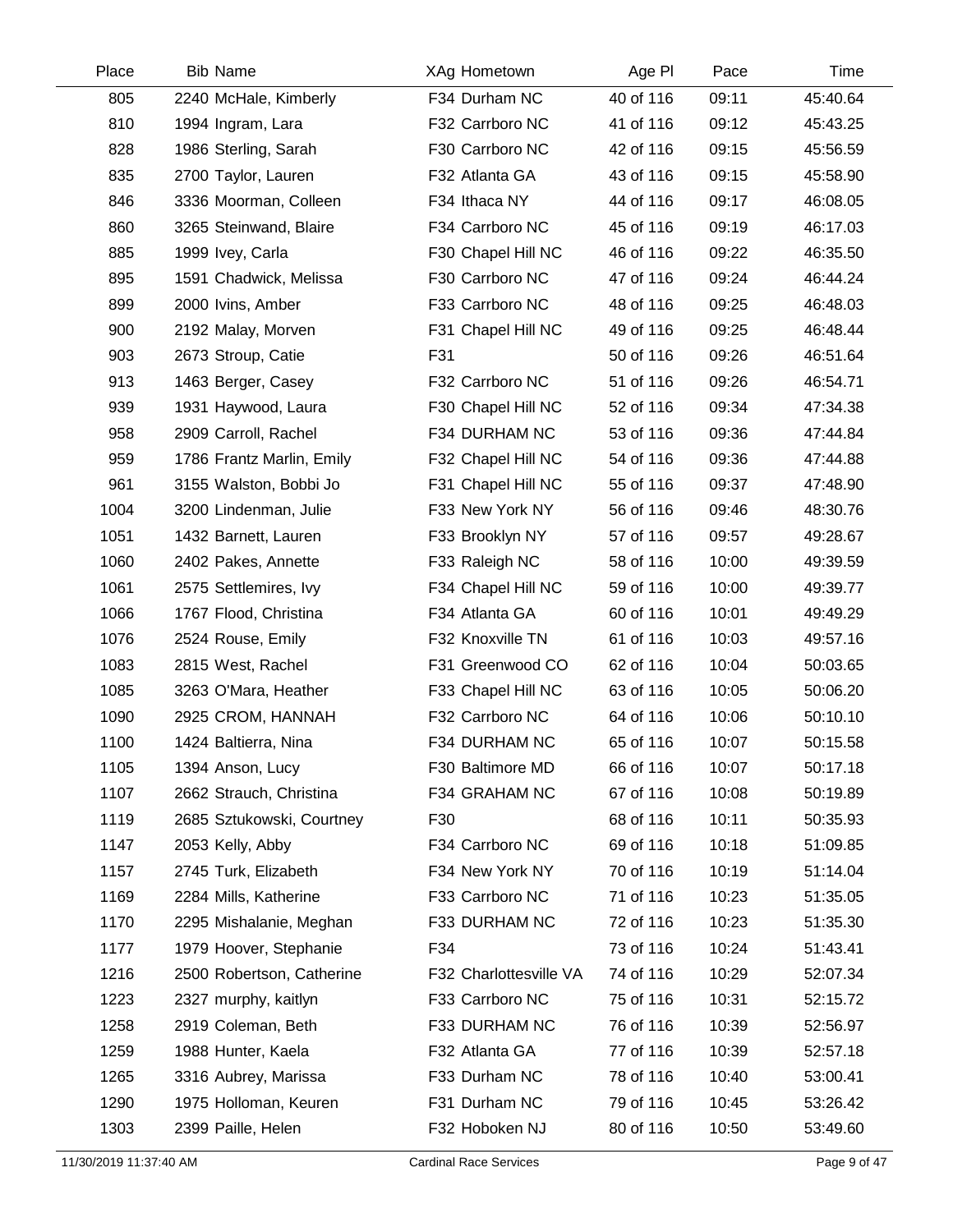| Place    | <b>Bib Name</b>             | XAg Hometown        | Age PI     | Pace  | Time        |
|----------|-----------------------------|---------------------|------------|-------|-------------|
| 1331     | 1744 Evers, Pamela R        | F31 Chapel Hill NC  | 81 of 116  | 10:55 | 54:16.29    |
| 1332     | 1694 Der, Caitlin           | F31 Chapel Hill NC  | 82 of 116  | 10:56 | 54:18.52    |
| 1356     | 2046 Keene, Alder           | F30 Chapel Hill NC  | 83 of 116  | 11:03 | 54:56.30    |
| 1359     | 2796 Waters, Hillary        | F31 Chapel Hill NC  | 84 of 116  | 11:04 | 55:00.30    |
| 1361     | 2904 Butt, Julia            | F30 Carrboro NC     | 85 of 116  | 11:05 | 55:03.27    |
| 1382     | 2890 Beyer, Kelli           | F30 Durham NC       | 86 of 116  | 11:12 | 55:40.12    |
| 1387     | 2568 Sell-Goodhand, Kiah    | F32 Durham NC       | 87 of 116  | 11:15 | 55:53.31    |
| 1420     | 3330 Hu, Xiu                | F32 Durham NC       | 88 of 116  | 11:27 | 56:52.53    |
| 1434     | 2079 Klaver, BethAnne       | F32 Toano VA        | 89 of 116  | 11:32 | 57:17.85    |
| 1441     | 2434 Pollak, Amanda         | F32 Columbia SC     | 90 of 116  | 11:38 | 57:48.75    |
| 1459     | 3326 Cannavaro, Caitlin     | F31                 | 91 of 116  | 11:49 | 58:42.51    |
| 1480     | 3172 Mikhaylyants, Lydia    | F32 Chapel Hill NC  | 92 of 116  | 12:01 | 59:44.88    |
| 1542     | 2854 Womack, Jessica        | F34 Durham NC       | 93 of 116  | 12:34 | 01:02:27.30 |
| 1556     | 1880 Guadagnolo, Catherine  | F31 Washington DC   | 94 of 116  | 12:44 | 01:03:16.63 |
| 1558     | 3104 Brasileiro, Julia      | F30 Durham NC       | 95 of 116  | 12:44 | 01:03:17.04 |
| 1560     | 2459 Quinn, Callista        | F31 Smyrna GA       | 96 of 116  | 12:47 | 01:03:31.25 |
| 1566     | 2470 Ray, Katie             | F31 Carrboro NC     | 97 of 116  | 12:51 | 01:03:51.00 |
| 1575     | 2145 Liedkie, Alison        | F30                 | 98 of 116  | 13:00 | 01:04:37.23 |
| 1589     | 1481 Bloom, Rachael         | F32 Chapel Hill NC  | 99 of 116  | 13:12 | 01:05:37.65 |
| 1595     | 2384 Offen, Nora            | F30 Brooklyn NY     | 100 of 116 | 13:13 | 01:05:40.68 |
| 1600     | 2559 Scott, Hillary         | F30 New York NY     | 101 of 116 | 13:26 | 01:06:45.53 |
| 1637     | 1464 Berger, Sarah          | F33 Efland NC       | 102 of 116 | 14:18 | 01:11:05.30 |
| 1651     | 1417 Bailey, Kristen        | F31 Durham NC       | 103 of 116 | 14:28 | 01:11:51.95 |
| 1671     | 1493 Boslaugh, Melissa      | F31 Herndon VA      | 104 of 116 | 15:08 | 01:15:11.80 |
| 1677     | 1729 Embree, Genevieve      | F34 Chapel Hill NC  | 105 of 116 | 15:20 | 01:16:14.67 |
| 1678     | 1730 Embree, Kennedy        | F33 Atlanta GA      | 106 of 116 | 15:21 | 01:16:16.62 |
| 1724     | 3204 Hightower, Jessica     | F32                 | 107 of 116 | 16:09 | 01:20:17.06 |
| 1744     | 2328 Murphy, Nicole         | F32 Carrboro NC     | 108 of 116 | 16:36 | 01:22:31.86 |
| 1762     | 2571 Serber, Katherine      | F31 Carrboro NC     | 109 of 116 | 16:57 | 01:24:12.08 |
| 1769     | 2207 Markey, Amanda         | F33 Brooklyn NY     | 110 of 116 | 17:02 | 01:24:36.92 |
| 1782     | 2593 Sims, Katy             | F31 Chapel Hill NC  | 111 of 116 | 17:19 | 01:26:04.48 |
| 1808     | 2281 Miller, Starr          | F31 Burlington NC   | 112 of 116 | 17:55 | 01:29:02.32 |
| 1809     | 2279 Miller, Chelsey        | F33 Burlington NC   | 113 of 116 | 17:55 | 01:29:04.82 |
| 1810     | 2487 Rice, Jasmin           | F32 Hillsborough NC | 114 of 116 | 17:58 | 01:29:16.46 |
| 1824     | 2965 Hulchanski, Allison    | F32 Greensboro NC   | 115 of 116 | 18:07 | 01:30:04.37 |
| 1836     | 3199 Robins, Kori           | F32 Chapel Hill NC  | 116 of 116 | 18:38 | 01:32:38.63 |
| 35 to 39 |                             |                     |            |       |             |
| 95       | 2014 Johnson-Broache, Britt | F37 Durham NC       | 1 of 127   | 06:46 | 33:35.74    |
| 109      | 2373 Norwood, Clare         | F37 Chapel Hill NC  | 2 of 127   | 06:53 | 34:12.26    |
| 121      | 2148 Lindenman, Heather     | F37 Chapel Hill NC  | 3 of 127   | 06:56 | 34:27.52    |
| 127      | 3123 Best, Kaitlyn          | F36                 | 4 of 127   | 06:57 | 34:34.65    |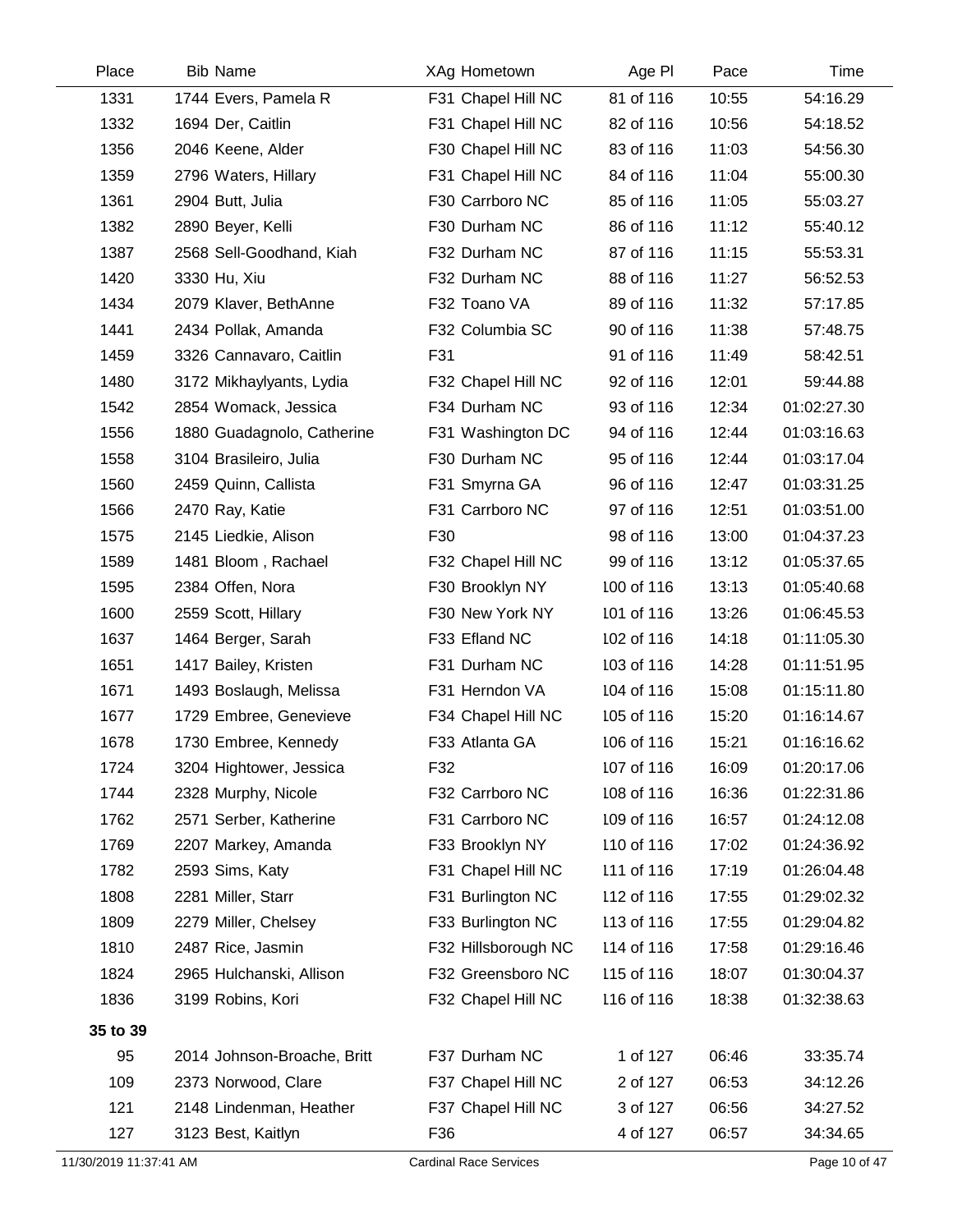| Place | <b>Bib Name</b>                  | XAg Hometown       | Age PI    | Pace  | Time     |
|-------|----------------------------------|--------------------|-----------|-------|----------|
| 164   | 2499 Roberts, Sarah              | F38 Chapel Hill NC | 5 of 127  | 07:09 | 35:30.11 |
| 219   | 2410 Parker, Laura               | F39                | 6 of 127  | 07:25 | 36:52.09 |
| 230   | 2823 Whitaker, Erinn             | F36 Chapel Hill NC | 7 of 127  | 07:27 | 37:00.70 |
| 244   | 1566 Carey, Erin                 | F38 Chapel Hill NC | 8 of 127  | 07:31 | 37:19.29 |
| 266   | 2416 Pearson, Joanna             | F39 Carrboro NC    | 9 of 127  | 07:35 | 37:40.45 |
| 308   | 3349 Cerwin, Erika               | F39 Chapel Hill NC | 10 of 127 | 07:44 | 38:27.48 |
| 341   | 1445 Bedford, Lindsay            | F36 Chapel Hill NC | 11 of 127 | 07:52 | 39:04.04 |
| 349   | 1856 Goulet, Juliette            | F37                | 12 of 127 | 07:53 | 39:12.83 |
| 366   | 2120 Larkins, Jessie             | F38 Durham NC      | 13 of 127 | 07:58 | 39:33.30 |
| 367   | 1393 Andrews, Sara               | F38 Durham NC      | 14 of 127 | 07:58 | 39:33.42 |
| 368   | 2178 MacDonald, Anna             | F35 Durham NC      | 15 of 127 | 07:58 | 39:33.52 |
| 369   | 1652 Cox, Emily                  | F38 Durham NC      | 16 of 127 | 07:58 | 39:33.83 |
| 373   | 2654 Stolka, Kristen             | F39 Carrboro NC    | 17 of 127 | 07:59 | 39:41.98 |
| 382   | 2630 Spadafora, Jamie            | F39                | 18 of 127 | 08:01 | 39:50.19 |
| 392   | 3233 Jenkins, Anna               | F37 Durham NC      | 19 of 127 | 08:02 | 39:56.71 |
| 404   | 1713 Downs-Canner, Stephanie     | F36 Chapel Hill NC | 20 of 127 | 08:05 | 40:10.62 |
| 406   | 2978 Kollins, Katharine          | F39 Chapel Hill NC | 21 of 127 | 08:05 | 40:10.83 |
| 413   | 2949 Gottfredson, Nisha          | F35 Chapel Hill NC | 22 of 127 | 08:06 | 40:17.74 |
| 433   | 1425 Baquero, Ashley             | F39 Durham NC      | 23 of 127 | 08:09 | 40:30.94 |
| 445   | 2931 DeVito, Maura               | F39 Durham NC      | 24 of 127 | 08:11 | 40:37.86 |
| 493   | 2058 Kennedy, Katherine          | F37 Durham NC      | 25 of 127 | 08:20 | 41:26.08 |
| 512   | 1890 Gutierrez McCarty, Jennifer | F38 Chapel Hill NC | 26 of 127 | 08:24 | 41:45.62 |
| 515   | 2971 kast, krystal               | F39 Chapel Hill NC | 27 of 127 | 08:25 | 41:47.44 |
| 519   | 1427 Barber, Liz                 | F39 Chapel Hill NC | 28 of 127 | 08:25 | 41:48.59 |
| 539   | 1662 Cruthirds, Kristi           | F38 Chapel Hill NC | 29 of 127 | 08:31 | 42:17.97 |
| 552   | 2362 Nieman, Stephanie           | F35 Chapel Hill NC | 30 of 127 | 08:32 | 42:25.90 |
| 587   | 2051 Kelley, Hilary              | F36 Atlanta GA     | 31 of 127 | 08:38 | 42:56.44 |
| 592   | 2179 MacDonald, Katie            | F38 Washington DC  | 32 of 127 | 08:40 | 43:04.57 |
| 623   | 1775 Ford, Meeghan               | F35 Durham NC      | 33 of 127 | 08:46 | 43:33.27 |
| 666   | 2768 Villa Torres, Laura         | F38 Chapel Hill NC | 34 of 127 | 08:54 | 44:16.17 |
| 667   | 1494 Bossert, Kellie             | F37 Siler City NC  | 35 of 127 | 08:55 | 44:17.13 |
| 687   | 1442 Beaver, Melinda             | F39 Durham NC      | 36 of 127 | 08:58 | 44:32.80 |
| 693   | 2011 Jewitt, Caitlin             | F35 Blacksburg VA  | 37 of 127 | 08:59 | 44:37.64 |
| 700   | 3150 tzioumis, emma              | f37 Carrboro NC    | 38 of 127 | 08:59 | 44:40.11 |
| 708   | 3022 Nagy, Ashley                | F36 Chapel Hill NC | 39 of 127 | 09:00 | 44:44.67 |
| 717   | 2895 Bomba, Lauren               | F35 Washington DC  | 40 of 127 | 09:01 | 44:49.19 |
| 758   | 1900 Handly, Erin                | F38 Durham NC      | 41 of 127 | 09:06 | 45:11.90 |
| 771   | 2305 Moore, Kelley               | F39                | 42 of 127 | 09:07 | 45:19.91 |
| 819   | 2462 Ramamurti, Paige            | F37 Washington DC  | 43 of 127 | 09:13 | 45:49.32 |
| 831   | 1754 Figueroa, Monica            | F35 Chapel Hill NC | 44 of 127 | 09:15 | 45:57.92 |
| 866   | 2583 Sherman, Jenn               | F39 Chapel Hill NC | 45 of 127 | 09:19 | 46:19.94 |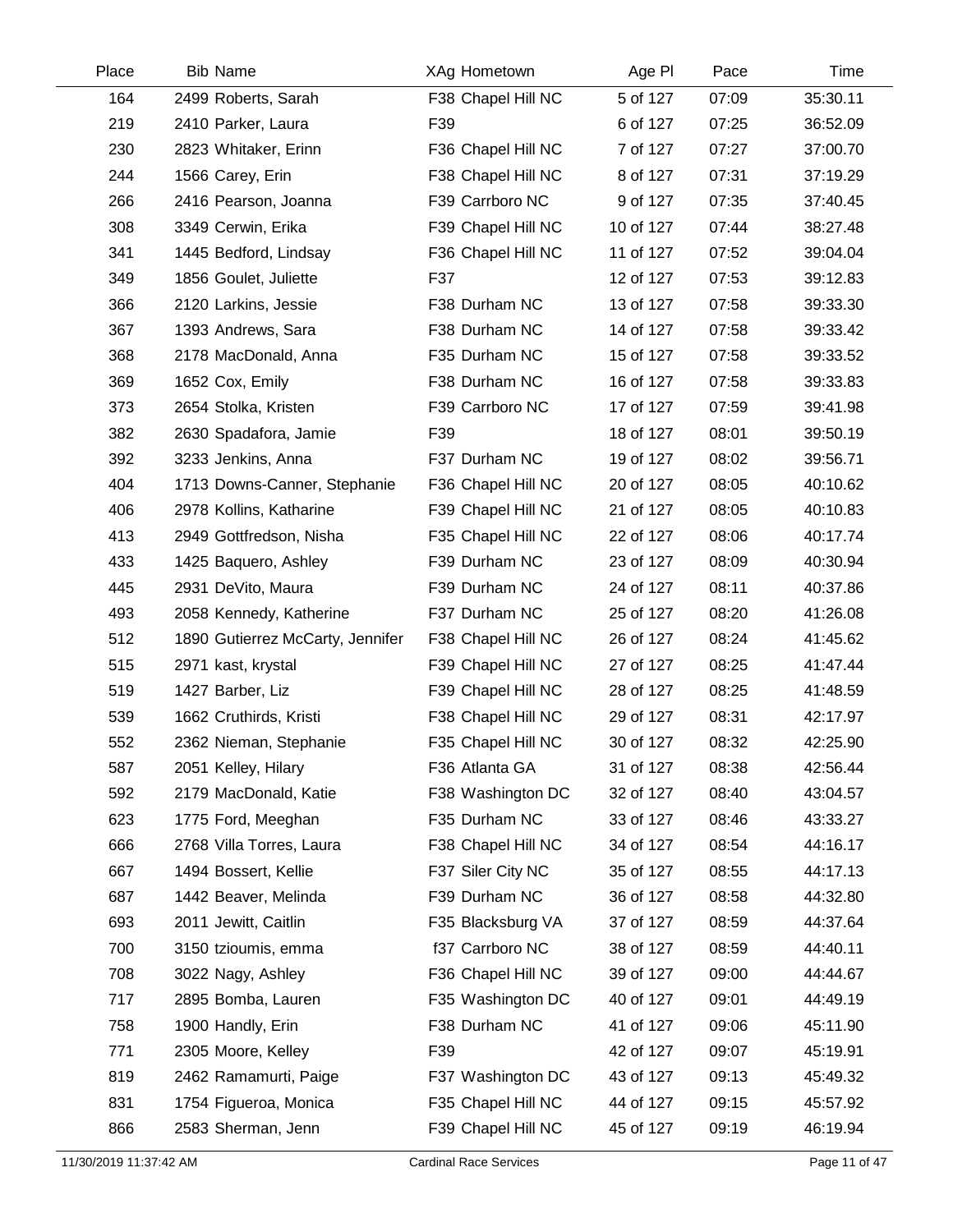| Place | <b>Bib Name</b>          | XAg Hometown        | Age PI    | Pace  | Time     |
|-------|--------------------------|---------------------|-----------|-------|----------|
| 869   | 2426 Philip, Emily       | F36 Durham NC       | 46 of 127 | 09:19 | 46:20.47 |
| 871   | 2382 O'Brien, Sarah      | F37 Chapel Hill NC  | 47 of 127 | 09:20 | 46:21.09 |
| 875   | 2908 Buzzard, Rebecca    | F39 Carrboro NC     | 48 of 127 | 09:21 | 46:25.81 |
| 879   | 1378 Allred, Jessica     | F35 Chapel Hill NC  | 49 of 127 | 09:21 | 46:30.37 |
| 888   | 1426 Barbee, Blaine      | F37 Chapel Hill NC  | 50 of 127 | 09:23 | 46:36.98 |
| 897   | 2699 Taylor, Kyla        | F35 Durham NC       | 51 of 127 | 09:25 | 46:45.85 |
| 898   | 2160 Lowe, Mai           | F39 DURHAM NC       | 52 of 127 | 09:25 | 46:46.70 |
| 904   | 1661 Cross, Allyson      | F39 Chapel Hill NC  | 53 of 127 | 09:26 | 46:51.98 |
| 909   | 2683 Swinney, Felicia    | F39 Pittsboro NC    | 54 of 127 | 09:26 | 46:52.57 |
| 922   | 2719 Tilley, Erin        | F38 Chapel Hill NC  | 55 of 127 | 09:28 | 47:04.95 |
| 925   | 1681 Davis, Anna         | F37 manteo NC       | 56 of 127 | 09:29 | 47:07.23 |
| 930   | 2249 McLaurin, Jennifer  | F39 Pittsboro NC    | 57 of 127 | 09:31 | 47:15.74 |
| 949   | 2471 Rayne, Sandra       | F37 Chapel Hill NC  | 58 of 127 | 09:36 | 47:42.20 |
| 971   | 2543 Schissel, Jamie     | F39 Durham NC       | 59 of 127 | 09:39 | 47:56.08 |
| 976   | 2038 Karpinos, Ashley    | F39 Nashville TN    | 60 of 127 | 09:40 | 48:02.44 |
| 981   | 3066 Tarallo, Dianna     | F36 Pittsboro NC    | 61 of 127 | 09:40 | 48:04.45 |
| 984   | 2693 tawil, laura        | f37 Chapel Hill NC  | 62 of 127 | 09:41 | 48:07.14 |
| 987   | 2681 Swicicki, Amber     | F36 Alpharetta GA   | 63 of 127 | 09:42 | 48:11.36 |
| 990   | 2211 Marston, Kimberly   | F36 Carrboro NC     | 64 of 127 | 09:42 | 48:14.55 |
| 1012  | 1861 Green, Genevieve    | F35 Carrboro NC     | 65 of 127 | 09:49 | 48:47.28 |
| 1017  | 1540 Butler, Erin        | F38                 | 66 of 127 | 09:50 | 48:51.38 |
| 1018  | 1886 Gulla, Kathryn      | F38 DURHAM NC       | 67 of 127 | 09:50 | 48:51.57 |
| 1041  | 1946 Henes, Amy          | F37 Hillsborough NC | 68 of 127 | 09:55 | 49:17.28 |
| 1044  | 2953 Guild, Joanna       | F39 Chapel Hill NC  | 69 of 127 | 09:56 | 49:24.15 |
| 1084  | 2344 Neal, Madeline      | F39 Chapel Hill NC  | 70 of 127 | 10:05 | 50:04.56 |
| 1091  | 2730 Toussaint, Kara     | F35                 | 71 of 127 | 10:06 | 50:10.51 |
| 1092  | 2393 Ordronneau, Delisa  | F37 Chapel Hill NC  | 72 of 127 | 10:06 | 50:11.21 |
| 1112  | 2262 Messier, Erin       | F39 Chapel Hill NC  | 73 of 127 | 10:09 | 50:24.95 |
| 1134  | 2234 McCurry, Alice      | F37 Efland NC       | 74 of 127 | 10:14 | 50:53.41 |
| 1142  | 1430 Barnes, Eileen      | F37 Durham NC       | 75 of 127 | 10:17 | 51:04.68 |
| 1148  | 1579 Carter, Renee       | F35 Hillsborough NC | 76 of 127 | 10:18 | 51:10.18 |
| 1155  | 2746 Turk, Katherine     | F37 Chapel Hill NC  | 77 of 127 | 10:18 | 51:13.67 |
| 1179  | 1790 Frerichs, Leah      | F39 Chapel Hill NC  | 78 of 127 | 10:25 | 51:44.55 |
| 1187  | 2584 Shirlen, Vanessa    | F39 Chapel Hill NC  | 79 of 127 | 10:26 | 51:51.30 |
| 1196  | 1914 hart, lauren        | f35 Carrboro NC     | 80 of 127 | 10:27 | 51:54.85 |
| 1222  | 3040 Peterson, Stephanie | F38 Pittsboro NC    | 81 of 127 | 10:31 | 52:15.12 |
| 1231  | 2539 Saylor, Bonner      | F35 Chapel Hill NC  | 82 of 127 | 10:32 | 52:22.96 |
| 1236  | 2337 Nadas, Marisa       | F39 New York NY     | 83 of 127 | 10:33 | 52:27.62 |
| 1239  | 1747 Farel, Lily         | F39 Chapel Hill NC  | 84 of 127 | 10:35 | 52:34.25 |
| 1245  | 2935 Dirito, Rachel      | F39 Chapel Hill NC  | 85 of 127 | 10:35 | 52:38.15 |
| 1254  | 2103 Kreutzer, Emily     | F37 Carrboro NC     | 86 of 127 | 10:38 | 52:52.58 |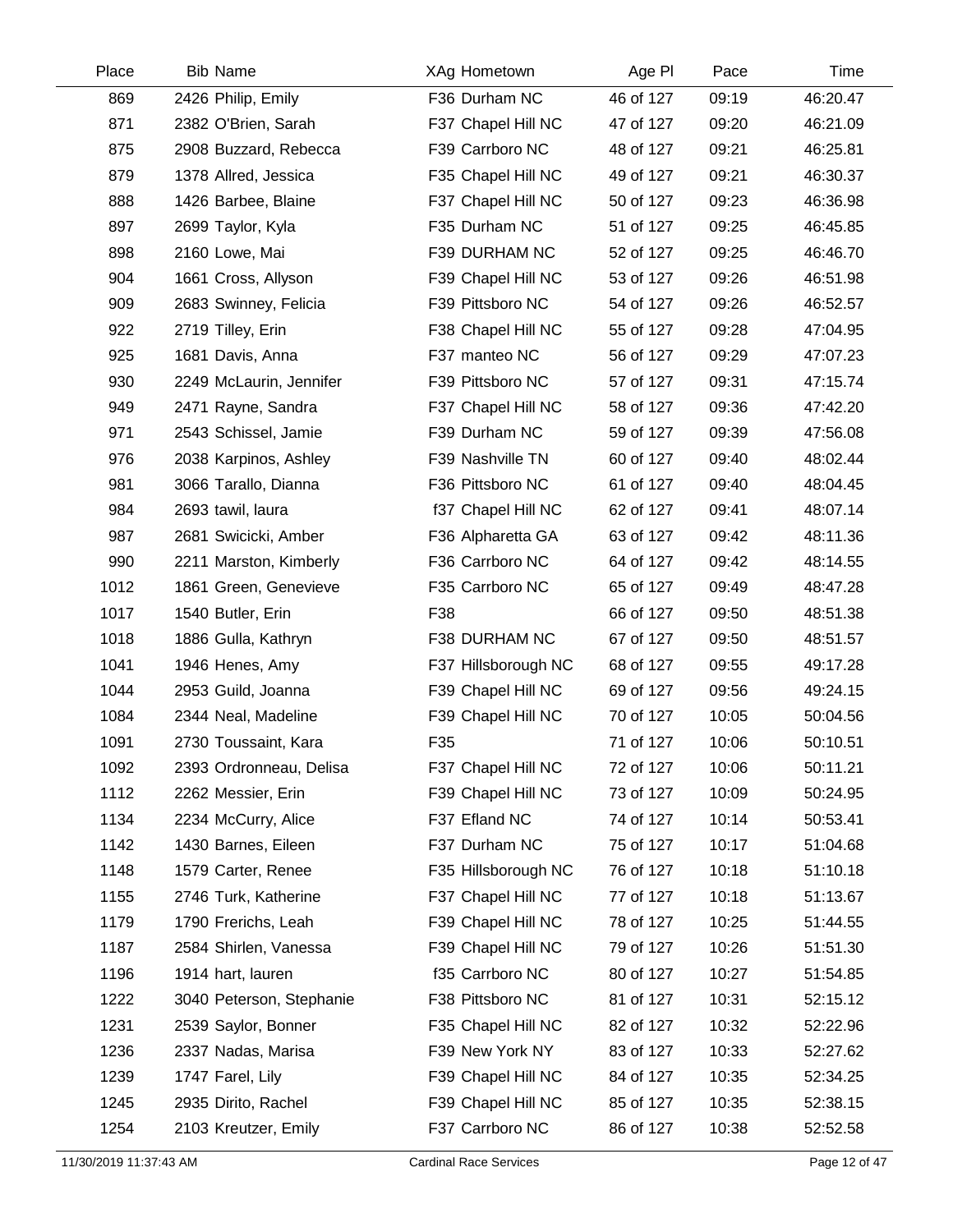| Place | <b>Bib Name</b>          | XAg Hometown        | Age PI     | Pace  | Time        |
|-------|--------------------------|---------------------|------------|-------|-------------|
| 1260  | 3136 Baker, Katie        | F35 Chapel Hill NC  | 87 of 127  | 10:39 | 52:57.24    |
| 1263  | 1762 Fisher, Laurie      | F38 Chapel Hill NC  | 88 of 127  | 10:40 | 52:59.60    |
| 1295  | 1715 Drowley, Lauren     | F36 Durham NC       | 89 of 127  | 10:47 | 53:35.55    |
| 1298  | 1525 Bucurel, Heather    | F35 Carrboro NC     | 90 of 127  | 10:48 | 53:42.55    |
| 1314  | 1807 Gardner, Emma       | F35 New York NY     | 91 of 127  | 10:51 | 53:55.89    |
| 1322  | 3033 O'Neil, Margaret    | F38 Durham NC       | 92 of 127  | 10:52 | 54:00.55    |
| 1334  | 2391 Ong, Sally          | F35 Baltimore MD    | 93 of 127  | 10:56 | 54:19.78    |
| 1369  | 1951 Hernandez, Josefina | F37 Roxboro NC      | 94 of 127  | 11:08 | 55:19.10    |
| 1373  | 3244 Gominger, Natalie   | F36 Durham NC       | 95 of 127  | 11:09 | 55:23.47    |
| 1379  | 2966 Isenstein, Mindy    | F38 Chapel Hill NC  | 96 of 127  | 11:12 | 55:38.82    |
| 1386  | 2644 Stepp, Starr        | F36 Carrboro NC     | 97 of 127  | 11:13 | 55:42.53    |
| 1389  | 2523 Rosso, Amy          | F38 Chapel Hill NC  | 98 of 127  | 11:15 | 55:56.02    |
| 1393  | 2357 Newman, Emily       | F38 Chapel Hill NC  | 99 of 127  | 11:16 | 56:01.65    |
| 1428  | 1950 Hensel, Erin        | F39 Durham NC       | 100 of 127 | 11:30 | 57:08.19    |
| 1431  | 2755 Vandenberg, Brelyn  | F38 New York NY     | 101 of 127 | 11:31 | 57:12.53    |
| 1439  | 1377 Alexander, Kelly    | F38 Chapel Hill NC  | 102 of 127 | 11:37 | 57:43.68    |
| 1446  | 1411 Austin, Kim         | F37 Hillsborough NC | 103 of 127 | 11:41 | 58:01.61    |
| 1451  | 3259 Bundy, Heidi        | F39 Roanoke VA      | 104 of 127 | 11:45 | 58:23.73    |
| 1453  | 1434 Barter, Amanda      | F35                 | 105 of 127 | 11:45 | 58:25.72    |
| 1463  | 1659 Crosby, Mary        | F39 Chapel Hill NC  | 106 of 127 | 11:51 | 58:53.46    |
| 1465  | 2076 King, Stephanie     | F39 Raleigh NC      | 107 of 127 | 11:51 | 58:55.21    |
| 1474  | 1802 Garber, Lauren      | F39 Chapel Hill NC  | 108 of 127 | 11:56 | 59:20.36    |
| 1484  | 1527 Bunyea, Katie       | F37 Pittsboro NC    | 109 of 127 | 12:04 | 59:58.85    |
| 1488  | 1869 Greiner, Kristin    | F37 Pittsboro NC    | 110 of 127 | 12:09 | 01:00:24.66 |
| 1498  | 2734 Tramantano, Callie  | F35 Chapel Hill NC  | 111 of 127 | 12:14 | 01:00:48.71 |
| 1561  | 2438 Pontious, Emily     | F37 Hillsborough NC | 112 of 127 | 12:47 | 01:03:31.34 |
| 1578  | 1483 blue, johanna       | f35 Durham NC       | 113 of 127 | 13:02 | 01:04:46.67 |
| 1614  | 2285 Mills, Sarah        | F39 Chapel Hill NC  | 114 of 127 | 13:47 | 01:08:31.22 |
| 1657  | 3343 willetts, liz       | f39 Chapel Hill NC  | 115 of 127 | 14:34 | 01:12:24.64 |
| 1667  | 2155 Long, Jessica       | F38                 | 116 of 127 | 14:57 | 01:14:19.00 |
| 1670  | 2187 MacRosty, Christina | F37 Pittsboro NC    | 117 of 127 | 15:08 | 01:15:11.52 |
| 1700  | 1879 Grova, Monica       | F36 Durham NC       | 118 of 127 | 15:45 | 01:18:18.31 |
| 1732  | 2209 Marquez, Trilce     | F35 Carrboro NC     | 119 of 127 | 16:21 | 01:21:16.69 |
| 1739  | 2110 Kwasny, Michelle    | F37                 | 120 of 127 | 16:32 | 01:22:12.24 |
| 1754  | 2005 Jasper, Kelly       | F35                 | 121 of 127 | 16:44 | 01:23:08.33 |
| 1757  | 2564 selinger, rachel    | F38 Chapel Hill NC  | 122 of 127 | 16:50 | 01:23:41.01 |
| 1786  | 2793 Wasp, Amanda        | F38 Chapel Hill NC  | 123 of 127 | 17:24 | 01:26:30.28 |
| 1805  | 2317 Morrison, Grady     | F36 Pittsboro NC    | 124 of 127 | 17:49 | 01:28:30.97 |
| 1806  | 2418 Peck, Sarah         | F36 Durham NC       | 125 of 127 | 17:49 | 01:28:32.05 |
| 1835  | 3198 Hanson, Jessica     | F35 Chapel Hill NC  | 126 of 127 | 18:38 | 01:32:38.61 |
| 1840  | 2537 Sarubbi, Sarah      | F35 Chapel Hill NC  | 127 of 127 | 19:59 | 01:39:17.59 |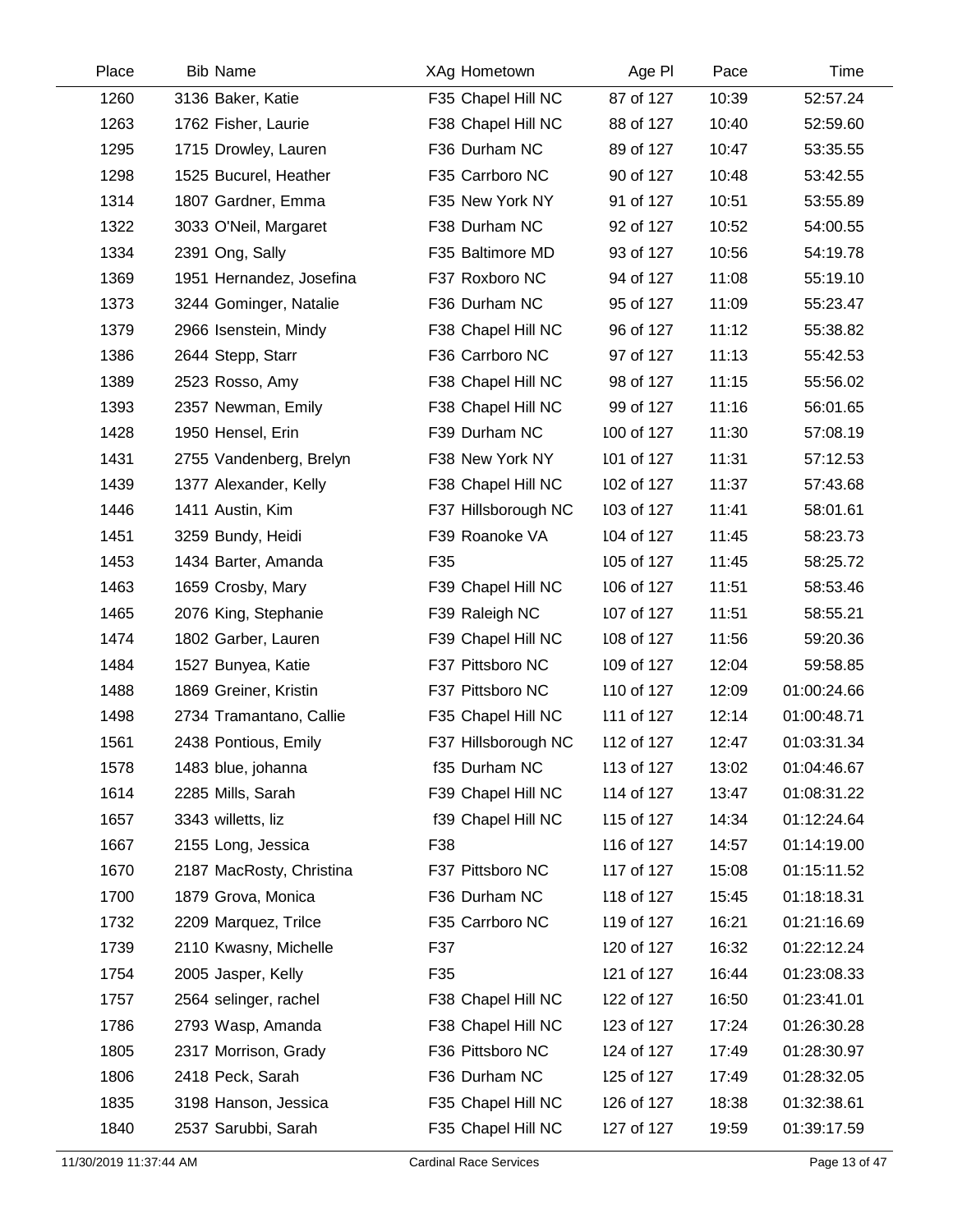| Place    | <b>Bib Name</b>           | XAg Hometown           | Age PI    | Pace  | Time     |
|----------|---------------------------|------------------------|-----------|-------|----------|
| 40 to 44 |                           |                        |           |       |          |
| 70       | 2498 Roberts, Kathryn     | F43                    | 1 of 117  | 06:35 | 32:43.26 |
| 89       | 1439 bazemore, meredith   | f44 Chapel Hill NC     | 2 of 117  | 06:42 | 33:17.29 |
| 112      | 1939 Hecker, Lisa         | F44 Mebane NC          | 3 of 117  | 06:54 | 34:16.75 |
| 132      | 2791 Warren, Leigh        | F42 Durham NC          | 4 of 117  | 06:59 | 34:40.38 |
| 144      | 1919 Havice, Elizabeth    | F42 Carrboro NC        | 5 of 117  | 07:03 | 35:00.54 |
| 154      | 2513 Ronquest, Rebecca    | F40 Raleigh NC         | 6 of 117  | 07:06 | 35:16.98 |
| 165      | 1580 Caruso, Suzanne      | F40                    | 7 of 117  | 07:09 | 35:30.70 |
| 166      | 3108 bowman, natalie      | f42 Chapel Hill NC     | 8 of 117  | 07:09 | 35:31.09 |
| 183      | 3002 McGeary, Andrea      | F41 Durham NC          | 9 of 117  | 07:13 | 35:54.43 |
| 186      | 2594 Singer, Amy          | F42 Hillsborough NC    | 10 of 117 | 07:15 | 36:00.93 |
| 199      | 2970 Johnson, Leah        | F40 DURHAM NC          | 11 of 117 | 07:18 | 36:17.70 |
| 259      | 2217 Martinson, Christina | F40 Durham NC          | 12 of 117 | 07:34 | 37:33.94 |
| 276      | 2510 Rogers, Nora         | F43 Carrboro NC        | 13 of 117 | 07:37 | 37:51.28 |
| 296      | 2690 Tallon, Joanna       | F40 Chapel Hill NC     | 14 of 117 | 07:43 | 38:21.46 |
| 299      | 2651 Stifler, Lisa        | F41 DURHAM NC          | 15 of 117 | 07:44 | 38:24.35 |
| 330      | 2113 Lakas, Natalie       | F40 Chapel Hill NC     | 16 of 117 | 07:50 | 38:54.91 |
| 356      | 2346 Neher, Saskia        | F41 Pittsboro NC       | 17 of 117 | 07:55 | 39:19.83 |
| 358      | 1363 Adams, Jennifer      | F43 Pittsboro NC       | 18 of 117 | 07:55 | 39:20.42 |
| 359      | 1574 Carroll, Sarah       | F41 Carrboro NC        | 19 of 117 | 07:55 | 39:20.60 |
| 416      | 2641 Steffens, Elizabeth  | F42 DURHAM NC          | 20 of 117 | 08:07 | 40:21.33 |
| 439      | 1996 Isenstein, Arin      | F41 Chapel Hill NC     | 21 of 117 | 08:09 | 40:32.58 |
| 490      | 2789 Ward, Taryn          | F43 Chapel Hill NC     | 22 of 117 | 08:20 | 41:24.69 |
| 517      | 3217 Sharp, Elizabeth     | F41 Chapel Hill NC     | 23 of 117 | 08:25 | 41:47.81 |
| 521      | 1976 Holmes, Mary         | F40 Carrboro NC        | 24 of 117 | 08:26 | 41:55.61 |
| 597      | 1443 Beckert, Kristi      | F42 Chapel Hill NC     | 25 of 117 | 08:41 | 43:09.46 |
| 601      | 1947 Henry, Lucy          | F42 Carrboro NC        | 26 of 117 | 08:42 | 43:14.24 |
| 650      | 3353 ducker, katherine    | f40 San Francisco CA   | 27 of 117 | 08:51 | 43:58.08 |
| 652      | 1604 Clay, Anna Katherine | F40 Charlottesville VA | 28 of 117 | 08:51 | 43:58.60 |
| 655      | 2369 Northup, Krista      | F42 Chapel Hill NC     | 29 of 117 | 08:52 | 44:02.08 |
| 657      | 1606 Clewley, Andrea      | F42 Hillsborough NC    | 30 of 117 | 08:52 | 44:03.07 |
| 659      | 1965 Hobler, Diana        | F41 Chapel Hill NC     | 31 of 117 | 08:53 | 44:06.80 |
| 665      | 2332 Murrieta, Xochilt    | F42 Roxboro NC         | 32 of 117 | 08:54 | 44:15.74 |
| 686      | 3016 Morris, Ingrid       | F43 Carrboro NC        | 33 of 117 | 08:57 | 44:31.12 |
| 690      | 2484 Reyes, Teresa        | F42 Roxboro NC         | 34 of 117 | 08:58 | 44:35.56 |
| 697      | 1755 Finken, Deborah      | F44 Chapel Hill NC     | 35 of 117 | 08:59 | 44:38.80 |
| 731      | 2754 Vandegrift, Sara     | F42 Chapel Hill NC     | 36 of 117 | 09:03 | 44:58.20 |
| 737      | 2920 Cooper, Leigh        | F43 Chapel Hill NC     | 37 of 117 | 09:03 | 45:00.98 |
| 748      | 2760 Vavalle, Emily       | F40 Chapel Hill NC     | 38 of 117 | 09:04 | 45:05.39 |
| 790      | 2301 Monahan, Rose        | F43 Chapel Hill NC     | 39 of 117 | 09:10 | 45:34.58 |
| 815      | 2853 Wojcik, Deb          | F44 Chapel Hill NC     | 40 of 117 | 09:12 | 45:45.92 |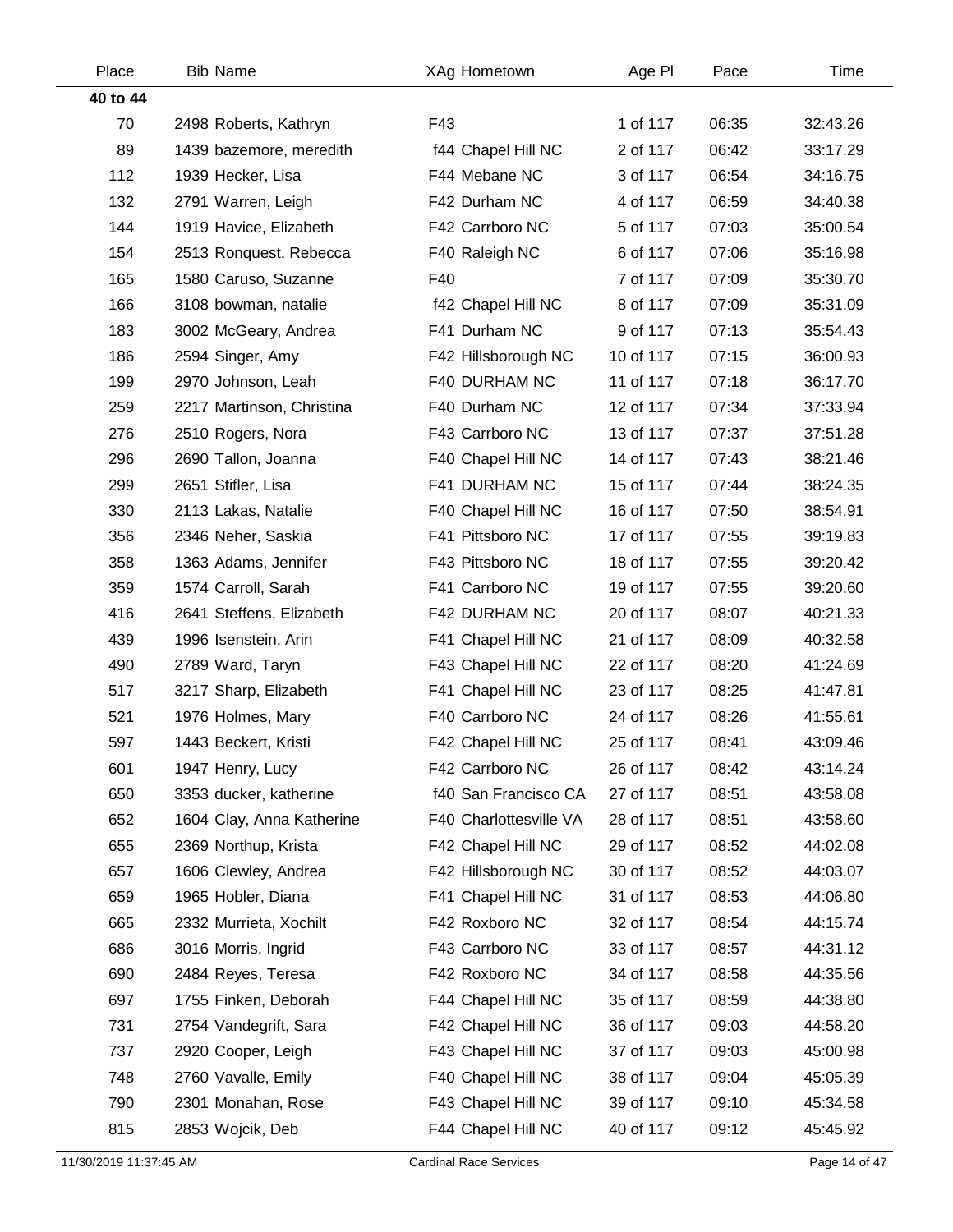| Place | <b>Bib Name</b>            | XAg Hometown         | Age PI    | Pace  | Time     |
|-------|----------------------------|----------------------|-----------|-------|----------|
| 816   | 2003 Jarrett, Kelly        | F42 Carrboro NC      | 41 of 117 | 09:13 | 45:46.43 |
| 817   | 2888 Adamo, Allyson        | F43 Chapel Hill NC   | 42 of 117 | 09:13 | 45:46.92 |
| 818   | 1622 Congdon, Kelly        | F41 GRAHAM NC        | 43 of 117 | 09:13 | 45:48.84 |
| 852   | 2408 Park, Eliza           | F40 Carrboro NC      | 44 of 117 | 09:18 | 46:11.06 |
| 854   | 1690 Deen, Susan           | F44 Chapel Hill NC   | 45 of 117 | 09:18 | 46:14.33 |
| 863   | 1845 Gordon, Kelly         | F43 Durham NC        | 46 of 117 | 09:19 | 46:18.34 |
| 876   | 2428 Pierce, Kathleen      | F42 Carrboro NC      | 47 of 117 | 09:21 | 46:26.45 |
| 892   | 2060 Kent, Erin            | F41 Chapel Hill NC   | 48 of 117 | 09:24 | 46:41.44 |
| 935   | 3294 Unger, Fabiula        | F42 Chapel Hill NC   | 49 of 117 | 09:32 | 47:22.10 |
| 977   | 2653 Stockman, Samantha    | F44 Chapel Hill NC   | 50 of 117 | 09:40 | 48:02.88 |
| 978   | 2205 Marino, Jill          | F41 Chapel Hill NC   | 51 of 117 | 09:40 | 48:03.08 |
| 982   | 1595 Chiarello, Ginny      | F40 Chapel Hill NC   | 52 of 117 | 09:41 | 48:05.87 |
| 1032  | 2431 Podkul, Jennifer      | F43 Silver Spring MD | 53 of 117 | 09:54 | 49:10.71 |
| 1036  | 2309 Moreno, Lourdes       | F44 Chapel Hill NC   | 54 of 117 | 09:54 | 49:14.59 |
| 1050  | 1452 Bello, Maria Consuelo | F40 Roxboro NC       | 55 of 117 | 09:57 | 49:28.60 |
| 1058  | 3079 Jordan, Jennifer      | F44 Chapel Hill NC   | 56 of 117 | 09:58 | 49:33.09 |
| 1059  | 1709 Donovan, Cynthia      | F42 Chapel Hill NC   | 57 of 117 | 09:58 | 49:33.19 |
| 1075  | 2294 Minter, Stephanie     | F42 Chapel Hill NC   | 58 of 117 | 10:03 | 49:56.50 |
| 1081  | 2244 McKay, Andrea         | F40 Chapel Hill NC   | 59 of 117 | 10:04 | 49:59.77 |
| 1087  | 2380 O'Brien, Amanda       | F40                  | 60 of 117 | 10:05 | 50:08.41 |
| 1089  | 1888 Gupton, Stephanie     | F40 Chapel Hill NC   | 61 of 117 | 10:05 | 50:08.78 |
| 1123  | 2157 Loughrey, Reed        | F43 Chapel Hill NC   | 62 of 117 | 10:12 | 50:42.48 |
| 1125  | 3019 Munday, Amy           | F43 Chapel Hill NC   | 63 of 117 | 10:12 | 50:43.31 |
| 1132  | 1784 Franklin, Mari        | F40 Chapel Hill NC   | 64 of 117 | 10:14 | 50:52.07 |
| 1139  | 2669 Strick, Rebecca       | F41 Chapel Hill NC   | 65 of 117 | 10:16 | 50:59.84 |
| 1144  | 1926 Hayden, Elizabeth     | F41 Chapel Hill NC   | 66 of 117 | 10:17 | 51:06.71 |
| 1150  | 1523 Buchanan, Brianne     | F40 Carrboro NC      | 67 of 117 | 10:18 | 51:12.52 |
| 1153  | 3241 Alexander, Min        | F41 Chapel Hill NC   | 68 of 117 | 10:18 | 51:12.96 |
| 1156  | 2320 mulholland, andrea    | f41 Durham NC        | 69 of 117 | 10:18 | 51:13.86 |
| 1161  | 3017 Moulton, KellyAnne    | F40 Rougemont NC     | 70 of 117 | 10:20 | 51:23.11 |
| 1195  | 1436 Bashara, Chandra      | F43 Chapel Hill NC   | 71 of 117 | 10:27 | 51:54.65 |
| 1198  | 2316 Morris, KC            | F44 Chapel Hill NC   | 72 of 117 | 10:27 | 51:55.65 |
| 1202  | 2243 McKay, Amanda         | F42 Chapel Hill NC   | 73 of 117 | 10:27 | 51:56.36 |
| 1203  | 3301 Joseph, Sarah         | F42 Chapel Hill NC   | 74 of 117 | 10:27 | 51:56.52 |
| 1205  | 1897 Hammel, Kacey         | F41 Carrboro NC      | 75 of 117 | 10:28 | 51:59.15 |
| 1206  | 3300 Dreisbach, Crystal    | F42 Durham NC        | 76 of 117 | 10:28 | 51:59.53 |
| 1211  | 960 Avary, Carolina        | F40 Hillsborough NC  | 77 of 117 | 10:28 | 52:01.77 |
| 1218  | 2739 TSIHLIS, HEATHER      | F43 Carrboro NC      | 78 of 117 | 10:30 | 52:11.04 |
| 1247  | 1810 Gauger, Sarah         | F43 Durham NC        | 79 of 117 | 10:36 | 52:42.64 |
| 1266  | 2385 Okada, Nonoko         | F43 Chapel Hill NC   | 80 of 117 | 10:40 | 53:00.54 |
| 1286  | 2354 Nestlerode, Katie     | F41 Chapel Hill NC   | 81 of 117 | 10:44 | 53:21.61 |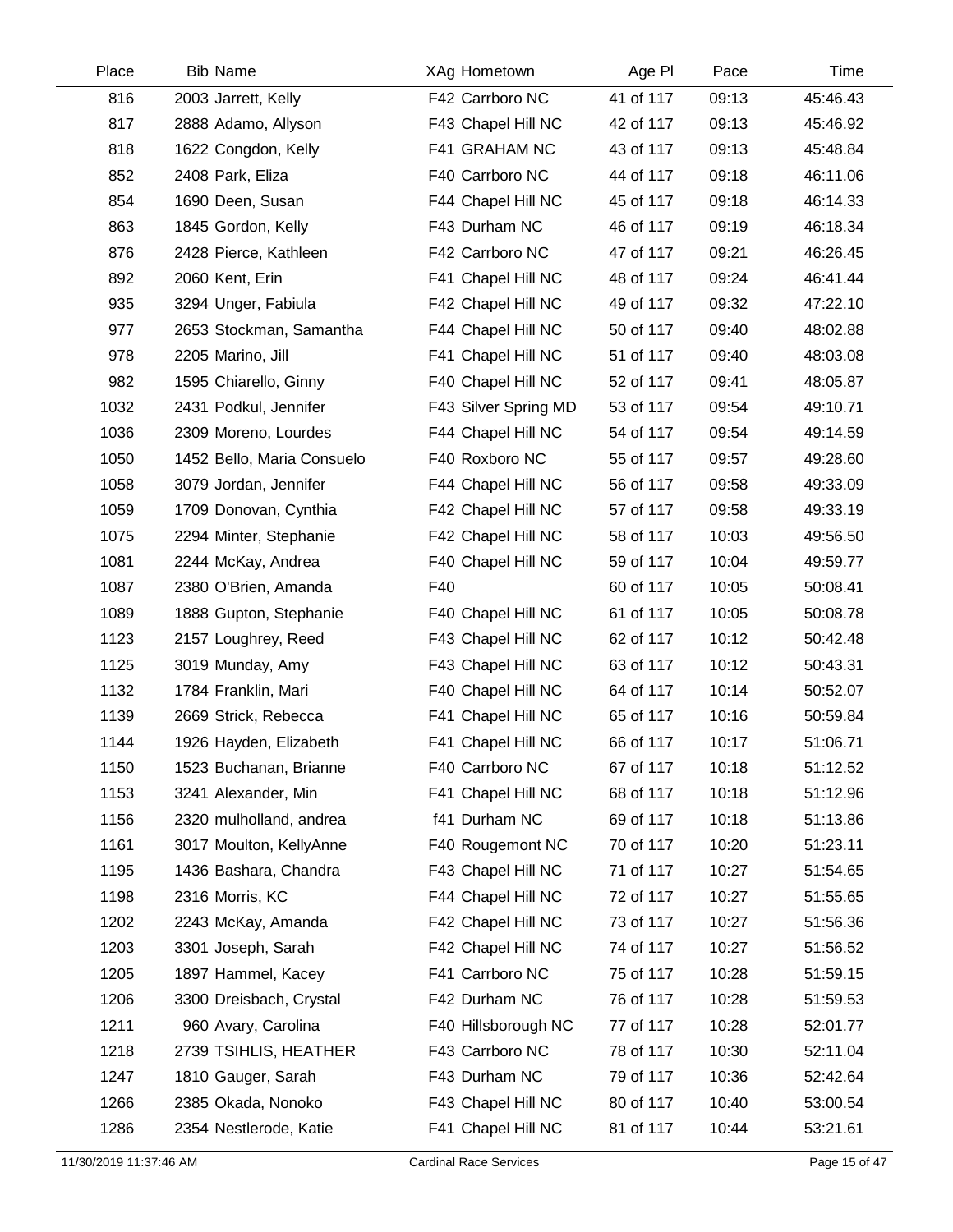| Place                  | <b>Bib Name</b>              | XAg Hometown                  | Age PI     | Pace  | Time          |
|------------------------|------------------------------|-------------------------------|------------|-------|---------------|
| 1301                   | 1601 Clark, Catherine        | F43 Mebane NC                 | 82 of 117  | 10:50 | 53:48.85      |
| 1305                   | 1980 Hopper, Marie           | F40 Pittsboro NC              | 83 of 117  | 10:50 | 53:50.08      |
| 1318                   | 2248 Mclaughlin, Jessica     | F43 Creedmoor NC              | 84 of 117  | 10:51 | 53:57.67      |
| 1324                   | 2469 Ratner, Shana           | F40 Carrboro NC               | 85 of 117  | 10:53 | 54:04.99      |
| 1327                   | 1688 Dean, Jackie            | F44 Carrboro NC               | 86 of 117  | 10:54 | 54:09.04      |
| 1348                   | 1438 Baum, Amy               | F42 Chapel Hill NC            | 87 of 117  | 11:00 | 54:38.98      |
| 1349                   | 2989 Lopez, Destiny          | F44 Chapel Hill NC            | 88 of 117  | 11:00 | 54:40.91      |
| 1367                   | 2335 Mwanza, Jenny           | F43 Chapel Hill NC            | 89 of 117  | 11:08 | 55:17.81      |
| 1372                   | 2308 Morano, Sheri           | F44 Chapel Hill NC            | 90 of 117  | 11:09 | 55:23.28      |
| 1385                   | 1365 Adelson, Jill           | F40 DURHAM NC                 | 91 of 117  | 11:13 | 55:42.51      |
| 1406                   | 2541 Scales, Melissa         | F42 Durham NC                 | 92 of 117  | 11:22 | 56:28.19      |
| 1417                   | 1749 Ferrell, Heather        | F44 CARY NC                   | 93 of 117  | 11:25 | 56:43.42      |
| 1425                   | 2147 Lindberg, Lina          | F40 Chapel Hill NC            | 94 of 117  | 11:27 | 56:55.83      |
| 1427                   | 1870 Griffin, Shauna         | F42 Durham NC                 | 95 of 117  | 11:30 | 57:07.79      |
| 1450                   | 2130 Lee, Becky              | F41 Chapel Hill NC            | 96 of 117  | 11:45 | 58:22.02      |
| 1469                   | 3201 Mitchell, Alicia        | F40 Brooklyn NY               | 97 of 117  | 11:55 | 59:12.98      |
| 1472                   | 2832 Wilcher, Alisa          | F41 Chapel Hill NC            | 98 of 117  | 11:56 | 59:17.84      |
| 1490                   | 1641 Costanza, Jennifer      | F42 Chapel Hill NC            | 99 of 117  | 12:10 | 01:00:29.61   |
| 1506                   | 2988 Lloyd, Tammy            | F43 Chapel Hill NC            | 100 of 117 | 12:18 | 01:01:07.07   |
| 1507                   | 2850 WILLIS-MCLAMB, AMY      | F42 Efland NC                 | 101 of 117 | 12:18 | 01:01:08.17   |
| 1532                   | 3075 Woolson, Sandra         | F44 Chapel Hill NC            | 102 of 117 | 12:30 | 01:02:08.37   |
| 1551                   | 2869 Wu, Al-Jiuan (AJ)       | F43 Chapel Hill NC            | 103 of 117 | 12:39 | 01:02:51.21   |
| 1553                   | 3012 Mir, Ellen              | F43 Chapel Hill NC            | 104 of 117 | 12:40 | 01:02:56.55   |
| 1603                   | 2772 Vose, Kanya             | F43 Chapel Hill NC            | 105 of 117 | 13:30 | 01:07:06.08   |
| 1616                   | 2656 Stouder, April          | F43 Chapel Hill NC            | 106 of 117 | 13:48 | 01:08:34.64   |
| 1628                   | 2400 Painter, Jen            | F41 Carrboro NC               | 107 of 117 | 14:03 | 01:09:48.18   |
| 1632                   | 3304 Gunter, Jennifer        | F43 BURLINGTON NC             | 108 of 117 | 14:07 | 01:10:09.09   |
| 1664                   | 2002 Jaromin, Christina      | F40 Durham NC                 | 109 of 117 | 14:42 | 01:13:05.90   |
| 1668                   | 2767 Verne, Jannice          | F44 DURHAM NC                 | 110 of 117 | 15:03 | 01:14:47.94   |
| 1693                   | 1642 Cotter, Rachel          | F41 Chapel Hill NC            | 111 of 117 | 15:31 | 01:17:09.01   |
| 1695                   | 1793 Friedman, Jocelyn       | F41 Raleigh NC                | 112 of 117 | 15:32 | 01:17:10.29   |
| 1729                   | 2812 Wen, Jun                | F43 Chapel Hill NC            | 113 of 117 | 16:16 | 01:20:52.33   |
| 1738                   | 2859 WOOD, KELLY             | F41 Chapel Hill NC            | 114 of 117 | 16:29 | 01:21:55.42   |
| 1767                   | 2930 Deschamps siano, Sandra | F43 Carrboro NC               | 115 of 117 | 17:00 | 01:24:31.71   |
| 1784                   | 2672 Strode, Jennie          | F44                           | 116 of 117 | 17:22 | 01:26:16.38   |
| 1833                   | 2022 Joyce, Lisa             | F40 Durham NC                 | 117 of 117 | 18:37 | 01:32:30.00   |
| 45 to 49               |                              |                               |            |       |               |
| 102                    | 2944 Gallego Attis, Maria    | F46 Chapel Hill NC            | 1 of 101   | 06:49 | 33:54.38      |
| 128                    | 3273 foster, sarah           | f47 Chapel Hill NC            | 2 of 101   | 06:58 | 34:36.00      |
| 147                    | 3274 Goldstein, Jenny        | F48 Carrboro NC               | 3 of 101   | 07:04 | 35:07.83      |
| 225                    | 3037 Parker, Ellen           | F48 Chapel Hill NC            | 4 of 101   | 07:26 | 36:55.63      |
| 11/30/2019 11:37:46 AM |                              | <b>Cardinal Race Services</b> |            |       | Page 16 of 47 |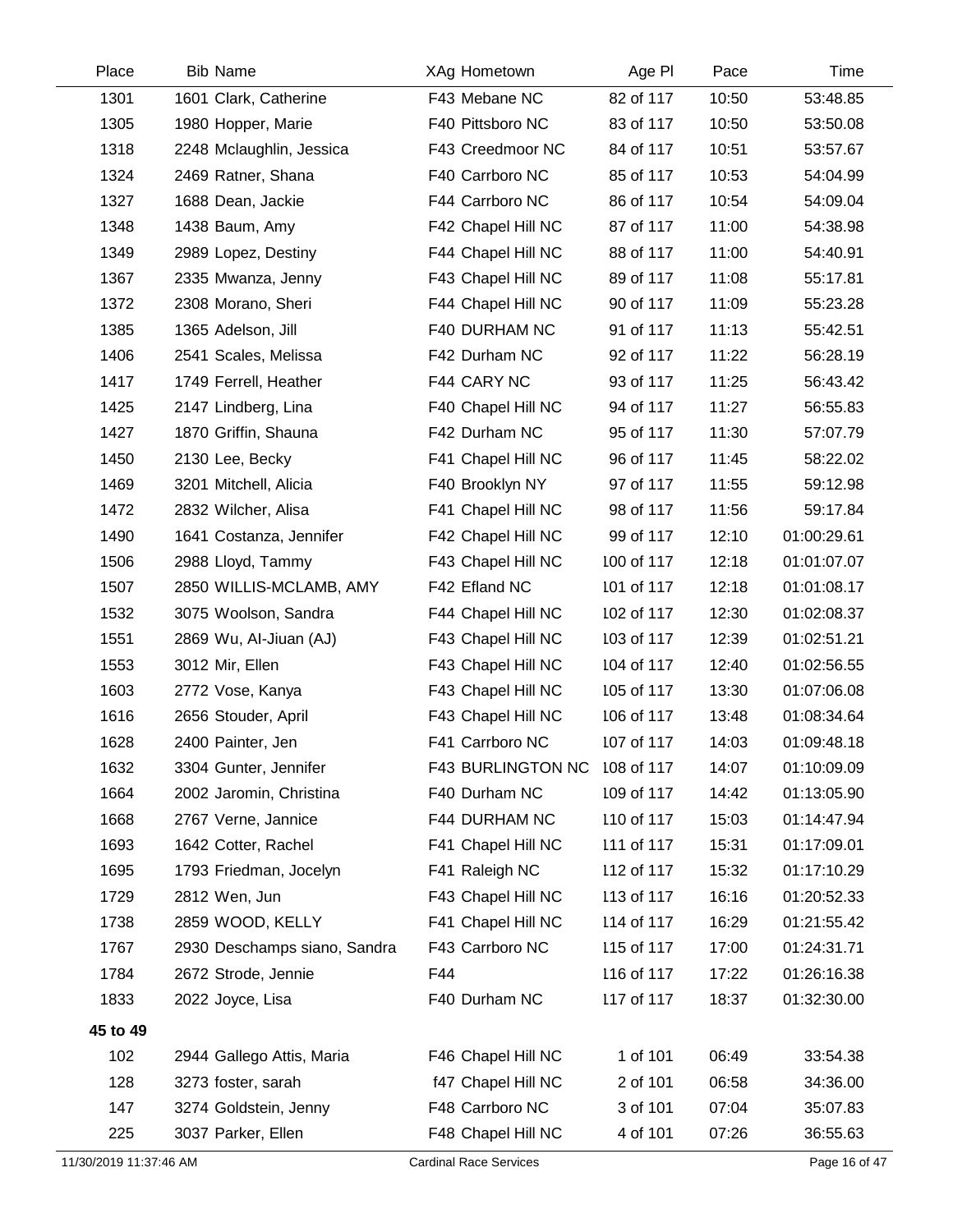| Place | <b>Bib Name</b>             | XAg Hometown         | Age PI    | Pace  | Time     |
|-------|-----------------------------|----------------------|-----------|-------|----------|
| 252   | 3243 Sampey, Catherine      | F47 Hillsborough NC  | 5 of 101  | 07:32 | 37:26.25 |
| 271   | 2737 Trout, Susan           | F46 Chapel Hill NC   | 6 of 101  | 07:36 | 37:44.81 |
| 281   | 2676 Sullivan, Kathleen     | F46 Chapel Hill NC   | 7 of 101  | 07:38 | 37:56.63 |
| 331   | 3141 Springer, Deborah      | F46 Durham NC        | 8 of 101  | 07:50 | 38:56.04 |
| 338   | 2940 Fowler, Natalie        | F49 Chapel Hill NC   | 9 of 101  | 07:51 | 39:02.03 |
| 345   | 3018 Mullikin, Beth         | F46 Greenville SC    | 10 of 101 | 07:53 | 39:09.58 |
| 347   | 3213 Troester, Melissa      | F47 Carrboro NC      | 11 of 101 | 07:53 | 39:12.35 |
| 386   | 3214 Walsh, Gretchen        | F47 Chapel Hill NC   | 12 of 101 | 08:01 | 39:52.56 |
| 389   | 2096 Kramer, Karla          | F47 Silver Spring MD | 13 of 101 | 08:02 | 39:54.36 |
| 441   | 2290 Min, Sherene           | F48 Chapel Hill NC   | 14 of 101 | 08:10 | 40:32.89 |
| 463   | 1645 Coughlin, Amy          | F45 Chapel Hill NC   | 15 of 101 | 08:15 | 41:01.02 |
| 480   | 1471 Bigelow, Allie         | F46 Chapel Hill NC   | 16 of 101 | 08:18 | 41:17.00 |
| 530   | 2189 Mainil, Tricia         | F49 WAKE FOREST N    | 17 of 101 | 08:28 | 42:04.55 |
| 546   | 2722 Tolton, Camilla        | F46 Chapel Hill NC   | 18 of 101 | 08:31 | 42:21.16 |
| 607   | 2586 Shubert, Tiffany       | F49 Chapel Hill NC   | 19 of 101 | 08:43 | 43:18.66 |
| 610   | 2938 Epplein, Meira         | F45 Chapel Hill NC   | 20 of 101 | 08:43 | 43:21.47 |
| 613   | 1654 Crittenden, Hilary     | F48 Chapel Hill NC   | 21 of 101 | 08:45 | 43:28.21 |
| 627   | 1610 Clossick, Tina         | F48 Chapel Hill NC   | 22 of 101 | 08:46 | 43:34.83 |
| 642   | 2643 stein, jaime           | f47 Carrboro NC      | 23 of 101 | 08:49 | 43:50.60 |
| 685   | 3340 VanderLoop, Maria      | F46 Snow Camp NC     | 24 of 101 | 08:57 | 44:30.10 |
| 703   | 2750 Urrutia, Kristine      | F49 Chapel Hill NC   | 25 of 101 | 09:00 | 44:41.72 |
| 704   | 1962 Hirschman, Caitlin     | f47 Chapel Hill NC   | 26 of 101 | 09:00 | 44:42.33 |
| 716   | 1831 Glass-Steel, Christine | F45 Chapel Hill NC   | 27 of 101 | 09:01 | 44:48.13 |
| 725   | 2268 Michel, Karin          | F45 Hillsborough NC  | 28 of 101 | 09:03 | 44:56.55 |
| 746   | 2561 Sedway, Jan            | F49 Chapel Hill NC   | 29 of 101 | 09:04 | 45:04.48 |
| 760   | 2227 McCallion, Megan       | F48 Chapel Hill NC   | 30 of 101 | 09:06 | 45:12.32 |
| 779   | 2738 TRUE, Karin            | F47 Chapel Hill NC   | 31 of 101 | 09:08 | 45:23.52 |
| 808   | 1528 Burgert, Jessica       | F46 Chapel Hill NC   | 32 of 101 | 09:12 | 45:42.99 |
| 824   | 2610 Smith, Liane           | F49 Chapel Hill NC   | 33 of 101 | 09:14 | 45:54.08 |
| 827   | 3009 Mersereau, Jennifer    | F45 Chapel Hill NC   | 34 of 101 | 09:14 | 45:55.82 |
| 829   | 2572 Serrano, Karen         | F45 Chapel Hill NC   | 35 of 101 | 09:15 | 45:56.79 |
| 868   | 2632 Spinarski, Susan       | F45 Chapel Hill NC   | 36 of 101 | 09:19 | 46:20.25 |
| 874   | 1924 Hawley, Dawna          | F49 Chapel Hill NC   | 37 of 101 | 09:20 | 46:24.24 |
| 881   | 2250 McNaughton, Michelle   | F46 Chapel Hill NC   | 38 of 101 | 09:22 | 46:33.13 |
| 882   | 1455 Benjamin, Anne         | F49 Chapel Hill NC   | 39 of 101 | 09:22 | 46:33.29 |
| 891   | 3054 Singh, Tina            | F49 Chapel Hill NC   | 40 of 101 | 09:24 | 46:40.76 |
| 905   | 2927 Dallesandro, Cheyenne  | F46 Pittsboro NC     | 41 of 101 | 09:26 | 46:52.05 |
| 934   | 2043 Kasten, Tracy          | F48 Chapel Hill NC   | 42 of 101 | 09:32 | 47:20.39 |
| 937   | 1689 Dee, Phoebe            | F47 Chapel Hill NC   | 43 of 101 | 09:33 | 47:29.15 |
| 940   | 2489 Riebling, Cindy        | F49 Durham NC        | 44 of 101 | 09:34 | 47:34.80 |
| 946   | 2717 Thuesen, Sarah         | F46 Carrboro NC      | 45 of 101 | 09:36 | 47:41.11 |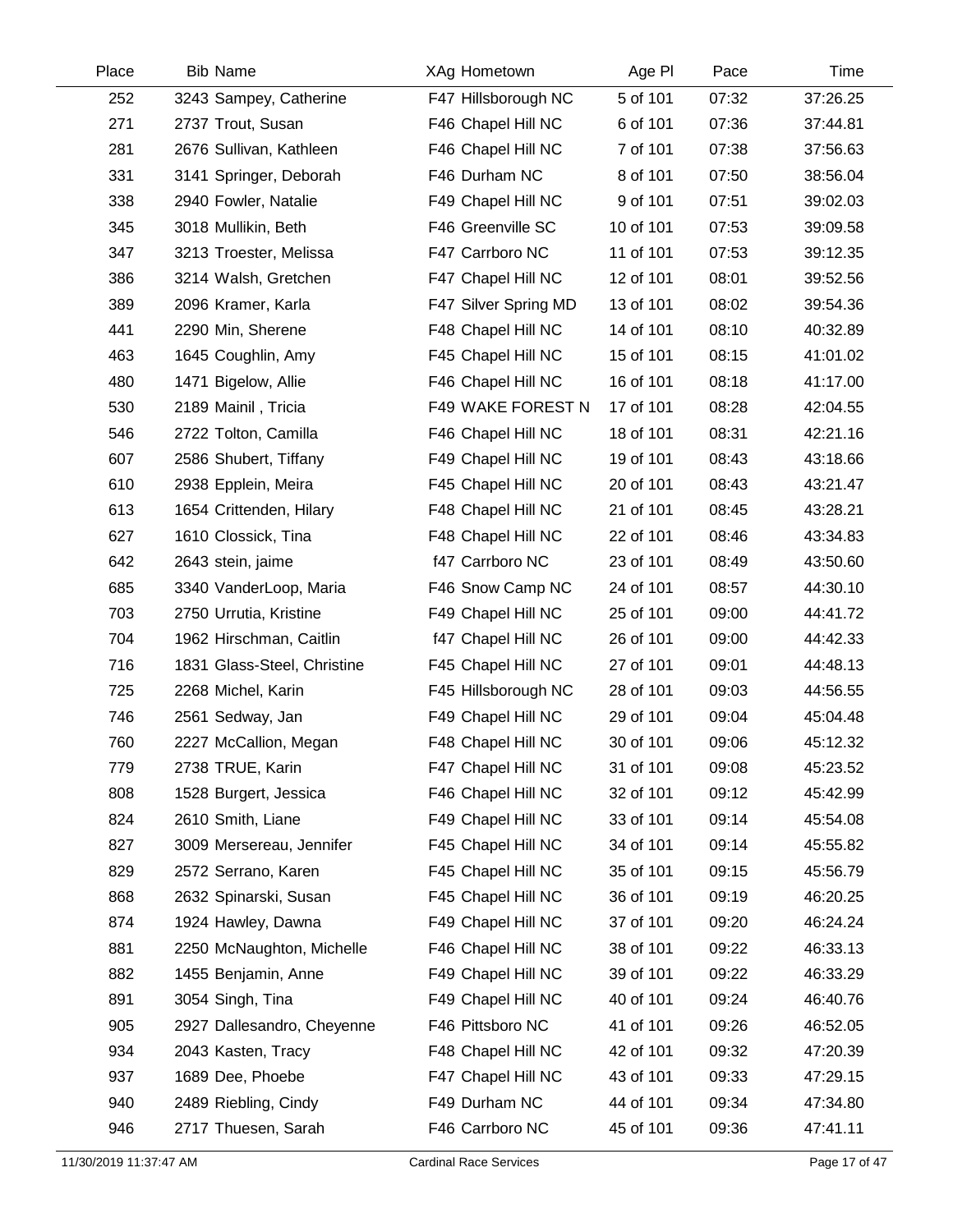| Place | <b>Bib Name</b>                 | XAg Hometown         | Age PI    | Pace  | Time        |
|-------|---------------------------------|----------------------|-----------|-------|-------------|
| 979   | 1551 Campo-Manton, Sandra       | F45 Pittsboro NC     | 46 of 101 | 09:40 | 48:03.11    |
| 986   | 3057 Song, Paula                | F45 Chapel Hill NC   | 47 of 101 | 09:42 | 48:10.93    |
| 994   | 1778 foster, julie              | F47 Carrboro NC      | 48 of 101 | 09:43 | 48:18.61    |
| 1014  | 2877 Yova, Frederique           | F46 Chapel Hill NC   | 49 of 101 | 09:49 | 48:47.56    |
| 1022  | 1466 Berreth, Meg               | F49 Carrboro NC      | 50 of 101 | 09:51 | 48:59.44    |
| 1025  | 3170 Carter Taub, Mary          | F49 Chapel Hill NC   | 51 of 101 | 09:53 | 49:05.24    |
| 1080  | 2506 Rodgers, Jo                | F48 Chapel Hill NC   | 52 of 101 | 10:04 | 49:59.77    |
| 1104  | 1735 Engle, Michelle            | F47 Chapel Hill NC   | 53 of 101 | 10:07 | 50:16.75    |
| 1110  | 2235 McElligott, Erin           | F46 Chapel Hill NC   | 54 of 101 | 10:09 | 50:24.36    |
| 1117  | 2134 Lee, Jennifer              | F46 Chapel Hill NC   | 55 of 101 | 10:09 | 50:29.10    |
| 1128  | 3063 Stephenson, Ann            | F47 Carrboro NC      | 56 of 101 | 10:13 | 50:47.43    |
| 1129  | 2509 Rogers, Kim                | F48 Carrboro NC      | 57 of 101 | 10:13 | 50:47.79    |
| 1130  | 2303 Montgomery, Ranee          | F48 Chapel Hill NC   | 58 of 101 | 10:13 | 50:48.20    |
| 1143  | 2544 Schmaling, Brooke          | F45 Carrboro NC      | 59 of 101 | 10:17 | 51:05.81    |
| 1145  | 3164 Gibson, Melody             | F46 Durham NC        | 60 of 101 | 10:17 | 51:07.93    |
| 1168  | 2845 Williams, Crystal          | F46 Durham NC        | 61 of 101 | 10:23 | 51:34.92    |
| 1173  | 3161 Lucas, Miha                | F47 Chapel Hill NC   | 62 of 101 | 10:24 | 51:40.42    |
| 1175  | 1407 Arnott, Jamie              | F48 Chapel Hill NC   | 63 of 101 | 10:24 | 51:43.01    |
| 1243  | 2013 Johnson, Emily             | F45 Carrboro NC      | 64 of 101 | 10:35 | 52:36.35    |
| 1256  | 1824 Gerard, Cara               | F47                  | 65 of 101 | 10:39 | 52:55.30    |
| 1281  | 1787 Fraser Cook, Madeline      | F46                  | 66 of 101 | 10:42 | 53:11.25    |
| 1311  | 2582 Shepherd, Jen              | F45 Hillsborough NC  | 67 of 101 | 10:51 | 53:54.07    |
| 1337  | 1677 Danku, Miranda             | F49 Chapel Hill NC   | 68 of 101 | 10:57 | 54:27.07    |
| 1345  | 2622 Solum, Melissa             | F45 Chapel Hill NC   | 69 of 101 | 10:59 | 54:36.42    |
| 1352  | 2256 McWilliams, Allison        | F46 winston-salem NC | 70 of 101 | 11:01 | 54:46.21    |
| 1381  | 2591 simmons, lisa              | F48 Chapel Hill NC   | 71 of 101 | 11:12 | 55:38.95    |
| 1392  | 1687 DEAN, AMY                  | F47 Chapel Hill NC   | 72 of 101 | 11:16 | 56:00.32    |
| 1436  | 1850 Gosselin, Tracy            | F48 Carrboro NC      | 73 of 101 | 11:35 | 57:32.30    |
| 1438  | 2846 Williams, L                | F49 Chapel Hill NC   | 74 of 101 | 11:36 | 57:40.23    |
| 1444  | 2714 Thompson, Vivian           | F48 Carrboro NC      | 75 of 101 | 11:40 | 57:58.68    |
| 1464  | 3065 Stowe, Sandra              | F47 Chapel Hill NC   | 76 of 101 | 11:51 | 58:54.76    |
| 1471  | 1399 Arnold, Jennifer           | F49 Chapel Hill NC   | 77 of 101 | 11:55 | 59:14.39    |
| 1499  | 1384 Ammons, May Ling           | F45 Columbus OH      | 78 of 101 | 12:15 | 01:00:51.17 |
| 1516  | 1893 Hager, Anissa              | F48 Chapel Hill NC   | 79 of 101 | 12:22 | 01:01:29.25 |
| 1534  | 3179 White, Renee               | F49 Chapel Hill NC   | 80 of 101 | 12:30 | 01:02:09.05 |
| 1535  | 3086 Varela, Rafaela            | F48 cape coral FL    | 81 of 101 | 12:30 | 01:02:09.85 |
| 1554  | 2213 Martin, Cheryl             | F49 Nashville TN     | 82 of 101 | 12:42 | 01:03:05.07 |
| 1572  | 3190 Knight, Andrea             | F49 Chapel Hill NC   | 83 of 101 | 12:54 | 01:04:08.04 |
| 1587  | 1806 Garcia Hernandez, Alejandr | F47 Roxboro NC       | 84 of 101 | 13:11 | 01:05:31.68 |
| 1590  | 1390 Anderson, Sarah            | F47 Chapel Hill NC   | 85 of 101 | 13:12 | 01:05:38.65 |
| 1596  | 2286 Mills, Tina                | F47 Pittsboro NC     | 86 of 101 | 13:17 | 01:05:59.07 |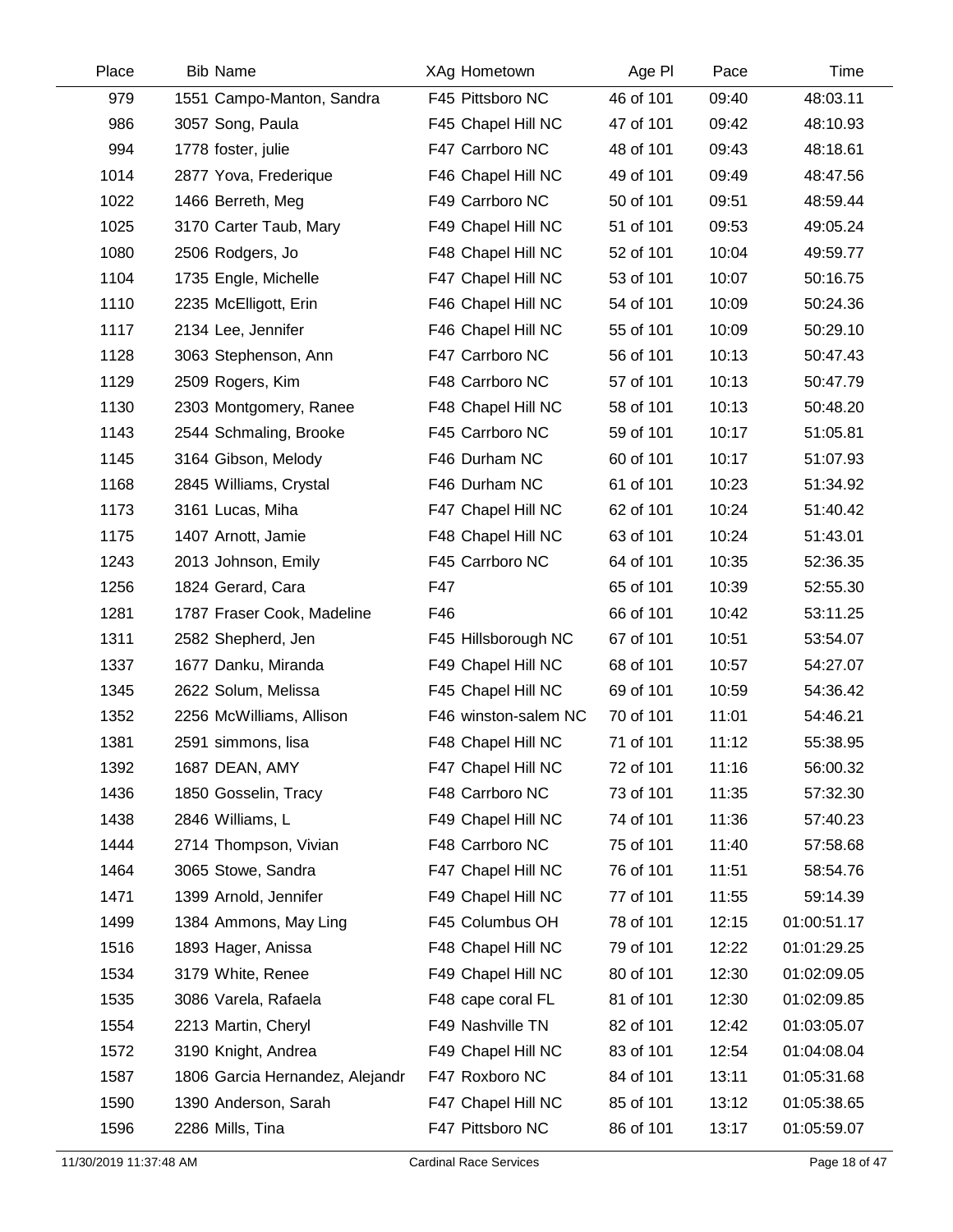| Place    | <b>Bib Name</b>                | XAg Hometown         | Age PI     | Pace  | Time        |
|----------|--------------------------------|----------------------|------------|-------|-------------|
| 1606     | 1562 Cardona, Danielle         | F48 Chapel Hill NC   | 87 of 101  | 13:35 | 01:07:28.73 |
| 1608     | 2626 Soth, Kristen             | F45 Chapel Hill NC   | 88 of 101  | 13:40 | 01:07:57.21 |
| 1640     | 3246 Schultz, Kelley           | F48                  | 89 of 101  | 14:24 | 01:11:34.53 |
| 1653     | 1491 Boorman, Sonja            | F49 Chapel Hill NC   | 90 of 101  | 14:30 | 01:12:02.33 |
| 1654     | 2061 Kern, Carolyn             | F49 Chapel Hill NC   | 91 of 101  | 14:31 | 01:12:10.38 |
| 1659     | 1468 Berry, Erica              | F49 Chapel Hill NC   | 92 of 101  | 14:42 | 01:13:03.19 |
| 1665     | 2049 Kelley, Amy Lynn          | F47 Chapel Hill NC   | 93 of 101  | 14:43 | 01:13:07.63 |
| 1705     | 2649 Stevens, Sharon           | F46 Chapel Hill NC   | 94 of 101  | 15:52 | 01:18:53.38 |
| 1730     | 1514 Brown, Amy                | F47 Durham NC        | 95 of 101  | 16:19 | 01:21:06.90 |
| 1752     | 3322 garth, christy            | <b>f45 DURHAM NC</b> | 96 of 101  | 16:42 | 01:23:01.26 |
| 1803     | 3296 Wertley-Rotenberry, Julia | F48 Chapel Hill NC   | 97 of 101  | 17:42 | 01:27:55.76 |
| 1813     | 2073 Kim, Helen                | F46                  | 98 of 101  | 17:59 | 01:29:21.49 |
| 1819     | 2918 Clark, Lisa               | F47 Chapel Hill NC   | 99 of 101  | 18:03 | 01:29:44.82 |
| 1825     | 2026 Kachgal, Tara             | F49 Chapel Hill NC   | 100 of 101 | 18:17 | 01:30:52.88 |
| 1832     | 2396 Ozoguz, Arzu              | F49 Chapel Hill NC   | 101 of 101 | 18:32 | 01:32:07.83 |
| 50 to 54 |                                |                      |            |       |             |
| 217      | 2875 Younts, JoAnna            | F52 Chapel Hill NC   | 1 of 90    | 07:25 | 36:50.16    |
| 344      | 2709 Thomas, Sonia             | F53 Chapel Hill NC   | 2 of 90    | 07:52 | 39:07.92    |
| 371      | 2480 Reisinger, Deb            | F50 Chapel Hill NC   | 3 of 90    | 07:59 | 39:38.64    |
| 372      | 3050 Savelli, Katie            | F54 Chapel Hill NC   | 4 of 90    | 07:59 | 39:40.99    |
| 411      | 1813 Gay, Michelle             | F50 Chapel Hill NC   | 5 of 90    | 08:06 | 40:15.14    |
| 423      | 2783 Walker, Rebecca           | F50 Chapel Hill NC   | 6 of 90    | 08:08 | 40:26.06    |
| 425      | 3106 Van Sant, Laura           | F53 Chapel Hill NC   | 7 of 90    | 08:08 | 40:26.34    |
| 474      | 1829 Gilbert, Virginia         | F51 Chapel Hill NC   | 8 of 90    | 08:16 | 41:07.41    |
| 566      | 1972 Holaday, Sue              | F51 Durham NC        | 9 of 90    | 08:35 | 42:38.41    |
| 582      | 3338 Keefe, Melanie            | F54 DURHAM NC        | 10 of 90   | 08:37 | 42:50.19    |
| 637      | 3247 Mouw, Mary                | F51 Chapel Hill NC   | 11 of 90   | 08:49 | 43:47.01    |
| 656      | 1825 Gerber, Ann               | F54 Chapel Hill NC   | 12 of 90   | 08:52 | 44:02.52    |
| 683      | 2283 Mills, Karin              | F53 Carrboro NC      | 13 of 90   | 08:57 | 44:29.22    |
| 701      | 2007 Jaspers, Ilona            | F50 Carrboro NC      | 14 of 90   | 08:59 | 44:40.65    |
| 747      | 2766 Verbiest, Sarah           | F53 Durham NC        | 15 of 90   | 09:04 | 45:04.71    |
| 764      | 2082 Kleinman, Dawn            | F54 Carrboro NC      | 16 of 90   | 09:06 | 45:14.76    |
| 788      | 2921 Cotton, Christine         | F54 Chapel Hill NC   | 17 of 90   | 09:10 | 45:32.43    |
| 814      | 2365 Noel, Laura               | F52 Chapel Hill NC   | 18 of 90   | 09:12 | 45:45.55    |
| 823      | 2098 Krause, Jan               | F51 Chapel Hill NC   | 19 of 90   | 09:14 | 45:53.33    |
| 833      | 2963 Horne, Gina               | F50 Mebane NC        | 20 of 90   | 09:15 | 45:58.30    |
| 907      | 2975 kern, terry               | f51 Chapel Hill NC   | 21 of 90   | 09:26 | 46:52.20    |
| 912      | 1474 Biggers, Larissa          | F52 Chapel Hill NC   | 22 of 90   | 09:26 | 46:53.85    |
| 923      | 2609 Smith, Katrina            | F54 Mebane NC        | 23 of 90   | 09:28 | 47:05.36    |
| 924      | 3192 Himmel, Theresa           | F51 Chapel Hill NC   | 24 of 90   | 09:29 | 47:05.56    |
| 933      | 1978 Hoogervorst, Amy          | F51 Chapel Hill NC   | 25 of 90   | 09:31 | 47:19.75    |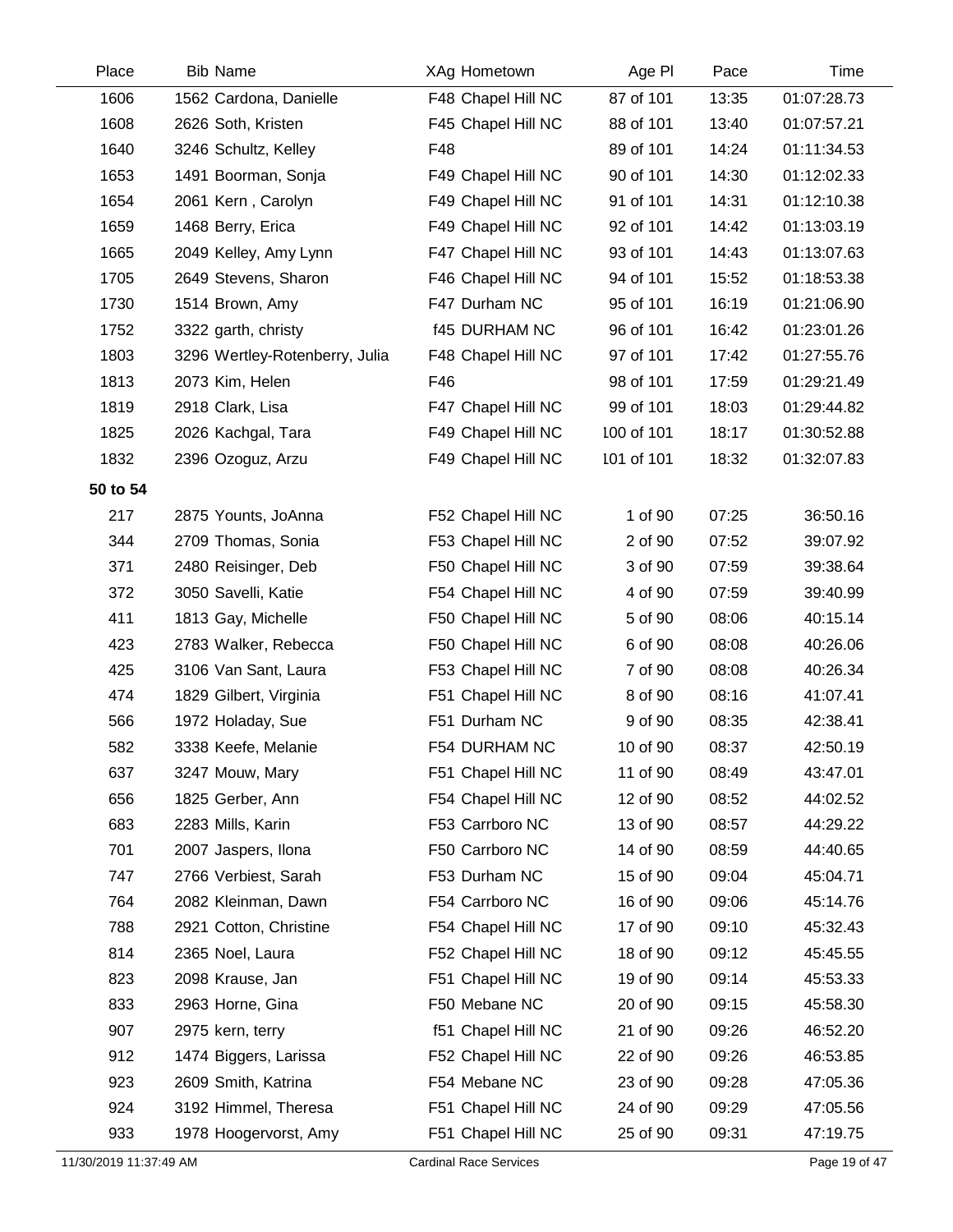| Place | <b>Bib Name</b>          | XAg Hometown         | Age PI   | Pace  | Time     |
|-------|--------------------------|----------------------|----------|-------|----------|
| 956   | 3030 O'Donnell, Michele  | F53 Chapel Hill NC   | 26 of 90 | 09:36 | 47:43.66 |
| 963   | 2691 Tarantino, Lisa     | F52 Chapel Hill NC   | 27 of 90 | 09:38 | 47:52.62 |
| 964   | 1543 Cabell, Anne        | F53 Carrboro NC      | 28 of 90 | 09:38 | 47:53.16 |
| 972   | 2741 Tulchin, Lisa       | F51 Chapel Hill NC   | 29 of 90 | 09:39 | 47:58.46 |
| 999   | 1576 Carson, Kit         | F53 Chapel Hill NC   | 30 of 90 | 09:44 | 48:24.29 |
| 1019  | 1817 Gehrig, Paola       | F51 Chapel Hill NC   | 31 of 90 | 09:50 | 48:52.50 |
| 1046  | 1396 apollo shaw, lucia  | F51 Chapel Hill NC   | 32 of 90 | 09:57 | 49:26.47 |
| 1054  | 2273 Millar, Anna        | F50 Chapel Hill NC   | 33 of 90 | 09:58 | 49:30.76 |
| 1082  | 2502 Robinson, Donita    | F51 Hillsborough NC  | 34 of 90 | 10:04 | 50:02.64 |
| 1094  | 2701 Taylor Robin, Lisa  | F52 Chapel Hill NC   | 35 of 90 | 10:06 | 50:13.23 |
| 1098  | 1934 Heafner, Tricia     | F52 Chapel Hill NC   | 36 of 90 | 10:07 | 50:14.98 |
| 1101  | 2799 Watterson, Carolyn  | F52 Pittsboro NC     | 37 of 90 | 10:07 | 50:15.85 |
| 1102  | 2474 Reed, Pam           | F51 Chapel Hill NC   | 38 of 90 | 10:07 | 50:15.85 |
| 1103  | 1570 Carpenter, C Denise | F52 Chapel Hill NC   | 39 of 90 | 10:07 | 50:15.87 |
| 1115  | 2440 Porter, Kristine    | F51 Chapel Hill NC   | 40 of 90 | 10:09 | 50:27.00 |
| 1124  | 2659 Strain, Betsy       | F53 Chapel Hill NC   | 41 of 90 | 10:12 | 50:43.13 |
| 1199  | 3102 Roupas, Shelley     | F51 Chapel Hill NC   | 42 of 90 | 10:27 | 51:55.80 |
| 1225  | 2778 Wahlstrom, Torey    | F51 Chapel Hill NC   | 43 of 90 | 10:32 | 52:19.43 |
| 1233  | 1896 Hamm, Jill          | F52 Chapel Hill NC   | 44 of 90 | 10:33 | 52:26.35 |
| 1237  | 3278 Davis, Stephanie    | F52 Chapel Hill NC   | 45 of 90 | 10:34 | 52:29.03 |
| 1242  | 1878 Grinnan, Marybeth   | F51 Richmond VA      | 46 of 90 | 10:35 | 52:35.15 |
| 1246  | 2642 Stegman, Karen      | F50 Chapel Hill NC   | 47 of 90 | 10:36 | 52:40.53 |
| 1261  | 1720 Duronio, Sue        | f54 Chapel Hill NC   | 48 of 90 | 10:39 | 52:57.44 |
| 1279  | 2826 Whittington, Julie  | F53 Winston-Salem NC | 49 of 90 | 10:42 | 53:09.09 |
| 1294  | 2704 Teitelbaum, Deb     | F52 DURHAM NC        | 50 of 90 | 10:47 | 53:34.15 |
| 1310  | 2190 Malarkey, Trish     | F54 Chapel Hill NC   | 51 of 90 | 10:51 | 53:53.37 |
| 1330  | 1487 Boggess, Kim        | F54 Chapel Hill NC   | 52 of 90 | 10:55 | 54:15.92 |
| 1336  | 1376 Alexander, Karen    | F54 Chapel Hill NC   | 53 of 90 | 10:57 | 54:26.45 |
| 1353  | 1991 Huston, Sara        | F52 Topsham ME       | 54 of 90 | 11:01 | 54:46.38 |
| 1358  | 1548 Cahill, Lorraine    | F50 Chapel Hill NC   | 55 of 90 | 11:04 | 54:59.29 |
| 1362  | 2077 Kinkel, Julie       | F <sub>51</sub>      | 56 of 90 | 11:05 | 55:07.45 |
| 1363  | 2554 Schwartz, Charlotte | F52 Atlanta GA       | 57 of 90 | 11:06 | 55:11.74 |
| 1397  | 1456 Benjamin, Christie  | F50 Cary NC          | 58 of 90 | 11:17 | 56:05.39 |
| 1403  | 1510 Brooks, Tammy       | F52 Mebane NC        | 59 of 90 | 11:21 | 56:23.34 |
| 1404  | 1798 Funk, Noela         | F52 GRAHAM NC        | 60 of 90 | 11:21 | 56:25.75 |
| 1407  | 1534 Bush, Allison       | F52 Chapel Hill NC   | 61 of 90 | 11:22 | 56:29.00 |
| 1422  | 2797 Watson, Ashley      | F50 Carrboro NC      | 62 of 90 | 11:27 | 56:54.04 |
| 1426  | 1867 Greene, Susan       | F50 Chapel Hill NC   | 63 of 90 | 11:27 | 56:56.60 |
| 1433  | 1902 hansley, susie      | f50 Durham NC        | 64 of 90 | 11:32 | 57:17.74 |
| 1449  | 2087 Knuth, Dawn         | F54 Chapel Hill NC   | 65 of 90 | 11:42 | 58:08.64 |
| 1452  | 2352 Nerkar, Sanji       | F51 Chapel Hill NC   | 66 of 90 | 11:45 | 58:25.23 |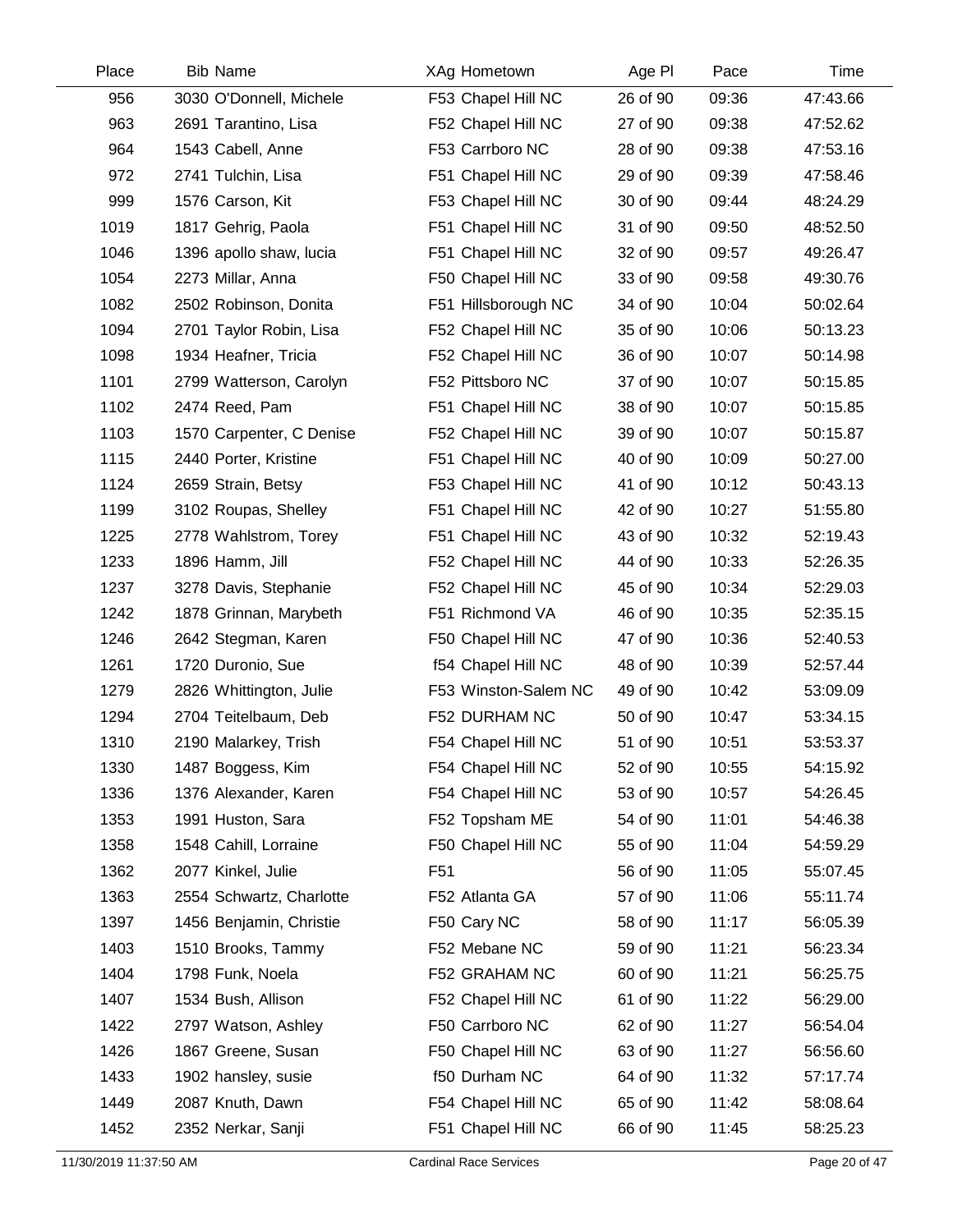| Place    | <b>Bib Name</b>            | XAg Hometown          | Age PI   | Pace  | Time        |
|----------|----------------------------|-----------------------|----------|-------|-------------|
| 1492     | 2314 Morovati, Meredith    | F50 Carrboro NC       | 67 of 90 | 12:10 | 01:00:30.28 |
| 1531     | 3085 Molina, Marirosa      | F52 Carrboro NC       | 68 of 90 | 12:30 | 01:02:07.53 |
| 1538     | 3272 Ritter, Alessandra    | F52 San Francisco CA  | 69 of 90 | 12:32 | 01:02:19.58 |
| 1557     | 2304 Moon, Mona            | F53 Raleigh NC        | 70 of 90 | 12:44 | 01:03:16.91 |
| 1568     | 3310 Spring, Jennifer      | F51 Carrboro NC       | 71 of 90 | 12:53 | 01:04:01.47 |
| 1571     | 3083 Kirrane, Ellen        | F53 Chapel Hill NC    | 72 of 90 | 12:54 | 01:04:07.84 |
| 1579     | 1557 Capaldi, Crista       | F53 Chapel Hill NC    | 73 of 90 | 13:05 | 01:05:01.54 |
| 1581     | 1547 Cabrera, Rebeca       | F50 Chapel Hill NC    | 74 of 90 | 13:07 | 01:05:12.61 |
| 1601     | 1903 Hanson, Dana          | F50 Chapel Hill NC    | 75 of 90 | 13:29 | 01:06:58.29 |
| 1604     | 2319 Mounier, Corinne      | F53 Chapel Hill NC    | 76 of 90 | 13:30 | 01:07:06.41 |
| 1622     | 2696 TAXMAN, SUSAN         | F50 Houston TX        | 77 of 90 | 13:52 | 01:08:55.89 |
| 1633     | 2678 Sutherland, Rosanna   | F53 Chapel Hill NC    | 78 of 90 | 14:10 | 01:10:26.63 |
| 1642     | 2229 McClure, Beth         | F51 Chapel Hill NC    | 79 of 90 | 14:24 | 01:11:35.00 |
| 1649     | 1629 Cook, Camden          | F52 Carrboro NC       | 80 of 90 | 14:27 | 01:11:50.44 |
| 1656     | 2094 Korfas, Anne          | F50 Chapel Hill NC    | 81 of 90 | 14:33 | 01:12:19.59 |
| 1672     | 2977 kohout, Melissa       | F54 Carrboro NC       | 82 of 90 | 15:10 | 01:15:24.73 |
| 1687     | 1541 Butler, Paula         | F54 Chapel Hill NC    | 83 of 90 | 15:28 | 01:16:50.89 |
| 1699     | 1833 Gleason, Amy          | F52 Durham NC         | 84 of 90 | 15:44 | 01:18:13.64 |
| 1706     | 2091 Kohler, Rebecca       | F54 Carrboro NC       | 85 of 90 | 15:53 | 01:18:57.88 |
| 1721     | 2331 Murrieta, Margarita   | F50 Durham NC         | 86 of 90 | 16:06 | 01:20:03.50 |
| 1726     | 3088 Carrig, Madeline      | F50 Chapel Hill NC    | 87 of 90 | 16:12 | 01:20:31.03 |
| 1761     | 1737 Erikson, Dawn         | F54 Chapel Hill NC    | 88 of 90 | 16:56 | 01:24:11.47 |
| 1801     | 1961 Hilton, Alison        | F54 Carrboro NC       | 89 of 90 | 17:41 | 01:27:52.83 |
| 1818     | 2897 britt, alison         | F51 Chapel Hill NC    | 90 of 90 | 18:03 | 01:29:44.05 |
| 55 to 59 |                            |                       |          |       |             |
| 62       | 2174 Mabe, Joan            | F57 Carrboro NC       | 1 of 64  | 06:31 | 32:24.10    |
| 455      | 2806 Weeks, Cyndy          | F55 Carrboro NC       | 2 of 64  | 08:12 | 40:46.03    |
| 506      | 2825 White, Susan          | F56 Glencoe IL        | 3 of 64  | 08:23 | 41:38.37    |
| 513      | 2560 Seawell, Scottie      | F55 Carrboro NC       | 4 of 64  | 08:24 | 41:45.98    |
| 538      | 2792 Warring, Laeticia     | F56 Chapel Hill NC    | 5 of 64  | 08:30 | 42:16.88    |
| 559      | 2688 Szymkowski, Mary      | F56 DURHAM NC         | 6 of 64  | 08:33 | 42:30.01    |
| 577      | 1727 Elliott, Joanneke     | F56 Chapel Hill NC    | 7 of 64  | 08:36 | 42:46.67    |
| 626      | 2844 Williams, Christianna | F55 Chapel Hill NC    | 8 of 64  | 08:46 | 43:34.56    |
| 663      | 2983 Lazorko, Catherine    | F55 Carrboro NC       | 9 of 64  | 08:53 | 44:10.15    |
| 680      | 2937 Doran, Sandra         | F59 Virginia Beach VA | 10 of 64 | 08:57 | 44:27.20    |
| 722      | 2813 Wentz, Catherine      | F56 Arlington VA      | 11 of 64 | 09:02 | 44:55.29    |
| 799      | 2702 Tchir, Cherrie        | F56 Chapel Hill NC    | 12 of 64 | 09:11 | 45:38.73    |
| 820      | 2800 Watts, Lisa           | F59 Durham NC         | 13 of 64 | 09:13 | 45:49.59    |
| 858      | 1967 Hoerger, Susan        | F59 Chapel Hill NC    | 14 of 64 | 09:19 | 46:16.29    |
| 928      | 2731 Tovell-Toubal, Robin  | F57 Carrboro NC       | 15 of 64 | 09:29 | 47:08.64    |
| 953      | 1943 Helms, Tanya          | F59 Chapel Hill NC    | 16 of 64 | 09:36 | 47:43.53    |

Ĺ,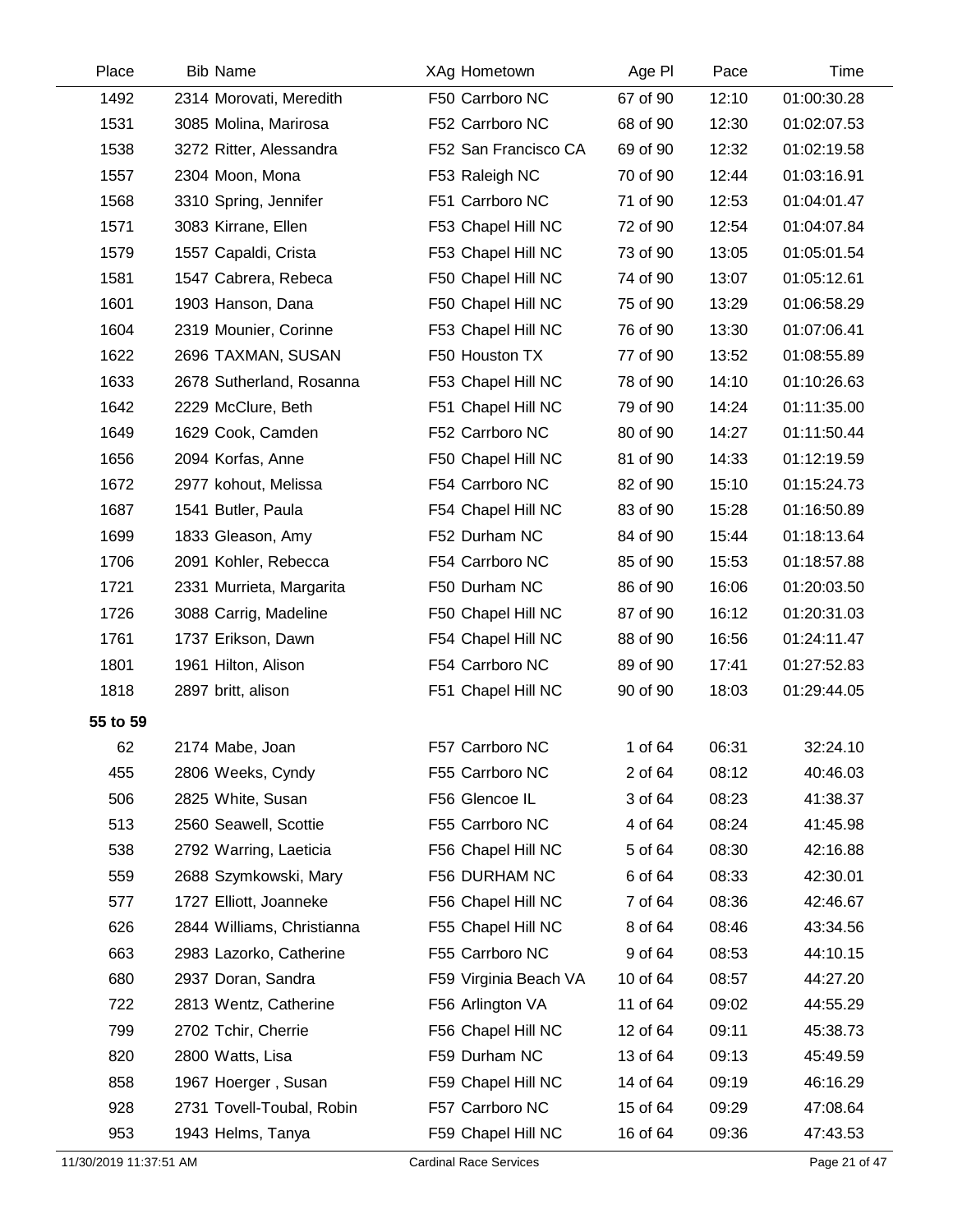| Place | <b>Bib Name</b>           | XAg Hometown        | Age PI   | Pace  | Time        |
|-------|---------------------------|---------------------|----------|-------|-------------|
| 955   | 1872 Grill, Julie         | F55 Chapel Hill NC  | 17 of 64 | 09:36 | 47:43.60    |
| 962   | 1401 Arnosti, Carol       | F58 Carrboro NC     | 18 of 64 | 09:37 | 47:49.30    |
| 980   | 3333 Tarquini, Maureen    | F56 RALEIGH NC      | 19 of 64 | 09:40 | 48:03.79    |
| 985   | 2241 McHale, Tammy        | F58 Cedar Grove NC  | 20 of 64 | 09:41 | 48:07.98    |
| 992   | 2955 Harkins, Heidi       | F55 Chapel Hill NC  | 21 of 64 | 09:43 | 48:18.06    |
| 997   | 2611 Smith, Mary          | F56 Durham NC       | 22 of 64 | 09:44 | 48:21.57    |
| 1007  | 3036 Padden, Sandy        | F58 Chapel Hill NC  | 23 of 64 | 09:47 | 48:38.43    |
| 1136  | 2751 Van Ark, Gwen        | F55 Carrboro NC     | 24 of 64 | 10:15 | 50:54.60    |
| 1159  | 1512 Broscious, Pam       | F58 Chapel Hill NC  | 25 of 64 | 10:19 | 51:15.85    |
| 1192  | 2422 Perry, Susan         | F56 Chapel Hill NC  | 26 of 64 | 10:26 | 51:53.48    |
| 1226  | 2519 Rose, Pamela         | F57 Durham NC       | 27 of 64 | 10:32 | 52:20.62    |
| 1241  | 3001 McDonald, Jean       | F58 Chapel Hill NC  | 28 of 64 | 10:35 | 52:34.76    |
| 1278  | 2031 Kankelfritz, Tessa   | F56 Hillsborough NC | 29 of 64 | 10:42 | 53:08.93    |
| 1299  | 3068 Valsing, Eli         | F56 Carrboro NC     | 30 of 64 | 10:49 | 53:45.98    |
| 1342  | 1745 fagan, noreen        | F57 Carrboro NC     | 31 of 64 | 10:59 | 54:34.53    |
| 1343  | 1750 fetters, tamara      | F55 Carrboro NC     | 32 of 64 | 10:59 | 54:34.79    |
| 1370  | 2862 Woodward, Kim        | F57 Olivette MO     | 33 of 64 | 11:08 | 55:20.50    |
| 1375  | 2504 Robinson, Kathryn    | F59 Siler City NC   | 34 of 64 | 11:10 | 55:32.30    |
| 1376  | 3052 Schubert, Nancy      | F57 Chapel Hill NC  | 35 of 64 | 11:11 | 55:32.99    |
| 1377  | 2896 Bourne, Linda        | F56 Carrboro NC     | 36 of 64 | 11:11 | 55:33.15    |
| 1384  | 1839 Goldstein, Donna     | f59 Chapel Hill NC  | 37 of 64 | 11:12 | 55:41.36    |
| 1399  | 1920 Hawes, LaDeane       | F55 Chapel Hill NC  | 38 of 64 | 11:20 | 56:18.40    |
| 1419  | 1853 Gotthardt, Jane      | F57 Raleigh NC      | 39 of 64 | 11:26 | 56:50.71    |
| 1448  | 1811 Gaul, Karen          | F57 Cary NC         | 40 of 64 | 11:41 | 58:05.52    |
| 1455  | 1492 Booth, Donna         | F55 Hillsborough NC | 41 of 64 | 11:48 | 58:38.53    |
| 1457  | 2221 Matti, Clare         | F57 Durham NC       | 42 of 64 | 11:48 | 58:40.74    |
| 1478  | 1724 Eischen, Francesca   | F57 Chapel Hill NC  | 43 of 64 | 11:59 | 59:35.52    |
| 1491  | 2125 Lawrence, Susan      | F58 Chapel Hill NC  | 44 of 64 | 12:10 | 01:00:29.81 |
| 1529  | 3188 Dowd, Perry          | F59 Chapel Hill NC  | 45 of 64 | 12:30 | 01:02:05.76 |
| 1530  | 1712 Dowd, Mcalister      | F55 Lexington VA    | 46 of 64 | 12:30 | 01:02:07.12 |
| 1540  | 2437 Pomerantz, Meg       | F56 Durham NC       | 47 of 64 | 12:33 | 01:02:24.11 |
| 1562  | 2954 Hannapel, Heidi      | F57 Durham NC       | 48 of 64 | 12:48 | 01:03:37.34 |
| 1565  | 3346 Pratson, Elizabeth   | F59 Chapel Hill NC  | 49 of 64 | 12:51 | 01:03:49.64 |
| 1602  | 2829 Wiegerink, Robin     | F56 Chapel Hill NC  | 50 of 64 | 13:29 | 01:06:58.47 |
| 1613  | 2899 Brooks, Laura        | F56 Chapel Hill NC  | 51 of 64 | 13:43 | 01:08:10.15 |
| 1617  | 1415 Bagatell, Nancy      | F59 Chapel Hill NC  | 52 of 64 | 13:48 | 01:08:35.18 |
| 1631  | 2674 Sturgeon, Mary       | F57 Carrboro NC     | 53 of 64 | 14:07 | 01:10:07.32 |
| 1660  | 2387 O'Loughlin, Kathleen | F59 Chapel Hill NC  | 54 of 64 | 14:42 | 01:13:05.35 |
| 1661  | 2122 Lartz, Maryanne      | F57 Durham NC       | 55 of 64 | 14:42 | 01:13:05.44 |
| 1662  | 2150 Lloyd, Denise        | F56 Chapel Hill NC  | 56 of 64 | 14:42 | 01:13:05.47 |
| 1663  | 2588 Siegel, Cara         | F57 Chapel Hill NC  | 57 of 64 | 14:42 | 01:13:05.76 |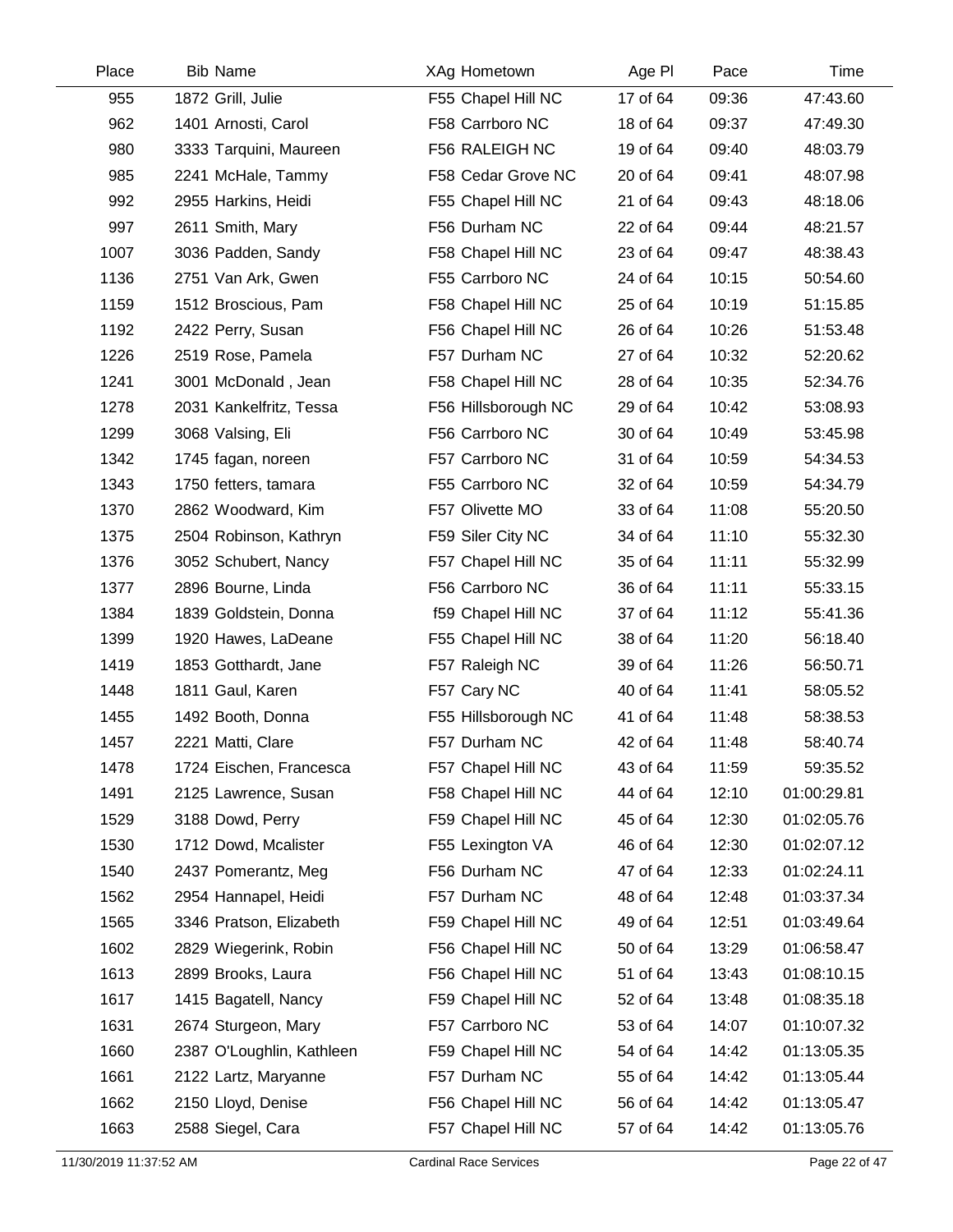| Place    | <b>Bib Name</b>            | XAg Hometown       | Age PI   | Pace  | Time        |
|----------|----------------------------|--------------------|----------|-------|-------------|
| 1676     | 2580 Shareshian, Susan     | F59 Chapel Hill NC | 58 of 64 | 15:19 | 01:16:08.03 |
| 1688     | 1571 Carpenter, Kimberly   | F55 Chapel Hill NC | 59 of 64 | 15:29 | 01:16:57.05 |
| 1720     | 1558 Cappelletti, Christy  | F56 Chapel Hill NC | 60 of 64 | 16:06 | 01:20:02.78 |
| 1747     | 2325 Murphy, Christine     | F59 Carrboro NC    | 61 of 64 | 16:37 | 01:22:33.16 |
| 1748     | 1368 Alani, Arzina         | F59 Chapel Hill NC | 62 of 64 | 16:39 | 01:22:44.14 |
| 1802     | 1860 Granda, Kaity         | F56 Chapel Hill NC | 63 of 64 | 17:41 | 01:27:53.53 |
| 1820     | 3084 Duszynski, Kathy      | F59 Pittsboro NC   | 64 of 64 | 18:03 | 01:29:44.88 |
| 60 to 64 |                            |                    |          |       |             |
| 332      | 2868 Wright, Sue           | F60 Harrisburg PA  | 1 of 38  | 07:50 | 38:56.28    |
| 535      | 2322 Mullis, Robin         | F62 Carrboro NC    | 2 of 38  | 08:30 | 42:14.65    |
| 553      | 1698 dewald, laura         | F62 Carrboro NC    | 3 of 38  | 08:32 | 42:26.59    |
| 555      | 1929 Hayes, Janet          | F63 Durham NC      | 4 of 38  | 08:33 | 42:27.54    |
| 705      | 1500 Branson, Sheri        | F61 Chapel Hill NC | 5 of 38  | 09:00 | 44:42.57    |
| 729      | 2204 Marcus, Sheila        | F62 Ann Arbor MI   | 6 of 38  | 09:03 | 44:57.59    |
| 733      | 2193 mandeville-long, anne | f60 Chapel Hill NC | 7 of 38  | 09:03 | 44:58.99    |
| 943      | 2613 SMITH, SUSAN          | F61 DURHAM NC      | 8 of 38  | 09:35 | 47:40.02    |
| 1020     | 1602 Clark, Kelly          | F63 Chapel Hill NC | 9 of 38  | 09:50 | 48:53.78    |
| 1127     | 2716 Thorn, rosemary       | F64 Chapel Hill NC | 10 of 38 | 10:13 | 50:46.66    |
| 1166     | 2375 Norwood, Rena         | F64 Chapel Hill NC | 11 of 38 | 10:23 | 51:33.87    |
| 1185     | 2790 Ware, Michele         | F64 Chapel Hill NC | 12 of 38 | 10:26 | 51:50.18    |
| 1221     | 2270 Mickunas, Wendy       | F60 Chapel Hill NC | 13 of 38 | 10:31 | 52:14.14    |
| 1248     | 1499 Brady, Ann            | F63 Mebane NC      | 14 of 38 | 10:37 | 52:43.86    |
| 1280     | 1573 Carrier, Sarah        | f62 Chapel Hill NC | 15 of 38 | 10:42 | 53:09.30    |
| 1313     | 1549 Campbell, Barbara     | F62 Chapel Hill NC | 16 of 38 | 10:51 | 53:55.69    |
| 1329     | 1974 Holloman, Edith       | F60 Chapel Hill NC | 17 of 38 | 10:54 | 54:10.70    |
| 1354     | 2520 Rosen, Maureen        | F62 Chapel Hill NC | 18 of 38 | 11:02 | 54:48.80    |
| 1460     | 1935 Heaton, Ruth          | F64 Chapel Hill NC | 19 of 38 | 11:50 | 58:46.33    |
| 1482     | 3235 Bresler, Lynne        | F61 Chapel Hill NC | 20 of 38 | 12:02 | 59:48.65    |
| 1487     | 2144 Li, Vivian            | F62 Durham NC      | 21 of 38 | 12:08 | 01:00:18.03 |
| 1497     | 2389 Olsen, Sabrina        | F63 Durham NC      | 22 of 38 | 12:13 | 01:00:43.39 |
| 1537     | 1742 Ervin, Terry          | F60 DURHAM NC      | 23 of 38 | 12:31 | 01:02:13.95 |
| 1545     | 2478 reilly, Sharon        | F63 Carrboro NC    | 24 of 38 | 12:37 | 01:02:42.09 |
| 1563     | 2805 Webb, Kristi          | F63 Chapel Hill NC | 25 of 38 | 12:48 | 01:03:37.87 |
| 1680     | 3072 Walsh, Ann            | F63 Chapel Hill NC | 26 of 38 | 15:25 | 01:16:34.87 |
| 1683     | 2996 Marson, Lesley        | F63 Chapel Hill NC | 27 of 38 | 15:25 | 01:16:37.13 |
| 1710     | 2056 Kelly, Tracy          | F63 Chapel Hill NC | 28 of 38 | 15:57 | 01:19:14.04 |
| 1722     | 2310 morgan, amy           | f60 nashville TN   | 29 of 38 | 16:09 | 01:20:15.22 |
| 1723     | 2339 nanney, elaine        | f61 Chapel Hill NC | 30 of 38 | 16:09 | 01:20:16.62 |
| 1770     | 3327 Marion, Deborah       | F63 DURHAM NC      | 31 of 38 | 17:02 | 01:24:38.54 |
| 1779     | 2959 Heyer, Catherine      | F60 Chapel Hill NC | 32 of 38 | 17:11 | 01:25:25.63 |
| 1780     | 2023 Juelis, Nancy         | F64                | 33 of 38 | 17:16 | 01:25:48.23 |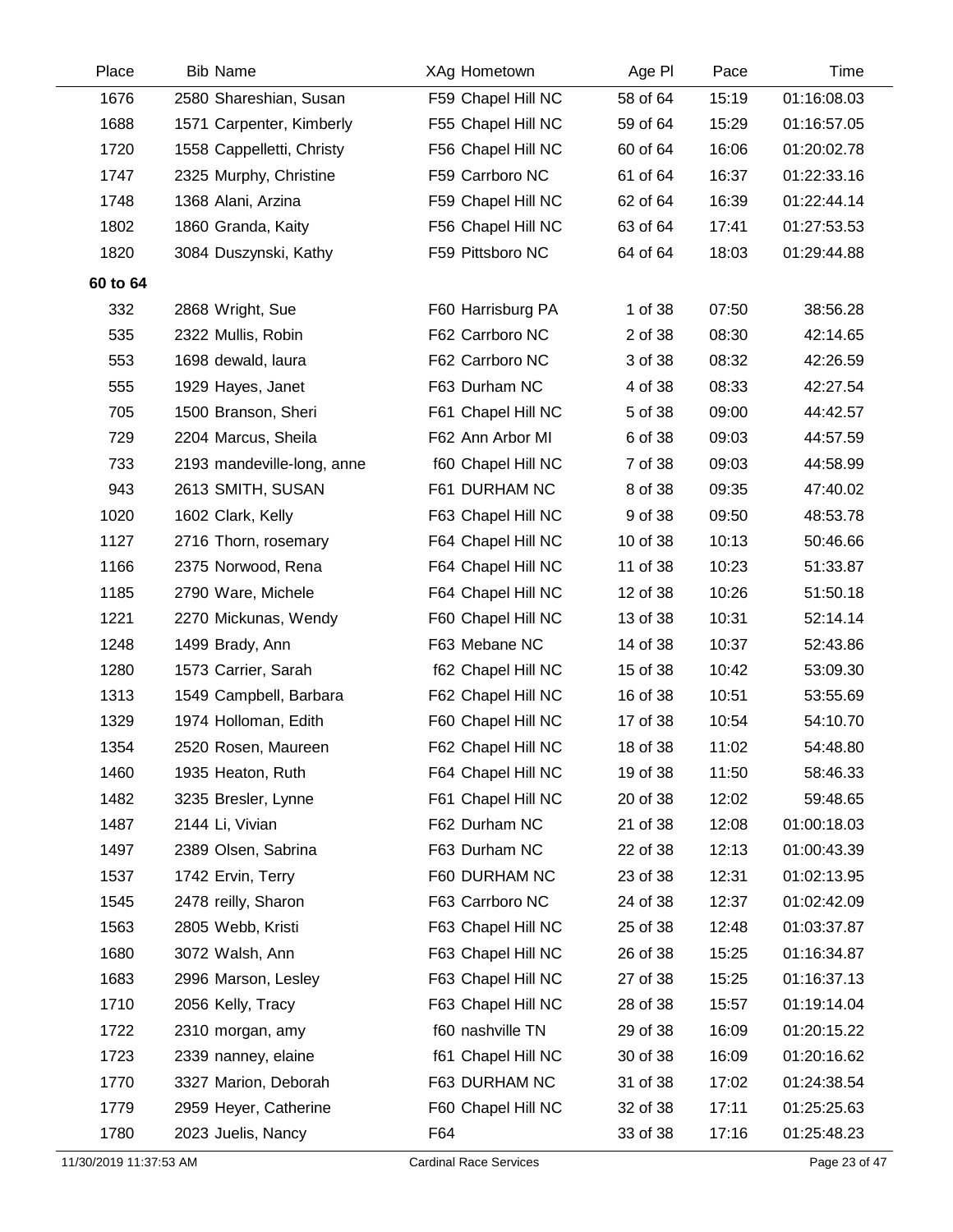| 1945 Henderson, Frances<br>3060 Spreen, Lois | F61 Carrboro NC    | 34 of 38 | 17:30 | 01:26:57.96 |
|----------------------------------------------|--------------------|----------|-------|-------------|
|                                              |                    |          |       |             |
|                                              | F62 Chapel Hill NC | 35 of 38 | 17:36 | 01:27:27.18 |
| 2770 Vincent, Jane                           | F64 Chapel Hill NC | 36 of 38 | 17:40 | 01:27:50.24 |
| 3205 Lewis, Patricia                         | F62 Chapel Hill NC | 37 of 38 | 18:06 | 01:29:57.70 |
| 1770 Floyd, Elizabeth                        | F64 Chapel Hill NC | 38 of 38 | 18:06 | 01:29:59.21 |
|                                              |                    |          |       |             |
| 2259 merritt, kathy                          | F65 DURHAM NC      | 1 of 30  | 08:02 | 39:57.86    |
| 3264 Bloom, Shelly                           | F66 Durham NC      | 2 of 30  | 08:10 | 40:35.05    |
| 2251 McNeilly, Kevin                         | F68 Carrboro NC    | 3 of 30  | 08:31 | 42:19.88    |
| 1760 Finnell, Alice                          | F68 Chapel Hill NC | 4 of 30  | 10:26 | 51:50.23    |
| 1734 Engle, Cindy                            | F69 Durham NC      | 5 of 30  | 11:20 | 56:21.89    |
| 3348 Ferrell, Barbara                        | F69 Cary NC        | 6 of 30  | 11:31 | 57:12.40    |
| 1421 BAKER, LYNDA                            | F68 Chapel Hill NC | 7 of 30  | 11:50 | 58:50.02    |
| 2785 Walton, Carol                           | F67 DURHAM NC      | 8 of 30  | 11:53 | 59:02.87    |
| 1490 Boone, Joan                             | F67 Efland NC      | 9 of 30  | 12:18 | 01:01:09.51 |
| 2370 Northup, Leah                           | F68                | 10 of 30 | 12:23 | 01:01:34.23 |
| 2203 Marcus, Cheryl                          | F65 DURHAM NC      | 11 of 30 | 12:33 | 01:02:23.99 |
| 2329 Murrah, Valerie                         | F68 Chapel Hill NC | 12 of 30 | 12:34 | 01:02:26.31 |
| 2780 Walhaug, Coleen                         | F66 Mebane NC      | 13 of 30 | 13:12 | 01:05:35.15 |
| 2614 Smith, Valerija                         | F67 Chapel Hill NC | 14 of 30 | 14:10 | 01:10:26.85 |
| 2831 Wike, Victoria                          | F67 Chapel Hill NC | 15 of 30 | 14:11 | 01:10:28.66 |
| 1416 Bailey, Ann                             | F65 Chapel Hill NC | 16 of 30 | 14:28 | 01:11:51.59 |
| 1431 Barnes, Patricia                        | F68 Chapel Hill NC | 17 of 30 | 15:31 | 01:17:06.99 |
| 1643 Cotter, Rochelle                        | F68 Pinehurst NC   | 18 of 30 | 15:31 | 01:17:09.06 |
| 2847 Williamson, Ellen                       | F67 SAN DIEGO CA   | 19 of 30 | 15:46 | 01:18:22.24 |
| 2607 Smith, Janet                            | F68 Davidson NC    | 20 of 30 | 15:54 | 01:19:02.27 |
| 2816 west, tracey                            | F66 Chapel Hill NC | 21 of 30 | 16:04 | 01:19:52.17 |
| 2379 OBrien, Lynne                           | F68 Carrboro NC    | 22 of 30 | 16:04 | 01:19:52.85 |
| 1403 Arnosti, Nancy                          | F65 Chadds Ford PA | 23 of 30 | 17:01 | 01:24:36.08 |
| 1505 Bright, Gini                            | F69 Chapel Hill NC | 24 of 30 | 17:02 | 01:24:41.11 |
| 2515 Rose, Cindy                             | F68 Mebane NC      | 25 of 30 | 17:03 | 01:24:43.50 |
| 2872 York, Carol                             | F67                | 26 of 30 | 17:22 | 01:26:16.76 |
| 2795 Wasp, Patricia                          | F65 Chapel Hill NC | 27 of 30 | 17:33 | 01:27:11.74 |
| 3059 Spreen, Karen                           | F65 Chapel Hill NC | 28 of 30 | 17:36 | 01:27:29.80 |
| 2551 SCHRYER, LORI                           | F66 Pittsboro NC   | 29 of 30 | 17:52 | 01:28:47.05 |
| 2068 keyworth, barbara                       | f68 Chapel Hill NC | 30 of 30 | 18:24 | 01:31:24.94 |
|                                              |                    |          |       |             |
| 2493 Ringler, Patsy                          | F70 Carthage NC    | 1 of 10  | 10:40 | 53:02.58    |
| 2952 Greensfelder, Linda                     | F70 Mill Spring NC | 2 of 10  | 10:46 | 53:31.01    |
| 2600 Skrzynia, Cecile                        | F72 Chapel Hill NC | 3 of 10  | 11:36 | 57:39.60    |
|                                              |                    |          |       |             |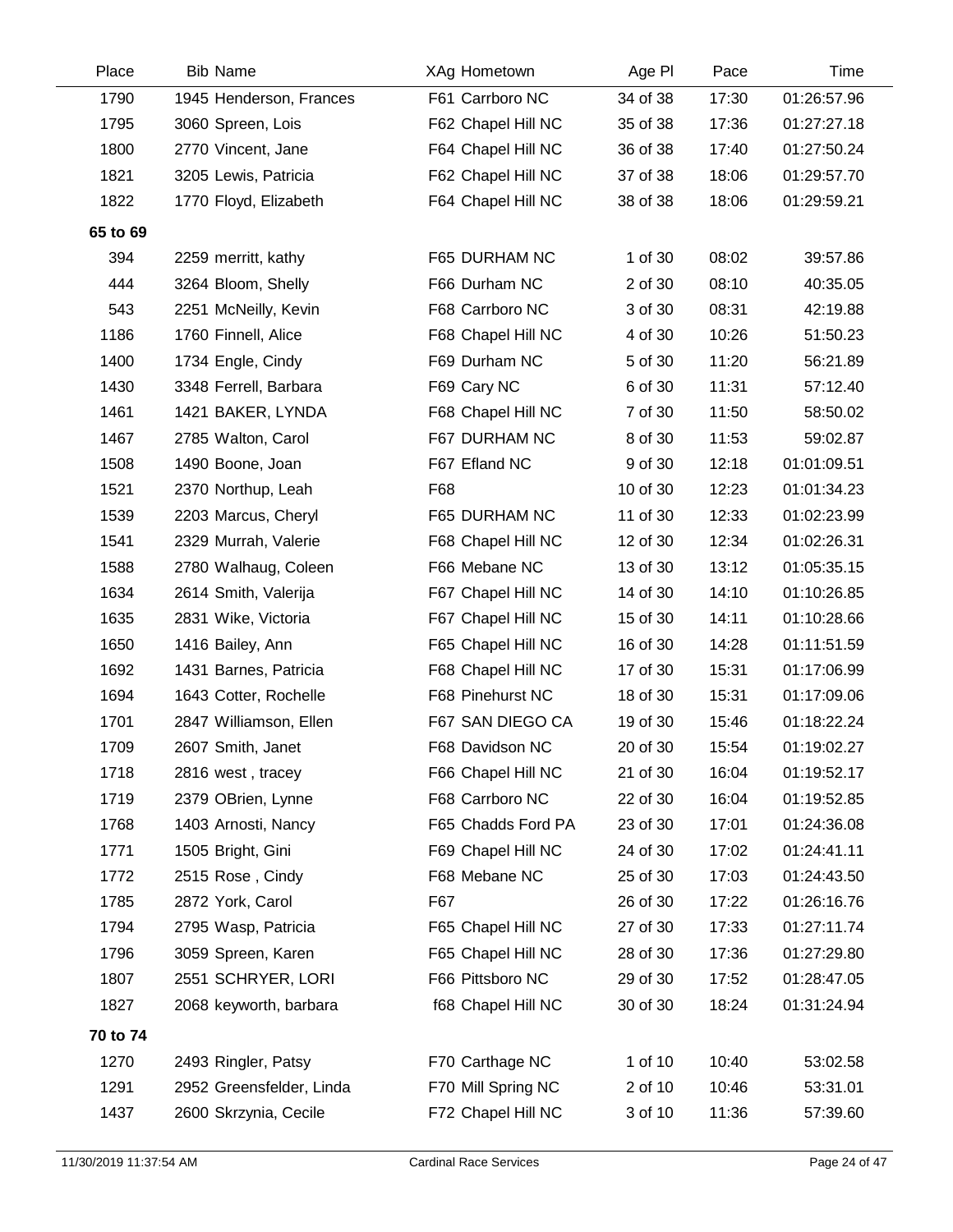| Place        | <b>Bib Name</b>            | XAg Hometown       | Age PI         | Pace  | Time                       |
|--------------|----------------------------|--------------------|----------------|-------|----------------------------|
| 1493         | 1391 Anderson, Sheelagh    | F72 Carrboro NC    | 4 of 10        | 12:11 | 01:00:31.32                |
| 1555         | 1932 Haywood, Marion       | F72 Chapel Hill NC | 5 of 10        | 12:43 | 01:03:13.46                |
| 1736         | 970 Kumnick, Diane         | F72                | 6 of 10        | 16:25 | 01:21:33.84                |
| 1758         | 1822 Gellin, Marcia        | F71                | 7 of 10        | 16:51 | 01:23:43.60                |
| 1783         | 2867 Wright, Becky         | F72 Marietta OH    | 8 of 10        | 17:19 | 01:26:05.98                |
| 1791         | 2860 Wood, Susan           | F72 Chapel Hill NC | 9 of 10        | 17:31 | 01:27:03.88                |
| 1816         | 1670 Czubay, Jane          | F71 Chapel Hill NC | 10 of 10       | 18:01 | 01:29:30.80                |
| 75 to 79     |                            |                    |                |       |                            |
| 1814         | 2127 Leavitt, Judith       | F77                | 2 of 2         | 17:59 | 01:29:24.03                |
| 80 to 84     |                            |                    |                |       |                            |
| 1799         | 1667 Curtis, Elisabeth     | F80 Chapel Hill NC | 1 of $2$       | 17:40 | 01:27:50.19                |
| M            |                            |                    |                |       |                            |
|              |                            |                    |                |       |                            |
| $0$ to $4$   |                            | M1 Carrboro NC     |                | 16:22 |                            |
| 1734<br>1745 | 2210 Marquez-Shaad, Seneca | M2 Carrboro NC     | οf<br>14 of 16 | 16:37 | 01:21:19.48<br>01:22:32.76 |
|              | 2324 Murphy, Atlas         |                    |                |       |                            |
| 5 to 9       |                            |                    |                |       |                            |
| 60           | 1608 Clewley, Gavin        | M9 Hillsborough NC | 1 of 16        | 06:31 | 32:23.20                   |
| 511          | 2133 Lee, James            | M9 Chapel Hill NC  | 2 of 16        | 08:24 | 41:45.06                   |
| 534          | 2924 Crncic, Joe           | M6 Carrboro NC     | 3 of 16        | 08:30 | 42:14.22                   |
| 548          | 1564 Caress, Baxter        | M9 Chapel Hill NC  | 4 of 16        | 08:32 | 42:23.71                   |
| 1152         | 2029 Kalavsky, Griffin     | M8 Carrboro NC     | 5 of 16        | 10:18 | 51:12.85                   |
| 1201         | 1565 Carey, Dean           | M7 Chapel Hill NC  | 6 of 16        | 10:27 | 51:56.00                   |
| 1204         | 1412 Awoniyi, Kaiyode      | M7 Chapel Hill NC  | 7 of 16        | 10:27 | 51:57.94                   |
| 1435         | 1820 Gellin, David         | M9 Chapel Hill NC  | 8 of 16        | 11:32 | 57:19.93                   |
| 1509         | 3191 Schutte, Jenner       | M8 Chapel Hill NC  | 9 of 16        | 12:19 | 01:01:15.21                |
| 1510         | 2916 Chi, Matteo           | M9 Chapel Hill NC  | 10 of 16       | 12:20 | 01:01:15.62                |
| 1548         | 3351 Joyce, Jeffrey        | M9                 | 11 of 16       | 12:38 | 01:02:47.97                |
| 1577         | 3154 Wolk, Max             | M9 Chapel Hill NC  | 12 of 16       | 13:02 | 01:04:44.73                |
| 1666         | 3111 Reed, Carter          | M9 Chapel Hill NC  | 13 of 16       | 14:43 | 01:13:08.89                |
| 1749         | 2985 Lloyd, Charlie        | M5 Chapel Hill NC  | 15 of 16       | 16:41 | 01:22:52.95                |
| 1751         | 3323 Blazer, Colton        | M6 DURHAM NC       | 16 of 16       | 16:42 | 01:23:00.81                |
| 10 to 14     |                            |                    |                |       |                            |
| 12           | 1460 Benjamin, Robert      | M14 Chapel Hill NC | 1 of 52        | 05:43 | 28:25.84                   |
| 25           | 1465 Berreth, Jack         | M14 Carrboro NC    | 2 of 52        | 06:01 | 29:52.23                   |
| 63           | 1925 Hawley, Matthew       | M13 Chapel Hill NC | 3 of 52        | 06:31 | 32:24.99                   |
| 67           | 1668 Custis, Andrew        | M14                | 4 of 52        | 06:34 | 32:39.26                   |
| 88           | 2945 Galloway, Griffin     | M12 Chapel Hill NC | 5 of 52        | 06:42 | 33:16.99                   |
| 126          | 2640 Steffens, Jackson     | M14 DURHAM NC      | 6 of 52        | 06:57 | 34:32.45                   |
| 129          | 1625 Cook, Alex            | M14 Belmont MA     | 7 of 52        | 06:58 | 34:38.49                   |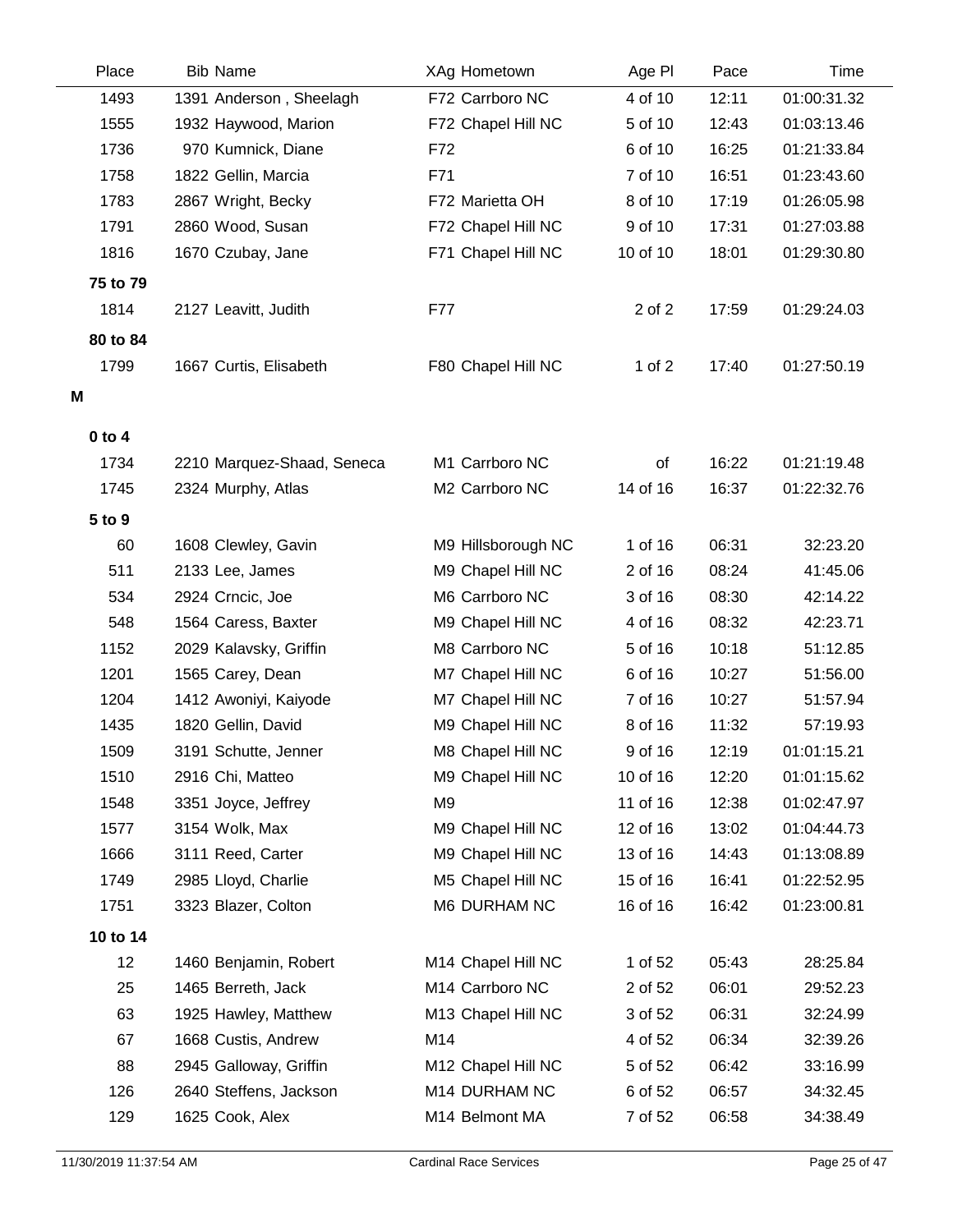| Place | <b>Bib Name</b>            | XAg Hometown       | Age PI   | Pace  | Time        |
|-------|----------------------------|--------------------|----------|-------|-------------|
| 159   | 1887 Guo, Kevin            | M14 Chapel Hill NC | 8 of 52  | 07:07 | 35:23.06    |
| 194   | 2747 turner, bertie        | M12 Chapel Hill NC | 9 of 52  | 07:17 | 36:13.73    |
| 200   | 2834 Wild, Finley          | M12 Chapel Hill NC | 10 of 52 | 07:18 | 36:17.83    |
| 224   | 3082 Astrike-Davis, Evan   | M14 Durham NC      | 11 of 52 | 07:26 | 36:55.00    |
| 240   | 1848 Gordon, Will          | M14 Durham NC      | 12 of 52 | 07:29 | 37:10.57    |
| 375   | 2019 Joshi, Neil           | M13 Chapel Hill NC | 13 of 52 | 08:00 | 39:44.05    |
| 376   | 1913 Harrison, William     | M13 Chapel Hill NC | 14 of 52 | 08:00 | 39:44.68    |
| 415   | 3089 Godfrey, Logan        | M14 Chapel Hill NC | 15 of 52 | 08:07 | 40:19.04    |
| 429   | 1508 Brinson, Noah         | M11 Chapel Hill NC | 16 of 52 | 08:09 | 40:28.31    |
| 437   | 2968 Jacobson, Cy          | M11 Chapel Hill NC | 17 of 52 | 08:09 | 40:32.08    |
| 448   | 1984 Hudec, Thaddeus       | M12 Chapel Hill NC | 18 of 52 | 08:11 | 40:41.59    |
| 503   | 2129 Lee, Andy             | M14 Chapel Hill NC | 19 of 52 | 08:22 | 41:36.97    |
| 516   | 2035 Kappelman, Alexander  | M10 Chapel Hill NC | 20 of 52 | 08:25 | 41:47.63    |
| 550   | 3076 Zengerle, Asa         | M12 Chapel Hill NC | 21 of 52 | 08:32 | 42:25.35    |
| 558   | 1791 Fried, Gabriel        | M13 Greenville SC  | 22 of 52 | 08:33 | 42:29.14    |
| 579   | 3177 Naismith, Will        | M14 Chapel Hill NC | 23 of 52 | 08:37 | 42:47.38    |
| 658   | 1597 Cid, Lucas            | M11 Chapel Hill NC | 24 of 52 | 08:52 | 44:03.59    |
| 660   | 1966 Hobler, Sebastian     | M11 Chapel Hill NC | 25 of 52 | 08:53 | 44:07.37    |
| 661   | 3299 Hobler, Mattheus      | M12 Chapel Hill NC | 26 of 52 | 08:53 | 44:07.95    |
| 773   | 2028 Kalavsky, Bryer       | M10 Carrboro NC    | 27 of 52 | 09:07 | 45:20.75    |
| 781   | 2906 Buzzard, Maxwell      | M12 Carrboro NC    | 28 of 52 | 09:09 | 45:26.10    |
| 798   | 3024 Neville, Noel         | M11 Chapel Hill NC | 29 of 52 | 09:11 | 45:38.32    |
| 830   | 3197 Stevens, Rhett        | M14 Chapel Hill NC | 30 of 52 | 09:15 | 45:57.55    |
| 873   | 2141 Levin, Bengt          | M12 Chapel Hill NC | 31 of 52 | 09:20 | 46:23.49    |
| 920   | 2639 Steele-Cobb, Cy       | M12 Carrboro NC    | 32 of 52 | 09:28 | 47:04.79    |
| 936   | 2277 Millar, Will          | M14 Chapel Hill NC | 33 of 52 | 09:32 | 47:22.42    |
| 945   | 1603 Clarke, Henry         | M10 Carrboro NC    | 34 of 52 | 09:36 | 47:40.68    |
| 1002  | 3169 Taub, Solly           | M14 Chapel Hill NC | 35 of 52 | 09:45 | 48:28.79    |
| 1021  | 1803 Garber, Nate          | M13 Chapel Hill NC | 36 of 52 | 09:51 | 48:56.08    |
| 1026  | 1475 Billy, Braden         | M13 Chapel Hill NC | 37 of 52 | 09:53 | 49:07.18    |
| 1047  | 3042 Provan, Jackson       | M11 Chapel Hill NC | 38 of 52 | 09:57 | 49:27.25    |
| 1163  | 2302 Monahan, Seamus       | M14 Chapel Hill NC | 39 of 52 | 10:21 | 51:28.40    |
| 1184  | 3277 Gabier, Ryan          | M14 Carrboro NC    | 40 of 52 | 10:26 | 51:49.10    |
| 1235  | 3224 McEntee, Christopher  | M10 Chapel Hill NC | 41 of 52 | 10:33 | 52:27.09    |
| 1284  | 3146 Archer, Jack          | M13 Washington DC  | 42 of 52 | 10:44 | 53:20.55    |
| 1287  | 3144 Archer, William       | M11 Washington DC  | 43 of 52 | 10:45 | 53:23.86    |
| 1312  | 3007 Mendlovitz, Harry     | M13 Chapel Hill NC | 44 of 52 | 10:51 | 53:55.34    |
| 1320  | 2744 Turchi, Henry         | M10 Carrboro NC    | 45 of 52 | 10:52 | 54:00.24    |
| 1378  | 3187 SImmons, Noah         | M12 Chapel Hill NC | 46 of 52 | 11:12 | 55:38.17    |
| 1512  | 3318 Love-Harman, Evermore | M13 Chapel Hill NC | 47 of 52 | 12:20 | 01:01:15.90 |
| 1528  | 2926 Cummings, Andrew      | M12 Chapel Hill NC | 48 of 52 | 12:28 | 01:01:58.16 |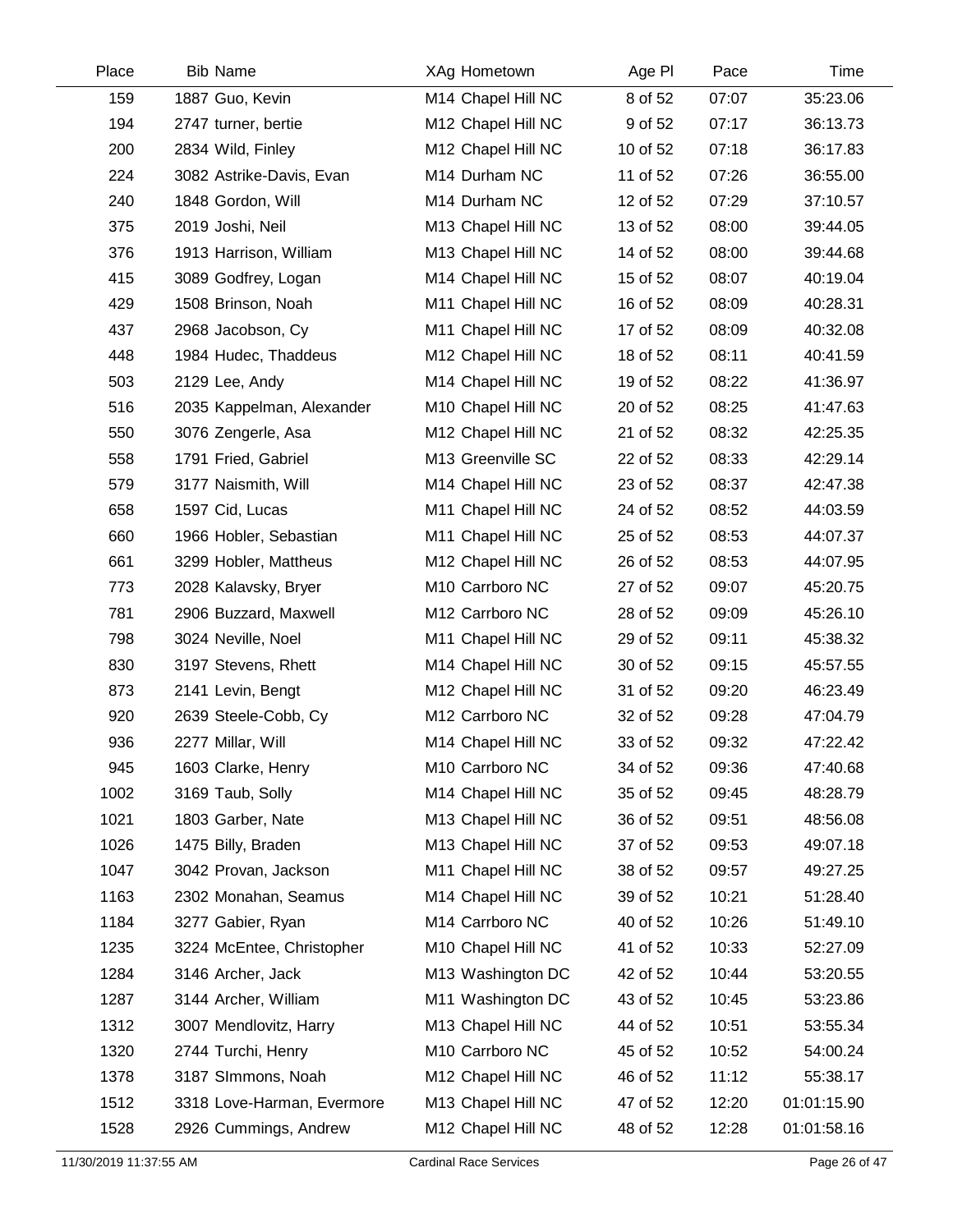| Place          | <b>Bib Name</b>            | XAg Hometown            | Age PI   | Pace  | Time        |
|----------------|----------------------------|-------------------------|----------|-------|-------------|
| 1610           | 2819 Westrick, Zachary     | M12 Chapel Hill NC      | 49 of 52 | 13:41 | 01:08:00.15 |
| 1641           | 2526 Rudnicki, Ben         | M12 Chapel Hill NC      | 50 of 52 | 14:24 | 01:11:34.64 |
| 1766           | 3267 Siano, Alex           | M11 Carrboro NC         | 51 of 52 | 16:59 | 01:24:25.51 |
| 1837           | 1997 Islas Garcia, Bryan O | M11 Roxboro NC          | 52 of 52 | 18:48 | 01:33:24.06 |
| 15 to 19       |                            |                         |          |       |             |
| 1              | 1621 Combs, Ryan           | M19 Chapel Hill NC      | 1 of 56  | 05:11 | 25:45.40    |
| $\overline{2}$ | 2512 Romaine, Nat          | M18 Chapel Hill NC      | 2 of 56  | 05:15 | 26:03.45    |
| 11             | 1792 FRIED, Sam            | M17 Greenville SC       | 3 of 56  | 05:42 | 28:17.45    |
| 17             | 1922 Hawley, Ben           | M16 Chapel Hill NC      | 4 of 56  | 05:50 | 28:57.15    |
| 41             | 2711 Thompson, Garner      | M17 Chapel Hill NC      | 5 of 56  | 06:17 | 31:14.52    |
| 49             | 3031 O'Donnell, Sean       | M16 Chapel Hill NC      | 6 of 56  | 06:23 | 31:42.25    |
| 52             | 1459 Benjamin, Noah        | M <sub>19</sub> Cary NC | 7 of 56  | 06:25 | 31:55.19    |
| 65             | 3237 Alexander, William    | M15 Newport Beach CA    | 8 of 56  | 06:32 | 32:29.43    |
| 84             | 2072 Kilgallen, Ryan       | M15 Chapel Hill NC      | 9 of 56  | 06:40 | 33:09.77    |
| 90             | 1859 Graham, Dalton        | M16 Chapel Hill NC      | 10 of 56 | 06:43 | 33:20.86    |
| 104            | 3360 Merklein, Ethan       | M17 Chapel Hill NC      | 11 of 56 | 06:51 | 34:01.96    |
| 118            | 3117 Harlan, Robert        | M19 Asheville NC        | 12 of 56 | 06:55 | 34:24.26    |
| 130            | 3126 Baucom, Sam           | M15 Chapel Hill NC      | 13 of 56 | 06:58 | 34:38.60    |
| 133            | 3029 O'Donnell, Kevin      | M19 Chapel Hill NC      | 14 of 56 | 06:59 | 34:43.18    |
| 137            | 2266 Meyer, Truman         | M18 DURHAM NC           | 15 of 56 | 07:01 | 34:50.97    |
| 153            | 1362 Adams, Jackson        | M15 Pittsboro NC        | 16 of 56 | 07:06 | 35:16.48    |
| 176            | 3182 Mann, Nick            | M16 Chapel Hill NC      | 17 of 56 | 07:12 | 35:48.82    |
| 193            | 2289 Min, Nicholas         | M16 Chapel Hill NC      | 18 of 56 | 07:17 | 36:13.64    |
| 204            | 3254 Park, Sejin           | M18                     | 19 of 56 | 07:19 | 36:22.78    |
| 233            | 1816 Gehrig, Joseph        | M16 Chapel Hill NC      | 20 of 56 | 07:27 | 37:02.52    |
| 236            | 1864 Greene, Caeden        | M18 Chapel Hill NC      | 21 of 56 | 07:28 | 37:06.64    |
| 239            | 2443 Poteat, Max           | M17 Chapel Hill NC      | 22 of 56 | 07:29 | 37:10.48    |
| 256            | 3181 White, Avery          | M19 Chapel Hill NC      | 23 of 56 | 07:33 | 37:30.78    |
| 260            | 1476 Billy, Sean           | M18 Chapel Hill NC      | 24 of 56 | 07:34 | 37:35.54    |
| 268            | 1796 Funk, Isaac           | M18 GRAHAM NC           | 25 of 56 | 07:35 | 37:41.33    |
| 282            | 2665 Strauss, Niko         | M16 Chapel Hill NC      | 26 of 56 | 07:38 | 37:56.86    |
| 315            | 1815 Gaylord, Charles      | M16 Arlington VA        | 27 of 56 | 07:46 | 38:33.76    |
| 325            | 3100 Cantrell, McLaren     | M18 Chapel Hill NC      | 28 of 56 | 07:49 | 38:48.62    |
| 380            | 1678 Danner, Harrison      | M19 Carrboro NC         | 29 of 56 | 08:01 | 39:49.17    |
| 381            | 2430 Pliego, Alonzo        | M19 Chapel Hill NC      | 30 of 56 | 08:01 | 39:50.05    |
| 388            | 3282 Davis, Parker         | M16 Chapel Hill NC      | 31 of 56 | 08:02 | 39:53.97    |
| 449            | 3314 Abrams, Josh          | M19 Chapel Hill NC      | 32 of 56 | 08:11 | 40:42.70    |
| 494            | 3176 Naismith, Jack        | M16 Chapel Hill NC      | 33 of 56 | 08:21 | 41:28.04    |
| 531            | 2597 Singer, Jake          | M19 New York NY         | 34 of 56 | 08:28 | 42:04.98    |
| 702            | 1370 Alberino, Charlie     | M16 Potomac MD          | 35 of 56 | 08:59 | 44:40.75    |
| 778            | 2922 Cotton, Michael       | M17 Chapel Hill NC      | 36 of 56 | 09:08 | 45:21.89    |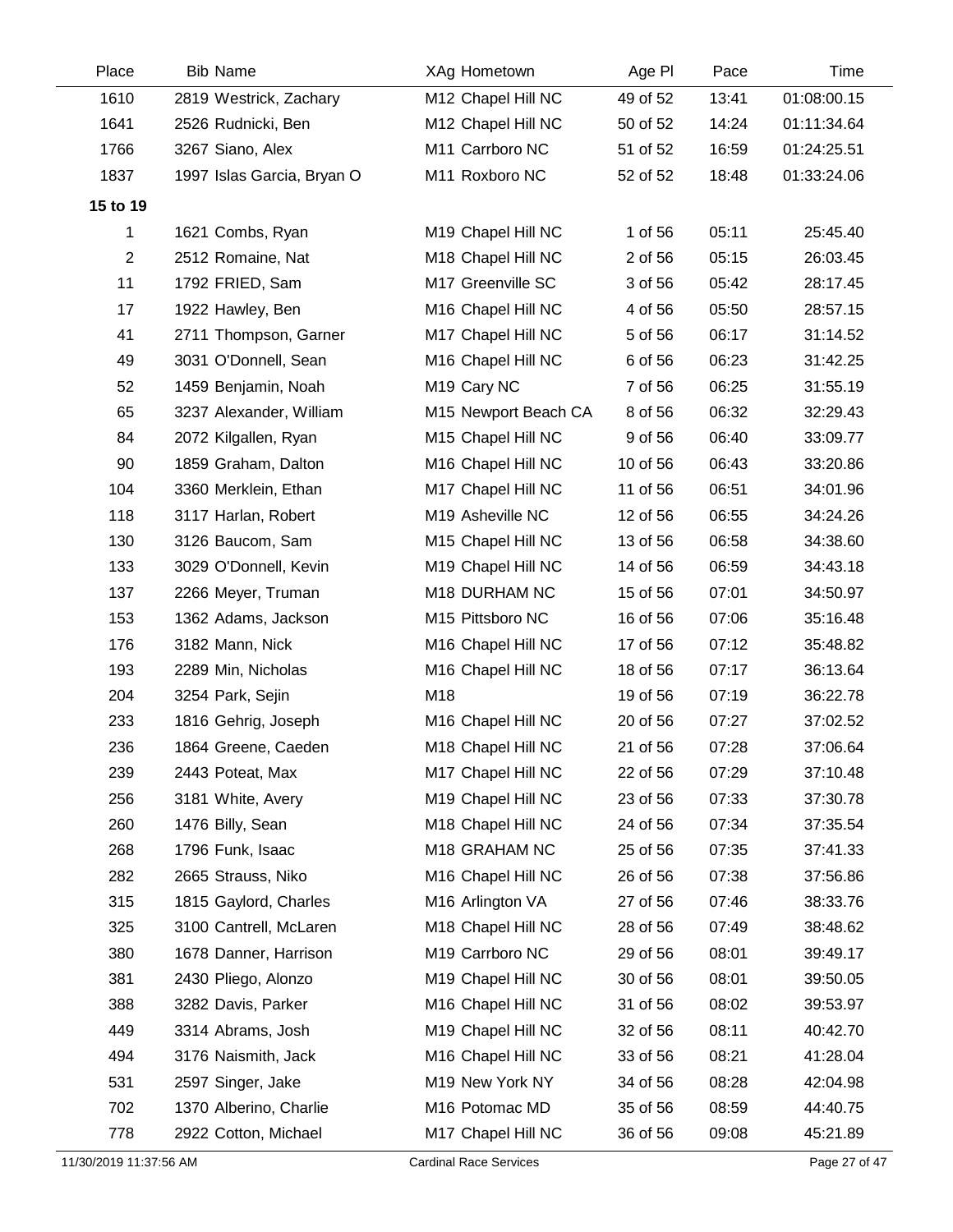| Place    | <b>Bib Name</b>         | XAg Hometown               | Age PI   | Pace  | Time        |
|----------|-------------------------|----------------------------|----------|-------|-------------|
| 825      | 3206 Wright, Tucker     | M19 Chapel Hill NC         | 37 of 56 | 09:14 | 45:54.19    |
| 948      | 2837 Wilds, Mason       | M18 Chapel Hill NC         | 38 of 56 | 09:36 | 47:41.82    |
| 950      | 1488 Boggess, Mason     | M18 Chapel Hill NC         | 39 of 56 | 09:36 | 47:42.62    |
| 1037     | 1561 Cardona, Adam      | M16 Chapel Hill NC         | 40 of 56 | 09:55 | 49:14.97    |
| 1040     | 2275 Millar, Chris      | M19 Chapel Hill NC         | 41 of 56 | 09:55 | 49:16.90    |
| 1095     | 2848 Williamson, Owen   | M17 Saxapahaw NC           | 42 of 56 | 10:06 | 50:14.00    |
| 1114     | 2350 Nerkar, Aadit      | M18 Chapel Hill NC         | 43 of 56 | 10:09 | 50:26.95    |
| 1116     | 1461 Benjamin, Sam      | M <sub>15</sub> Cary NC    | 44 of 56 | 10:09 | 50:27.94    |
| 1167     | 2553 Schwartz, Carl     | M <sub>19</sub> Atlanta GA | 45 of 56 | 10:23 | 51:34.39    |
| 1262     | 3132 Krause, Emerson    | M16 Chapel Hill NC         | 46 of 56 | 10:39 | 52:57.71    |
| 1307     | 2230 mcclure, James     | M18 Chapel Hill NC         | 47 of 56 | 10:50 | 53:51.73    |
| 1339     | 3101 Cantrell, Baxter   | M16 Chapel Hill NC         | 48 of 56 | 10:58 | 54:31.47    |
| 1401     | 3193 Himmel, William    | M18 Chapel Hill NC         | 49 of 56 | 11:21 | 56:22.51    |
| 1408     | 2712 Thompson, Sabie    | M19 Carrboro NC            | 50 of 56 | 11:22 | 56:29.85    |
| 1429     | 3103 Roupas, Thomas     | M18 Chapel Hill NC         | 51 of 56 | 11:30 | 57:09.33    |
| 1466     | 2269 Mickunas, Erick    | M19 Chapel Hill NC         | 52 of 56 | 11:53 | 59:02.52    |
| 1473     | 3053 Siano, Nicolas     | M15 Carrboro NC            | 53 of 56 | 11:56 | 59:18.28    |
| 1547     | 2232 McClure, William   | M18 Chapel Hill NC         | 54 of 56 | 12:38 | 01:02:46.86 |
| 1552     | 2527 Rudnicki, Joey     | M16 Chapel Hill NC         | 55 of 56 | 12:39 | 01:02:53.59 |
| 1789     | 3281 Davis, Jackson     | M18 Chapel Hill NC         | 56 of 56 | 17:28 | 01:26:50.30 |
| 20 to 24 |                         |                            |          |       |             |
| 3        | 1618 Collichio, Dominic | M24 Chapel Hill NC         | 1 of 47  | 05:15 | 26:05.02    |
| 4        | 2472 Ready, Ethan       | M21 Chapel Hill NC         | 2 of 47  | 05:20 | 26:32.12    |
| 9        | 1717 Duncan, Neal       | M22 Chapel Hill NC         | 3 of 47  | 05:36 | 27:51.62    |
| 24       | 2758 Vanderford, Eric   | M21 Swannanoa NC           | 4 of 47  | 06:00 | 29:49.52    |
| 32       | 3288 Cannon, Trey       | M23 Acworth GA             | 5 of 47  | 06:12 | 30:46.79    |
| 48       | 1858 Graden, Joseph     | M20 Chapel Hill NC         | 6 of 47  | 06:23 | 31:41.28    |
| 69       | 1544 Cabell, Grant      | M24 Carrboro NC            | 7 of 47  | 06:34 | 32:40.47    |
| 83       | 2323 Murphey, Corban    | M23 Chapel Hill NC         | 8 of 47  | 06:40 | 33:08.78    |
| 103      | 3361 Merklein, Sam      | M20 Chapel Hill NC         | 9 of 47  | 06:50 | 33:59.12    |
| 114      | 2353 Nerkar, Santul     | M22 Chapel Hill NC         | 10 of 47 | 06:55 | 34:22.44    |
| 115      | 2779 Walden, John       | M22 Chapel Hill NC         | 11 of 47 | 06:55 | 34:22.72    |
| 122      | 2450 Pratson, Forrest   | M22 Chapel Hill NC         | 12 of 47 | 06:56 | 34:28.01    |
| 139      | 2265 Meyer, Greyson     | M23 DURHAM NC              | 13 of 47 | 07:01 | 34:53.86    |
| 142      | 2697 Taylor, Carson     | M24 Chapel Hill NC         | 14 of 47 | 07:03 | 35:00.22    |
| 169      | 2689 Taekman, Josh      | M23 Carrboro NC            | 15 of 47 | 07:10 | 35:36.01    |
| 182      | 3113 KELLEY, Wesley     | M20 Chapel Hill NC         | 16 of 47 | 07:13 | 35:53.52    |
| 209      | 1545 Cabell, Jackson    | M21 Carrboro NC            | 17 of 47 | 07:21 | 36:31.91    |
| 250      | 2009 Jeffs, Alexander   | M24 Cary NC                | 18 of 47 | 07:32 | 37:25.67    |
| 290      | 1876 Grinnan, Harrison  | M24 Richmond VA            | 19 of 47 | 07:41 | 38:12.35    |
| 317      | 2788 Ward, Dalen        | M24 Greensboro NC          | 20 of 47 | 07:47 | 38:38.71    |

Ĺ,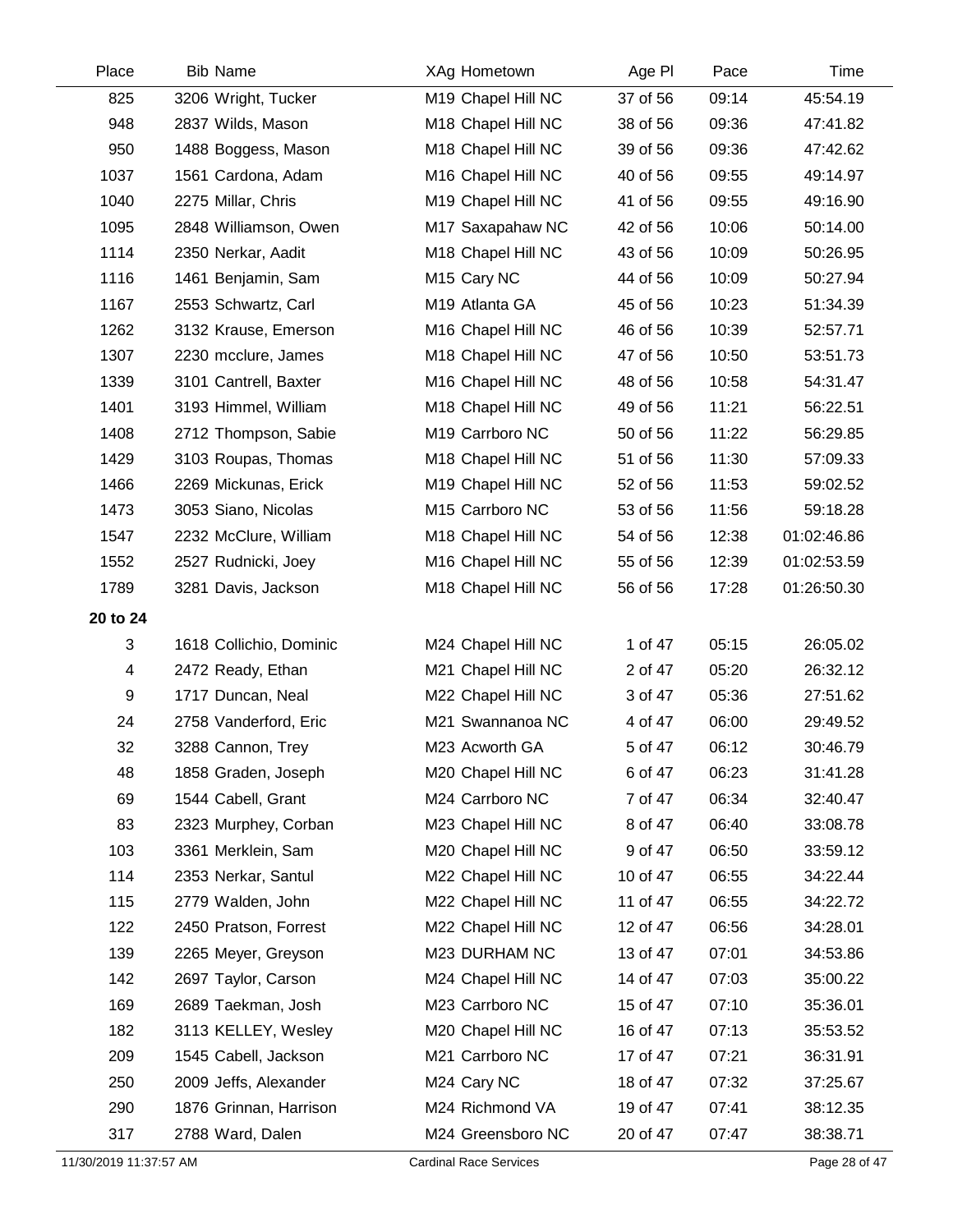| Place          | <b>Bib Name</b>             | XAg Hometown           | Age PI   | Pace  | Time        |
|----------------|-----------------------------|------------------------|----------|-------|-------------|
| 324            | 2085 Knuth, Chad            | M24 Chapel Hill NC     | 21 of 47 | 07:48 | 38:46.34    |
| 379            | 2139 Lenox, Adam            | M20 Charlottesville VA | 22 of 47 | 08:01 | 39:48.82    |
| 419            | 1638 Copeland, Leon         | M23 Chapel Hill NC     | 23 of 47 | 08:07 | 40:22.68    |
| 422            | 2097 Krause, Elliot         | M23 Chapel Hill NC     | 24 of 47 | 08:08 | 40:23.26    |
| 459            | 1751 Field, Kevin           | M24 Chapel Hill NC     | 25 of 47 | 08:13 | 40:52.35    |
| 466            | 3319 Fisher, Coby           | M23 Chapel Hill NC     | 26 of 47 | 08:16 | 41:03.36    |
| 471            | 1584 Catherall, David       | M24 DURHAM NC          | 27 of 47 | 08:16 | 41:05.67    |
| 525            | 1397 Archer, David          | M22 Carrboro NC        | 28 of 47 | 08:27 | 42:02.02    |
| 541            | 2313 Morningstar, Riley     | M23 seneca SC          | 29 of 47 | 08:31 | 42:18.99    |
| 570            | 2516 Rose, Eli              | M21 Chapel Hill NC     | 30 of 47 | 08:35 | 42:39.84    |
| 572            | 2517 rose, evan             | m23 Chapel Hill NC     | 31 of 47 | 08:35 | 42:40.84    |
| 595            | 2995 Magin, Justin          | M23 Chapel Hill NC     | 32 of 47 | 08:41 | 43:08.58    |
| 606            | 2274 Millar, Ben            | M22 Chapel Hill NC     | 33 of 47 | 08:43 | 43:18.31    |
| 633            | 1910 Harrington, Jeff       | M22 Carrboro NC        | 34 of 47 | 08:48 | 43:43.95    |
| 726            | 3121 Dellinger, Jackson     | M22 DURHAM NC          | 35 of 47 | 09:03 | 44:56.70    |
| 734            | 3128 Sharpless, William     | M22 Chapel Hill NC     | 36 of 47 | 09:03 | 44:59.12    |
| 853            | 2721 Tocci, Nick            | M22 Chapel Hill NC     | 37 of 47 | 09:18 | 46:12.38    |
| 902            | 2095 Korfas, Connor         | M21 Chapel Hill NC     | 38 of 47 | 09:26 | 46:51.00    |
| 929            | 2957 Heafner, Zach          | M22 Chapel Hill NC     | 39 of 47 | 09:29 | 47:09.82    |
| 1126           | 3287 Ndugga, Maggwa         | M22 Chapel Hill NC     | 40 of 47 | 10:12 | 50:43.36    |
| 1176           | 2048 Keller, Len            | M20 Chapel Hill NC     | 41 of 47 | 10:24 | 51:43.31    |
| 1234           | 3280 Davis, Harrison        | M21 Chapel Hill NC     | 42 of 47 | 10:33 | 52:26.70    |
| 1423           | 1866 Greene, Connor         | M20 Chapel Hill NC     | 43 of 47 | 11:27 | 56:54.80    |
| 1479           | 3173 Mirzoyan, David        | M21 Chapel Hill NC     | 44 of 47 | 12:01 | 59:44.57    |
| 1655           | 2015 Jones, Brian           | M21 Wilmington NC      | 45 of 47 | 14:33 | 01:12:19.33 |
| 1685           | 3350 Moran, Will            | M21 Durham NC          | 46 of 47 | 15:28 | 01:16:50.47 |
| 1686           | 3355 Moran, Mike            | M21 Durham NC          | 47 of 47 | 15:28 | 01:16:50.57 |
| 25 to 29       |                             |                        |          |       |             |
| $\overline{7}$ | 2016 Jordan-Steele, Matthew | M26 Durham NC          | 1 of 58  | 05:33 | 27:35.33    |
| 19             | 1470 Bezdek, Sean           | M27 Carrboro NC        | 2 of 58  | 05:53 | 29:16.81    |
| 28             | 1918 Hausauer, Jake         | M28 DURHAM NC          | 3 of 58  | 06:04 | 30:09.12    |
| 34             | 2349 Nelson-Maney, Nathan   | M26 Carrboro NC        | 4 of 58  | 06:14 | 30:56.70    |
| 37             | 2735 Trautman, Alex         | M26 Atlanta GA         | 5 of 58  | 06:15 | 31:01.86    |
| 50             | 1477 Birschbach, Ryan       | M27 Carrboro NC        | 6 of 58  | 06:23 | 31:45.02    |
| 53             | 2762 Velarde, Luis          | M27 CARY NC            | 7 of 58  | 06:25 | 31:55.45    |
| 68             | 3047 Ruis, Matthew          | M26 Durham NC          | 8 of 58  | 06:34 | 32:39.77    |
| 73             | 1404 Arnosti, Nathan        | M28 Cambridge MA       | 9 of 58  | 06:37 | 32:51.42    |
| 74             | 3153 Stoner, Benjamin       | M28 Chapel Hill NC     | 10 of 58 | 06:37 | 32:53.12    |
| 78             | 2814 Werden, Alex           | M25 Chapel Hill NC     | 11 of 58 | 06:38 | 32:59.05    |
| 79             | 1892 Hacker, Drew           | M26 Atlanta GA         | 12 of 58 | 06:39 | 33:03.35    |
| 156            | 1533 Burton, Brandon        | M28 Mebane NC          | 13 of 58 | 07:07 | 35:22.25    |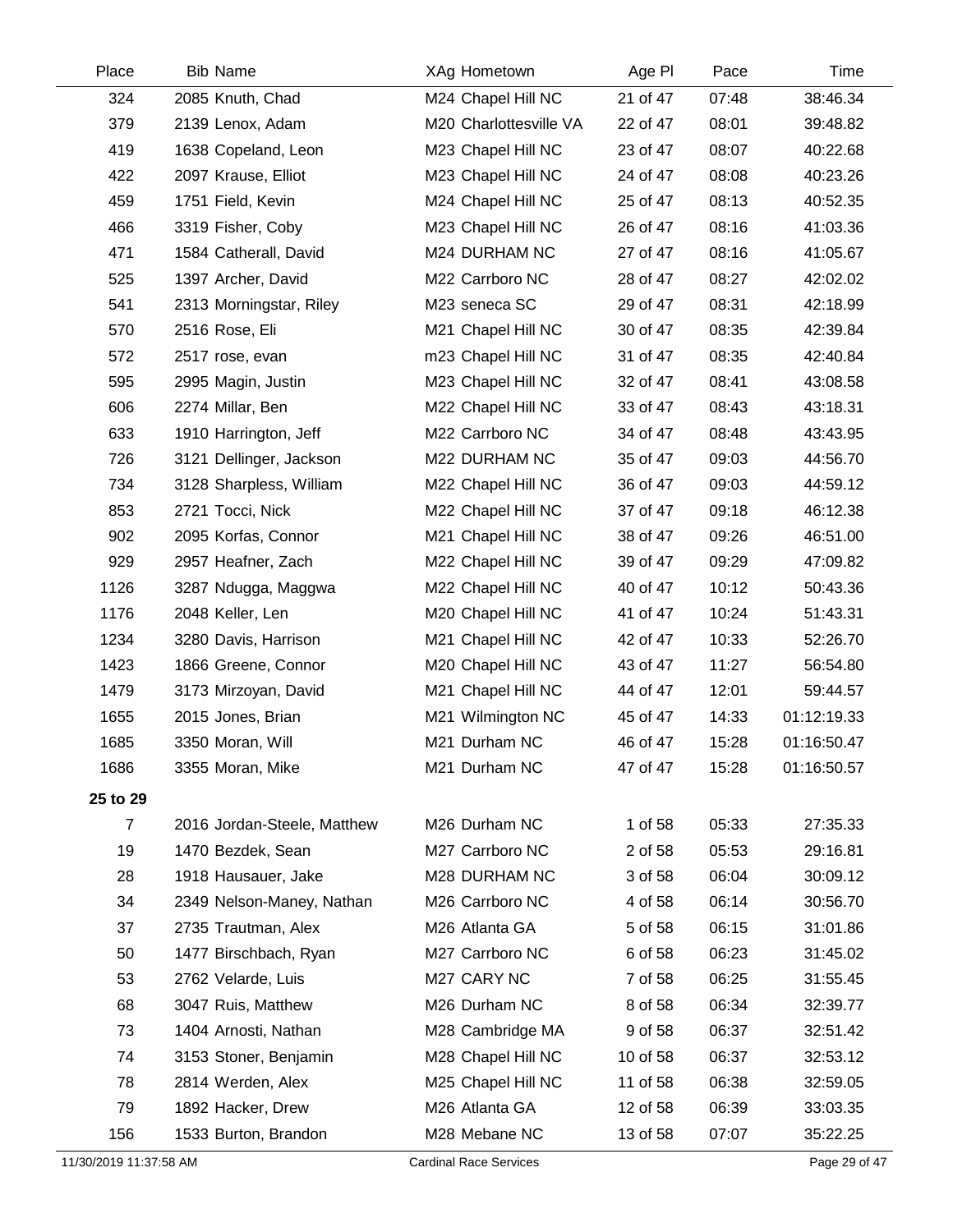| Place | <b>Bib Name</b>           | XAg Hometown        | Age PI   | Pace  | Time        |
|-------|---------------------------|---------------------|----------|-------|-------------|
| 168   | 1710 Donovan, Kevin       | M26 Chapel Hill NC  | 14 of 58 | 07:09 | 35:33.54    |
| 178   | 3049 Sanchez, Leonardo    | M26                 | 15 of 58 | 07:13 | 35:49.95    |
| 198   | 2481 Revell, Dustin       | M27 Birmingham AL   | 16 of 58 | 07:18 | 36:16.46    |
| 205   | 1620 Collins, Brendan     | M26 Chapel Hill NC  | 17 of 58 | 07:19 | 36:23.58    |
| 238   | 3184 Kuyper, Andrew       | M27 Carrboro NC     | 18 of 58 | 07:29 | 37:09.29    |
| 247   | 1765 Flanagan, Matthew    | M27 Chapel Hill NC  | 19 of 58 | 07:31 | 37:22.29    |
| 248   | 2492 Ringelberg, Nicholas | M25 Carrboro NC     | 20 of 58 | 07:32 | 37:24.60    |
| 257   | 3171 Mikhaylyants, Vadim  | M29 Chapel Hill NC  | 21 of 58 | 07:33 | 37:32.97    |
| 298   | 2723 Tomaska, Filip       | M25                 | 22 of 58 | 07:44 | 38:23.68    |
| 363   | 2718 Tierney, Braden      | M25                 | 23 of 58 | 07:56 | 39:28.08    |
| 374   | 3270 Ritter, Joao         | M25 Carrboro NC     | 24 of 58 | 08:00 | 39:43.52    |
| 405   | 2246 McLane, Patrick      | M29 RALEIGH NC      | 25 of 58 | 08:05 | 40:10.67    |
| 461   | 2892 Blackwell, DaRon     | M26 Hurdle Mills NC | 26 of 58 | 08:15 | 40:58.46    |
| 465   | 3315 Fisher, Tucker       | M27 Chapel Hill NC  | 27 of 58 | 08:16 | 41:02.97    |
| 469   | 2882 zirkle, chandler     | M26 Chapel Hill NC  | 28 of 58 | 08:16 | 41:04.74    |
| 473   | 1874 Grimaldo, Anthony    | M29 Washington DC   | 29 of 58 | 08:16 | 41:07.40    |
| 486   | 2307 Moran, Leo           | M26 Raleigh NC      | 30 of 58 | 08:19 | 41:20.27    |
| 489   | 1768 Flournoy, Mark       | M26 Arlington VA    | 31 of 58 | 08:20 | 41:24.39    |
| 492   | 1836 Godsey, Eric         | M25 Chapel Hill NC  | 32 of 58 | 08:20 | 41:26.03    |
| 509   | 1998 Ivey, Benjamin       | M29 Chapel Hill NC  | 33 of 58 | 08:24 | 41:42.45    |
| 634   | 2171 Lyu, Peter           | M29 Brighton MA     | 34 of 58 | 08:48 | 43:45.52    |
| 648   | 2786 walton, steven       | m25 DURHAM NC       | 35 of 58 | 08:50 | 43:56.06    |
| 720   | 2117 Lang, Dan            | M27 Raleigh NC      | 36 of 58 | 09:02 | 44:51.89    |
| 744   | 2165 Ludlow, Camden       | M25 Chapel Hill NC  | 37 of 58 | 09:04 | 45:03.07    |
| 757   | 1835 Goad, Dakota         | M28 Charlotte NC    | 38 of 58 | 09:06 | 45:11.73    |
| 844   | 1381 Alston, Kwame        | M26 Carrboro NC     | 39 of 58 | 09:16 | 46:04.48    |
| 864   | 1511 Broscious, Evan      | M25 Chapel Hill NC  | 40 of 58 | 09:19 | 46:18.42    |
| 865   | 2956 Heafner, Dylan       | M25 Chapel Hill NC  | 41 of 58 | 09:19 | 46:19.56    |
| 877   | 2727 Torell, Kent         | M28 Raleigh NC      | 42 of 58 | 09:21 | 46:27.47    |
| 890   | 1740 Ervin, Luke          | M25 Asheville NC    | 43 of 58 | 09:23 | 46:37.91    |
| 906   | 2124 Latta, Nick          | M26 Durham NC       | 44 of 58 | 09:26 | 46:52.08    |
| 998   | 3020 Munna, Christopher   | M26 Chapel Hill NC  | 45 of 58 | 09:44 | 48:23.78    |
| 1043  | 1851 Gossett, Hunter      | M27 Clemson SC      | 46 of 58 | 09:56 | 49:21.09    |
| 1062  | 2687 Sztukowski, Robert   | M29                 | 47 of 58 | 10:00 | 49:40.55    |
| 1106  | 3115 Pratson, Connor      | M27 Chapel Hill NC  | 48 of 58 | 10:07 | 50:18.17    |
| 1182  | 2457 Provenzano, Joe      | M27 Chapel Hill NC  | 49 of 58 | 10:25 | 51:46.40    |
| 1194  | 3286 Ndugga, Nambi        | M28 Chapel Hill NC  | 50 of 58 | 10:27 | 51:53.75    |
| 1230  | 2228 McCandless, Amos     | M27 Durham NC       | 51 of 58 | 10:32 | 52:22.71    |
| 1346  | 3043 Romaine, Andrew      | M26 Chapel Hill NC  | 52 of 58 | 10:59 | 54:36.42    |
| 1481  | 3112 Jung, Jae            | M29 Chapel Hill NC  | 53 of 58 | 12:01 | 59:45.46    |
| 1522  | 1937 Heckelman, Tommy     | M28 Chapel Hill NC  | 54 of 58 | 12:23 | 01:01:34.73 |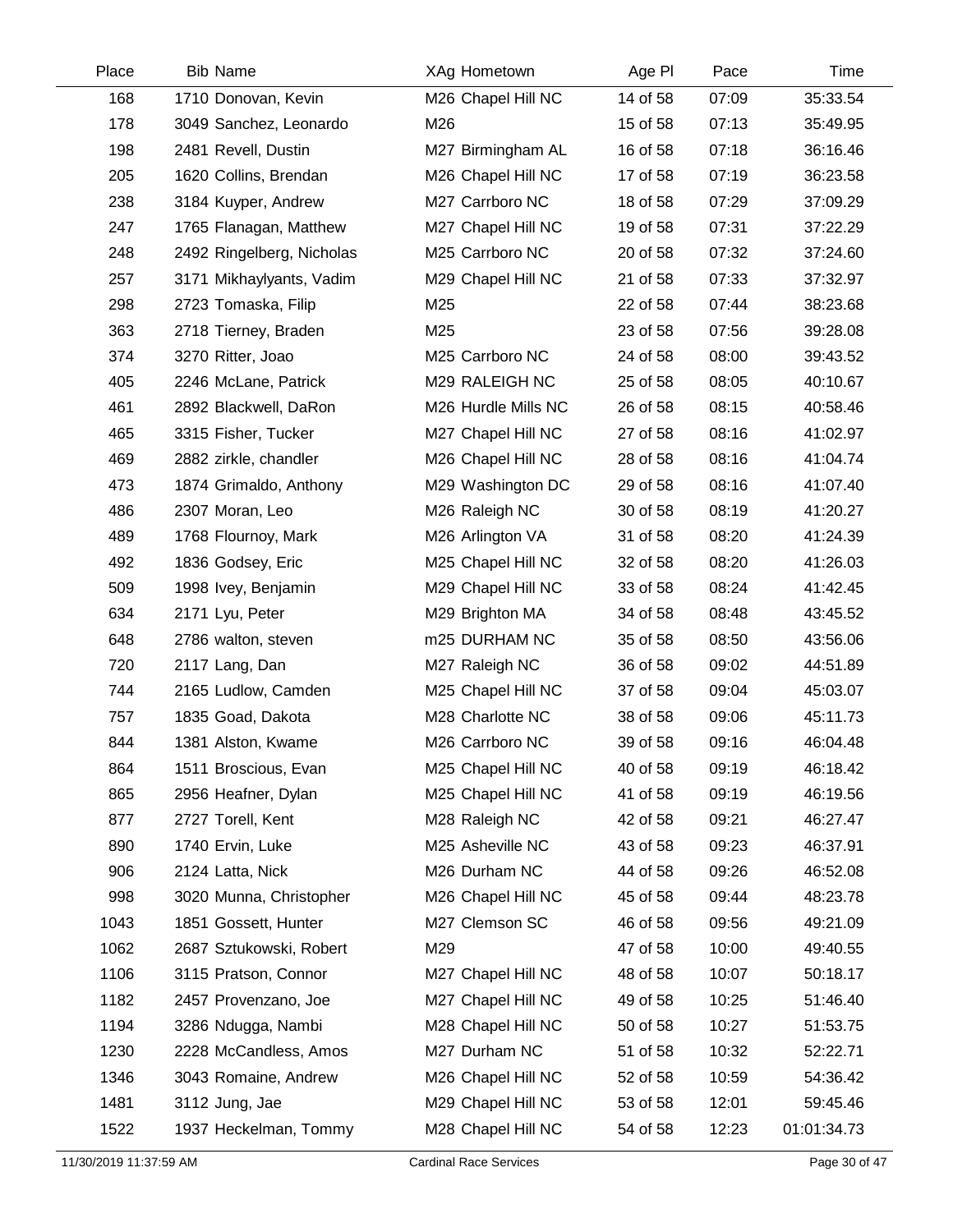| Place    | <b>Bib Name</b>         | XAg Hometown        | Age PI    | Pace  | Time        |
|----------|-------------------------|---------------------|-----------|-------|-------------|
| 1584     | 2371 Norton, Samuel     | M25 Chapel Hill NC  | 55 of 58  | 13:10 | 01:05:24.47 |
| 1711     | 2055 Kelly, Patrick     | M29 Chapel Hill NC  | 56 of 58  | 15:57 | 01:19:15.80 |
| 1774     | 1400 Arnosti, Benjamin  | M28                 | 57 of 58  | 17:04 | 01:24:47.02 |
| 1775     | 1446 Bednarski, Derek   | M25 Chadds Ford PA  | 58 of 58  | 17:04 | 01:24:47.31 |
| 30 to 34 |                         |                     |           |       |             |
| 8        | 2415 Pearson, Alex      | M34 Hummelstown PA  | 1 of 101  | 05:34 | 27:41.78    |
| 13       | 2318 Motta, Christopher | M33 Cary NC         | 2 of 101  | 05:44 | 28:31.95    |
| 23       | 2661 Straub, Matt       | M33 Chapel Hill NC  | 3 of 101  | 05:59 | 29:45.10    |
| 31       | 1970 Hogan, Michael     | M30 Durham NC       | 4 of 101  | 06:06 | 30:20.61    |
| 45       | 1992 Ideus, Aaron       | M31 Hillsborough NC | 5 of 101  | 06:20 | 31:31.08    |
| 47       | 2126 Leak, Paul         | M32                 | 6 of 101  | 06:22 | 31:37.50    |
| 56       | 1613 Coclanis, Angelo   | M33 Chapel Hill NC  | 7 of 101  | 06:28 | 32:09.08    |
| 81       | 1405 Arnosti, Nick      | M30 New York NY     | 8 of 101  | 06:40 | 33:05.68    |
| 82       | 2883 Zolot, Adam        | M30 Jamestown NC    | 9 of 101  | 06:40 | 33:07.93    |
| 86       | 3142 Zieff, Gabriel     | M30 Chapel Hill NC  | 10 of 101 | 06:41 | 33:14.50    |
| 97       | 2278 Miller, Adam       | M32 Chapel Hill NC  | 11 of 101 | 06:47 | 33:41.01    |
| 99       | 2267 Michael, Blake     | M33 Chapel Hill NC  | 12 of 101 | 06:48 | 33:47.18    |
| 125      | 2646 Hunt, John Clarke  | M31 Carrboro NC     | 13 of 101 | 06:57 | 34:32.35    |
| 134      | 1395 Ansons, lan        | M31 Baltimore MD    | 14 of 101 | 06:59 | 34:43.59    |
| 161      | 3003 McIver, Kevin      | M34 Austin TX       | 15 of 101 | 07:08 | 35:25.34    |
| 175      | 2726 Torell, Josh       | M33 Carrboro NC     | 16 of 101 | 07:12 | 35:47.36    |
| 179      | 1846 Gordon, Max        | M33 Durham NC       | 17 of 101 | 07:13 | 35:51.48    |
| 181      | 2105 Krouse, Nick       | M33 Chapel Hill NC  | 18 of 101 | 07:13 | 35:53.48    |
| 190      | 1522 Bryson, Andrew     | M31 Pittsboro NC    | 19 of 101 | 07:17 | 36:12.04    |
| 206      | 1639 Corley, James      | M33                 | 20 of 101 | 07:20 | 36:25.02    |
| 207      | 2804 Webb, James        | M30 Charlotte NC    | 21 of 101 | 07:20 | 36:25.92    |
| 212      | 1382 Amatuli, DJ        | M33 Chapel Hill NC  | 22 of 101 | 07:22 | 36:35.43    |
| 213      | 1682 Davis, Anthony     | M32 Chapel Hill NC  | 23 of 101 | 07:23 | 36:42.04    |
| 214      | 2618 Sobhani, Nadim     | M34 Carrboro NC     | 24 of 101 | 07:23 | 36:43.43    |
| 215      | 2866 Worsnip, Alex      | M32 Carrboro NC     | 25 of 101 | 07:24 | 36:44.33    |
| 227      | 2194 Mangalea, Mike     | M32 Greenwood CO    | 26 of 101 | 07:26 | 36:59.10    |
| 255      | 2118 lang, michael      | M31 Raleigh NC      | 27 of 101 | 07:33 | 37:30.65    |
| 262      | 1560 Carbaugh, Michael  | M31 Carrboro NC     | 28 of 101 | 07:34 | 37:35.99    |
| 288      | 1387 Amoabeng, Michael  | M31 DURHAM NC       | 29 of 101 | 07:40 | 38:06.89    |
| 291      | 3064 Stotts, Jonathan   | M34 Richmond VA     | 30 of 101 | 07:41 | 38:13.61    |
| 302      | 2887 Bedford, James     | M34 Chapel Hill NC  | 31 of 101 | 07:44 | 38:25.91    |
| 318      | 3162 Castle, Andrew     | M34 Chapel Hill NC  | 32 of 101 | 07:47 | 38:42.31    |
| 328      | 1726 Eisenacher, Martin | M32 Chicago IL      | 33 of 101 | 07:49 | 38:52.34    |
| 340      | 2514 Root, Adam         | M30 Chapel Hill NC  | 34 of 101 | 07:51 | 39:02.92    |
| 377      | 2403 Palko, David       | M32 RALEIGH NC      | 35 of 101 | 08:00 | 39:46.72    |
| 396      | 1987 Hunter, Isiah      | M32 Atlanta GA      | 36 of 101 | 08:04 | 40:04.48    |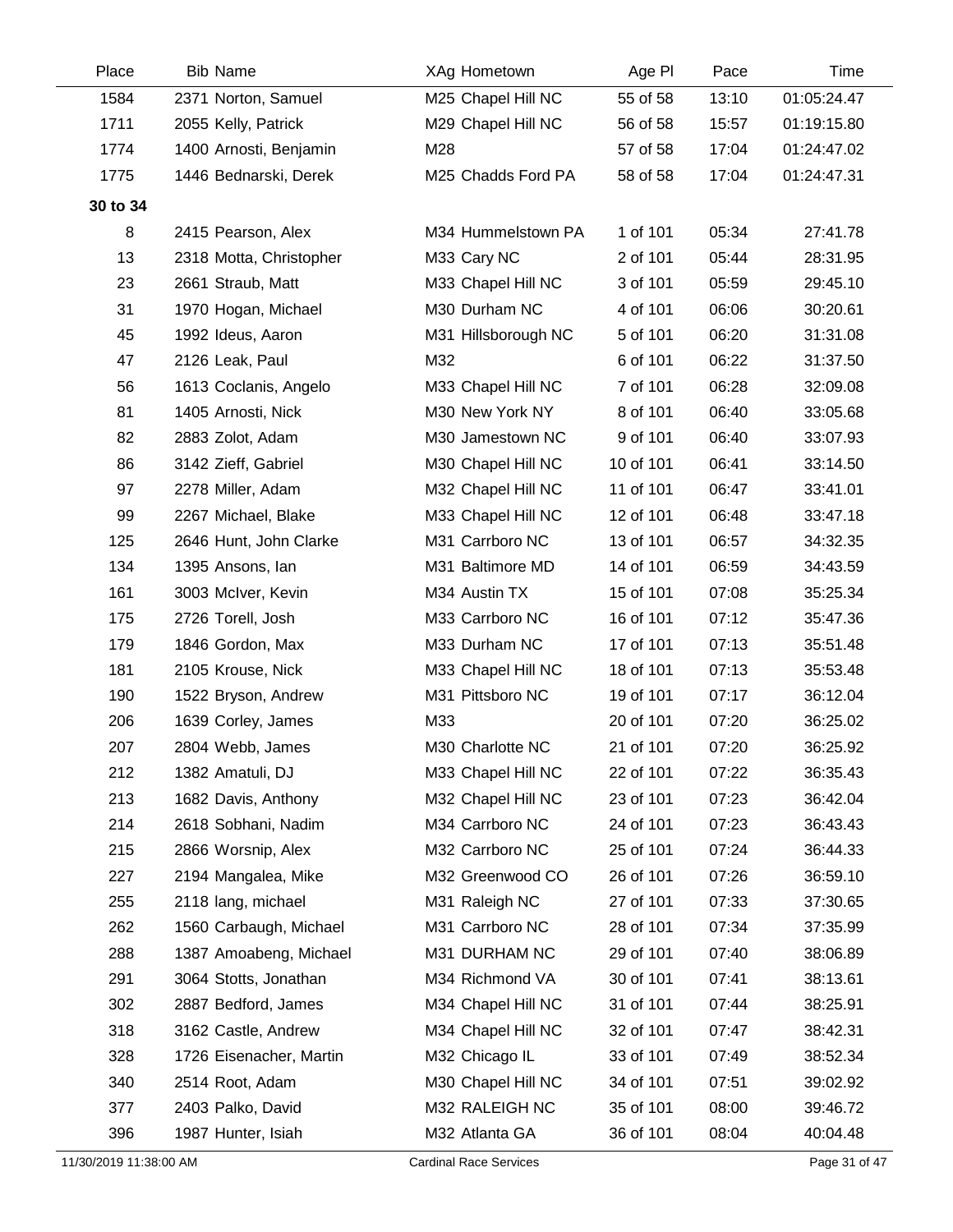| Place | <b>Bib Name</b>           | XAg Hometown           | Age PI    | Pace  | Time     |
|-------|---------------------------|------------------------|-----------|-------|----------|
| 451   | 2153 Lohmer, Daniel       | M32 Durham NC          | 37 of 101 | 08:12 | 40:43.30 |
| 457   | 1982 Howard, Tom          | M32 Durham NC          | 38 of 101 | 08:12 | 40:47.29 |
| 477   | 1783 Fram, Matt           | M33 Chapel Hill NC     | 39 of 101 | 08:18 | 41:15.87 |
| 485   | 2616 Smith-Overman, Ian   | M33 Hyattsville MD     | 40 of 101 | 08:19 | 41:18.77 |
| 549   | 2982 Kyazimzade, Sayyad   | M30 Chapel Hill NC     | 41 of 101 | 08:32 | 42:24.24 |
| 562   | 2784 Walter, Michael      | M31 DURHAM NC          | 42 of 101 | 08:34 | 42:32.83 |
| 563   | 3135 Baker, Rhys          | M32 Washington DC      | 43 of 101 | 08:34 | 42:33.13 |
| 569   | 3358 Hennings, Kevin      | M33 Charlotte NC       | 44 of 101 | 08:35 | 42:39.49 |
| 573   | 2617 Snipes, Andy         | M34 Carrboro NC        | 45 of 101 | 08:35 | 42:41.13 |
| 574   | 1692 Denniston, Alex      | M33 Falmouth ME        | 46 of 101 | 08:35 | 42:41.28 |
| 575   | 2198 Manning, Jacob       | M34 Carrboro NC        | 47 of 101 | 08:36 | 42:42.35 |
| 585   | 2069 Kichler, Lance       | M32 Atlanta GA         | 48 of 101 | 08:38 | 42:55.20 |
| 631   | 3203 Schoenrock, Derek    | M30 Durham NC          | 49 of 101 | 08:47 | 43:39.73 |
| 653   | 1955 Hesse, Marcus        | M33 Chapel Hill NC     | 50 of 101 | 08:51 | 43:59.75 |
| 670   | 2912 Cavanaugh, Sean      | M33 Chapel Hill NC     | 51 of 101 | 08:55 | 44:17.38 |
| 676   | 1448 Behrns, Andrew       | M33                    | 52 of 101 | 08:56 | 44:26.29 |
| 714   | 2483 revelle, thomas      | m33 Carrboro NC        | 53 of 101 | 09:00 | 44:45.97 |
| 715   | 2080 Klaver, Sean         | M32 Toano VA           | 54 of 101 | 09:01 | 44:47.90 |
| 724   | 2208 Markiewicz, Damien   | M33                    | 55 of 101 | 09:02 | 44:56.14 |
| 730   | 1631 Cook, James          | M34 Mountain View CA   | 56 of 101 | 09:03 | 44:58.10 |
| 743   | 2427 Phillips, Mason      | M33 Brooklyn NY        | 57 of 101 | 09:04 | 45:02.86 |
| 751   | 2101 Kretschmer, Matthew  | M31 Chapel Hill NC     | 58 of 101 | 09:05 | 45:06.29 |
| 776   | 3202 Jervis, Dayne        | M31 New York NY        | 59 of 101 | 09:07 | 45:20.83 |
| 777   | 2562 Sehgal, Nikhil       | M33                    | 60 of 101 | 09:08 | 45:21.08 |
| 806   | 2239 McHale, Aaron James  | M34 Durham NC          | 61 of 101 | 09:11 | 45:40.75 |
| 811   | 1916 Hart, Zeke           | M30 Chapel Hill NC     | 62 of 101 | 09:12 | 45:44.39 |
| 843   | 3302 Mazzone, Christopher | M32 Durham NC          | 63 of 101 | 09:16 | 46:03.98 |
| 859   | 1960 Higgins, Christopher | M33 Carrboro NC        | 64 of 101 | 09:19 | 46:16.93 |
| 941   | 1578 Carter, Matthew      | M34 Hillsborough NC    | 65 of 101 | 09:34 | 47:35.01 |
| 966   | 2108 Kusunose, Kyle       | M32                    | 66 of 101 | 09:38 | 47:54.77 |
| 967   | 2464 Ramirez, Erasmo      | M31 Roxboro NC         | 67 of 101 | 09:38 | 47:54.98 |
| 973   | 1881 Guadagnolo, Gary     | M33 Washington DC      | 68 of 101 | 09:39 | 47:58.94 |
| 975   | 3105 Brasileiro, Eduardo  | M30 Durham NC          | 69 of 101 | 09:39 | 47:59.70 |
| 993   | 1428 Barfield, Richard    | M31 Durham NC          | 70 of 101 | 09:43 | 48:18.18 |
| 1023  | 1995 Ingram, Theodore     | M32 Carrboro NC        | 71 of 101 | 09:52 | 48:59.97 |
| 1024  | 1716 Drown, Matthew       | M34 Durham NC          | 72 of 101 | 09:52 | 49:02.53 |
| 1063  | 2824 White, Spencer       | M31 Charlottesville VA | 73 of 101 | 10:01 | 49:44.66 |
| 1078  | 2686 Sztukowski, Ed       | M31                    | 74 of 101 | 10:03 | 49:59.33 |
| 1099  | 2027 Kahn, Richie         | M34 DURHAM NC          | 75 of 101 | 10:07 | 50:15.29 |
| 1121  | 1647 Council, Jacob       | M32 Morrisville NC     | 76 of 101 | 10:12 | 50:41.08 |
| 1137  | 2378 O'Briant, Kyle       | M34 Mebane NC          | 77 of 101 | 10:15 | 50:57.73 |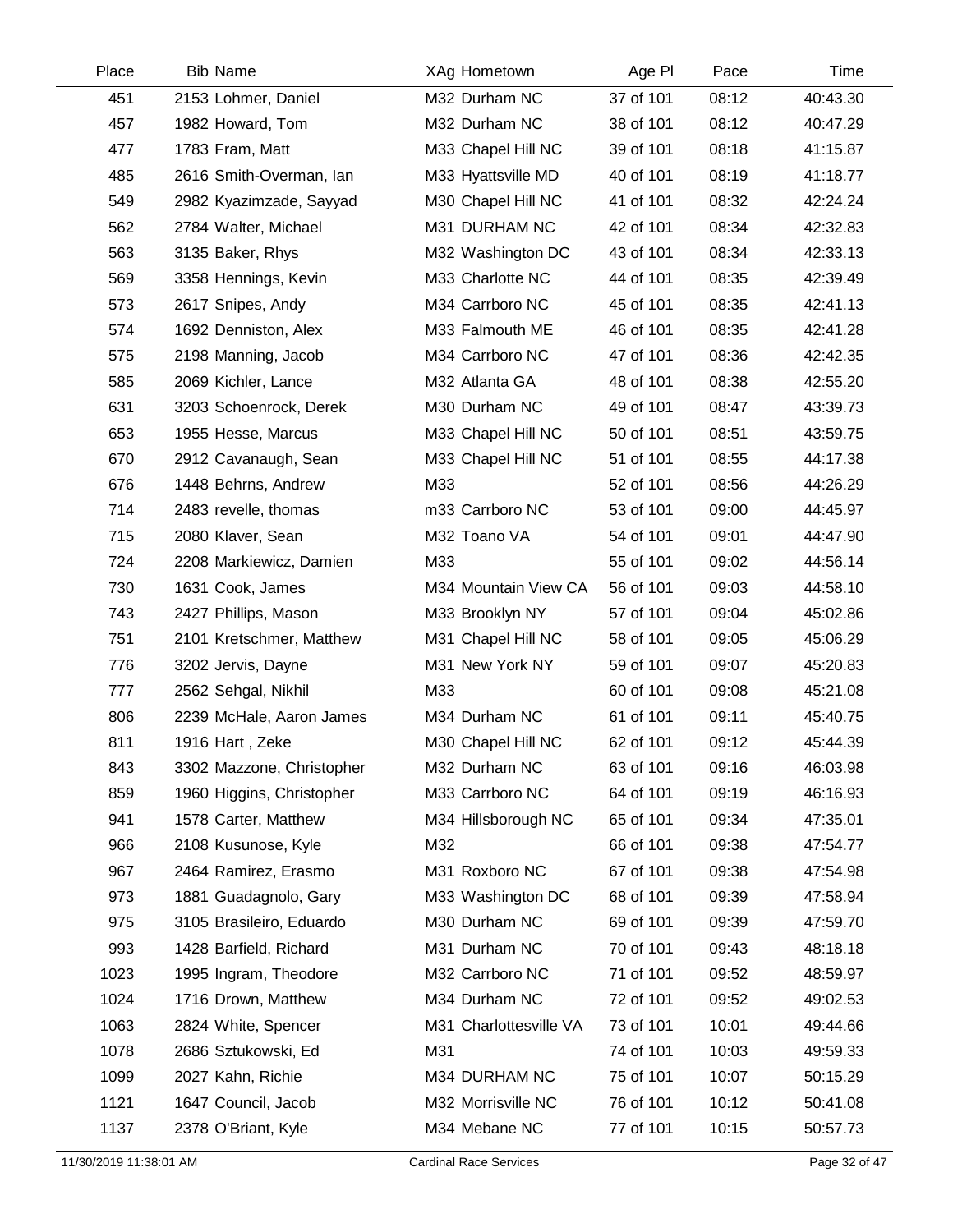| Place    | <b>Bib Name</b>            | XAg Hometown           | Age PI     | Pace  | Time        |
|----------|----------------------------|------------------------|------------|-------|-------------|
| 1149     | 1736 Enman, Kyle           | M32 Hoboken NJ         | 78 of 101  | 10:18 | 51:10.44    |
| 1162     | 2372 Norwood, Aubin        | M32 Chapel Hill NC     | 79 of 101  | 10:21 | 51:26.95    |
| 1200     | 2636 stanley, will         | m34 Carrboro NC        | 80 of 101  | 10:27 | 51:55.96    |
| 1219     | 2421 Perez, Efrain         | M32 Durham NC          | 81 of 101  | 10:30 | 52:11.64    |
| 1224     | 1763 Fisher, Taylor        | M33 Chapel Hill NC     | 82 of 101  | 10:31 | 52:15.75    |
| 1249     | 1941 Hehl, Brent           | M33 Chapel Hill NC     | 83 of 101  | 10:37 | 52:45.30    |
| 1268     | 3311 Aubrey, Michael       | M30 Berkeley CA        | 84 of 101  | 10:40 | 53:01.48    |
| 1292     | 3032 O'Hale, Frank         | M30 RALEIGH NC         | 85 of 101  | 10:46 | 53:31.49    |
| 1293     | 2939 Feitosa, Jailson      | M33 RALEIGH NC         | 86 of 101  | 10:46 | 53:32.22    |
| 1302     | 3110 Rose, Travis          | M34 Hillsborough NC    | 87 of 101  | 10:50 | 53:49.26    |
| 1321     | 2645 Stepp, Wesley         | M33 Carrboro NC        | 88 of 101  | 10:52 | 54:00.33    |
| 1411     | 2004 Jasper, Brad          | M33                    | 89 of 101  | 11:23 | 56:33.44    |
| 1513     | 1908 Harman, Benjamen      | M32 Chapel Hill NC     | 90 of 101  | 12:20 | 01:01:16.35 |
| 1559     | 2460 Quinn, Teddy          | M31 Smyrna GA          | 91 of 101  | 12:46 | 01:03:29.49 |
| 1564     | 2451 Pratson, Lincoln      | M30 Carrboro NC        | 92 of 101  | 12:50 | 01:03:49.21 |
| 1598     | 1454 Benitez, Daniel       | M30 Durham NC          | 93 of 101  | 13:25 | 01:06:39.66 |
| 1607     | 3256 Berger, Ben           | M33 Efland NC          | 94 of 101  | 13:37 | 01:07:42.19 |
| 1630     | 2570 Serber, Daniel        | M33 Carrboro NC        | 95 of 101  | 14:05 | 01:09:59.10 |
| 1647     | 2315 Morris, Colin         | M31                    | 96 of 101  | 14:27 | 01:11:49.32 |
| 1679     | 1731 Embree, Mark          | M33 Atlanta GA         | 97 of 101  | 15:21 | 01:16:16.76 |
| 1702     | 3242 Diaz, Sebastian       | M31 Annapolis MD       | 98 of 101  | 15:52 | 01:18:49.39 |
| 1742     | 2589 Silvius, Jeffrey      | M31 Durham NC          | 99 of 101  | 16:35 | 01:22:24.78 |
| 1746     | 2326 Murphy, Glenn         | M34 Carrboro NC        | 100 of 101 | 16:37 | 01:22:32.86 |
| 1804     | 2633 Spooner, Chris        | M32 Burlington NC      | 101 of 101 | 17:43 | 01:28:03.72 |
| 35 to 39 |                            |                        |            |       |             |
| 10       | 1388 Anacker, Daniel       | M35 Durham NC          | 1 of 101   | 05:40 | 28:07.83    |
| 15       | 3262 O'Mara, Ryan          | M37 Chapel Hill NC     | 2 of 101   | 05:47 | 28:45.77    |
| 21       | 2039 Karpinos, Justin      | M38 Nashville TN       | 3 of 101   | 05:55 | 29:23.88    |
| 33       | 2950 Green, Jake           | M35 Durham NC          | 4 of 101   | 06:13 | 30:54.69    |
| 55       | 1611 Clough, Jeff          | M39 Chapel Hill NC     | 5 of 101   | 06:28 | 32:06.58    |
| 57       | 2050 Kelley, Drew          | M39 Chapel Hill NC     | 6 of 101   | 06:30 | 32:17.15    |
| 61       | 2083 Klingensmith, Michael | M39 Durham NC          | 7 of 101   | 06:31 | 32:23.94    |
| 71       | 2090 Koenig, Robert        | M35 Cambridge MA       | 8 of 101   | 06:36 | 32:45.97    |
| 72       | 2771 vorhaus, david        | M35 New York NY        | 9 of 101   | 06:36 | 32:47.12    |
| 75       | 2084 Knepper, Wes          | M36 Carrboro NC        | 10 of 101  | 06:37 | 32:53.69    |
| 85       | 2997 Mazzoni, Rob          | M37 Chapel Hill NC     | 11 of 101  | 06:41 | 33:10.52    |
| 93       | 2624 Sorgi, Zach           | M37 Charlotte NC       | 12 of 101  | 06:45 | 33:33.08    |
| 101      | 1675 Dampier, Christopher  | M36 Charlottesville VA | 13 of 101  | 06:49 | 33:53.42    |
| 107      | 1777 Foster, Daniel        | M37 Chapel Hill NC     | 14 of 101  | 06:53 | 34:10.39    |
| 113      | 3093 Ziefle, Jon           | M36 Durham NC          | 15 of 101  | 06:54 | 34:19.34    |
| 136      | 3240 Langman, Matt         | M36 Raleigh NC         | 16 of 101  | 07:00 | 34:46.87    |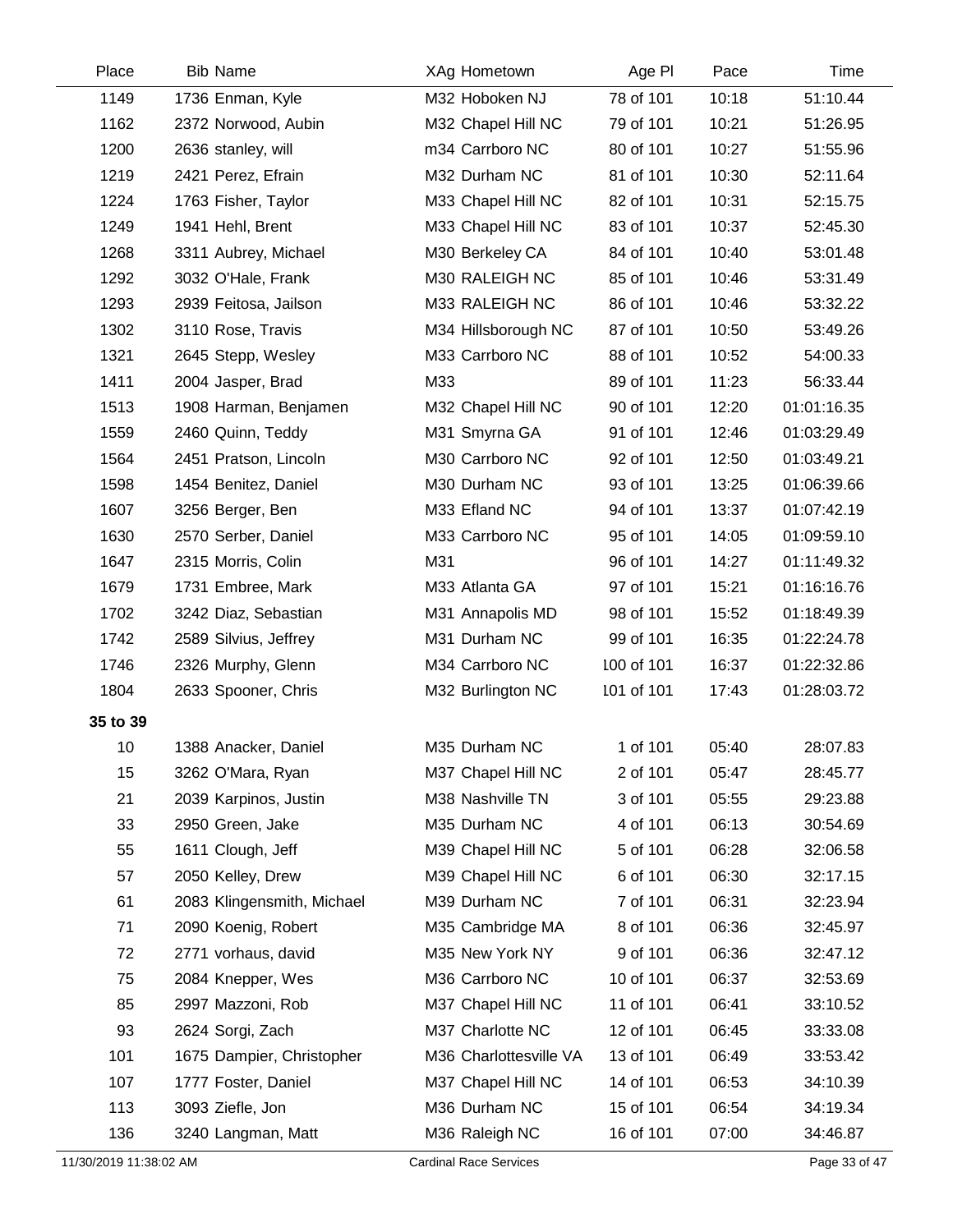| Place | <b>Bib Name</b>             | XAg Hometown        | Age PI    | Pace  | Time     |
|-------|-----------------------------|---------------------|-----------|-------|----------|
| 141   | 2503 Robinson, John         | M35 nashville TN    | 17 of 101 | 07:02 | 34:59.01 |
| 148   | 2675 Suchindran, Sujit      | M38 Atlanta GA      | 18 of 101 | 07:05 | 35:11.10 |
| 150   | 2196 Mann, Darrin           | M37 Durham NC       | 19 of 101 | 07:06 | 35:15.67 |
| 158   | 1413 Ayers, Brandon         | M35 Carrboro NC     | 20 of 101 | 07:07 | 35:22.32 |
| 162   | 2395 Ortolano III, Nicholas | M35 Durham NC       | 21 of 101 | 07:08 | 35:27.40 |
| 170   | 2508 roedema, mike          | M39 Carrboro NC     | 22 of 101 | 07:10 | 35:37.01 |
| 171   | 2972 Keaveny, Brian         | M36 Durham NC       | 23 of 101 | 07:10 | 35:37.60 |
| 180   | 1875 Grindheim, Landon      | M37 Carrboro NC     | 24 of 101 | 07:13 | 35:53.36 |
| 191   | 2405 Papke, Bjoern          | M39 Carrboro NC     | 25 of 101 | 07:17 | 36:12.08 |
| 196   | 1600 Cihal, Jake            | M36                 | 26 of 101 | 07:17 | 36:14.08 |
| 228   | 1944 Hemelt, Steve          | M37 Carrboro NC     | 27 of 101 | 07:27 | 36:59.44 |
| 229   | 2655 Stolka, Kurt           | M38 Carrboro NC     | 28 of 101 | 07:27 | 37:00.01 |
| 237   | 2424 Pertz, Timothy         | M36 Pittsboro NC    | 29 of 101 | 07:28 | 37:07.80 |
| 311   | 2728 Torell, Matt           | M36 Carrboro NC     | 30 of 101 | 07:45 | 38:28.80 |
| 312   | 2863 Woodward, Kyle         | M35 Chapel Hill NC  | 31 of 101 | 07:45 | 38:31.17 |
| 343   | 2907 Buzzard, Peter         | M39 Carrboro NC     | 32 of 101 | 07:52 | 39:06.07 |
| 346   | 2223 Matute, Daniel         | M37 Chapel Hill NC  | 33 of 101 | 07:53 | 39:10.54 |
| 361   | 3347 Moisen, Antonio        | M39 Carrboro NC     | 34 of 101 | 07:56 | 39:25.70 |
| 384   | 2601 Smart, Luke            | M39 Cincinnati OH   | 35 of 101 | 08:01 | 39:51.34 |
| 393   | 2598 Siracusa, John         | M38 Chapel Hill NC  | 36 of 101 | 08:02 | 39:57.29 |
| 418   | 1552 Canner, Gary           | M38 Chapel Hill NC  | 37 of 101 | 08:07 | 40:22.05 |
| 478   | 2536 Sarubbi, Joseph        | M35 Chapel Hill NC  | 38 of 101 | 08:18 | 41:16.05 |
| 488   | 1532 Burr, Matt             | M39 Carrboro NC     | 39 of 101 | 08:20 | 41:24.13 |
| 496   | 1711 Douglass, Robert       | M38 Chapel Hill NC  | 40 of 101 | 08:21 | 41:31.41 |
| 500   | 1489 Bonnici, Paul          | M37 Chapel Hill NC  | 41 of 101 | 08:22 | 41:35.22 |
| 502   | 2041 Kast, Maximilian       | M39 Chapel Hill NC  | 42 of 101 | 08:22 | 41:35.66 |
| 507   | 2535 Santarpia, Michael     | M39                 | 43 of 101 | 08:23 | 41:41.56 |
| 528   | 1928 Hayes, Adam            | M36 Raleigh NC      | 44 of 101 | 08:28 | 42:03.77 |
| 536   | 3011 Metz, Kevin            | M39 Chapel Hill NC  | 45 of 101 | 08:30 | 42:16.63 |
| 556   | 2911 Castillo, Allan        | M35 DURHAM NC       | 46 of 101 | 08:33 | 42:27.86 |
| 583   | 2392 Orantes, Mauricio      | M36 Brooklyn NY     | 47 of 101 | 08:37 | 42:50.26 |
| 591   | 1753 Figueroa, Michael      | M35 Chapel Hill NC  | 48 of 101 | 08:39 | 43:00.55 |
| 593   | 3334 Wollin, Timothy        | M39 Durham NC       | 49 of 101 | 08:40 | 43:06.56 |
| 614   | 3232 Swartzer, Steven       | M39 Carrboro NC     | 50 of 101 | 08:45 | 43:29.07 |
| 617   | 1419 Baker, Jim             | M36 Carrboro NC     | 51 of 101 | 08:46 | 43:31.87 |
| 624   | 1714 Doyle, John            | M37 Carrboro NC     | 52 of 101 | 08:46 | 43:33.48 |
| 632   | 1536 Bustamante, Mele       | M39 Durham NC       | 53 of 101 | 08:48 | 43:41.69 |
| 695   | 1577 Carter, J.P.           | M37 Hillsborough NC | 54 of 101 | 08:59 | 44:37.82 |
| 718   | 2260 Mervak, Benjamin       | M35 Carrboro NC     | 55 of 101 | 09:01 | 44:49.59 |
| 727   | 3070 Villareal, Reinan      | M38 DURHAM NC       | 56 of 101 | 09:03 | 44:56.83 |
| 745   | 3039 Perlmutt, Lars         | M38 Chapel Hill NC  | 57 of 101 | 09:04 | 45:04.43 |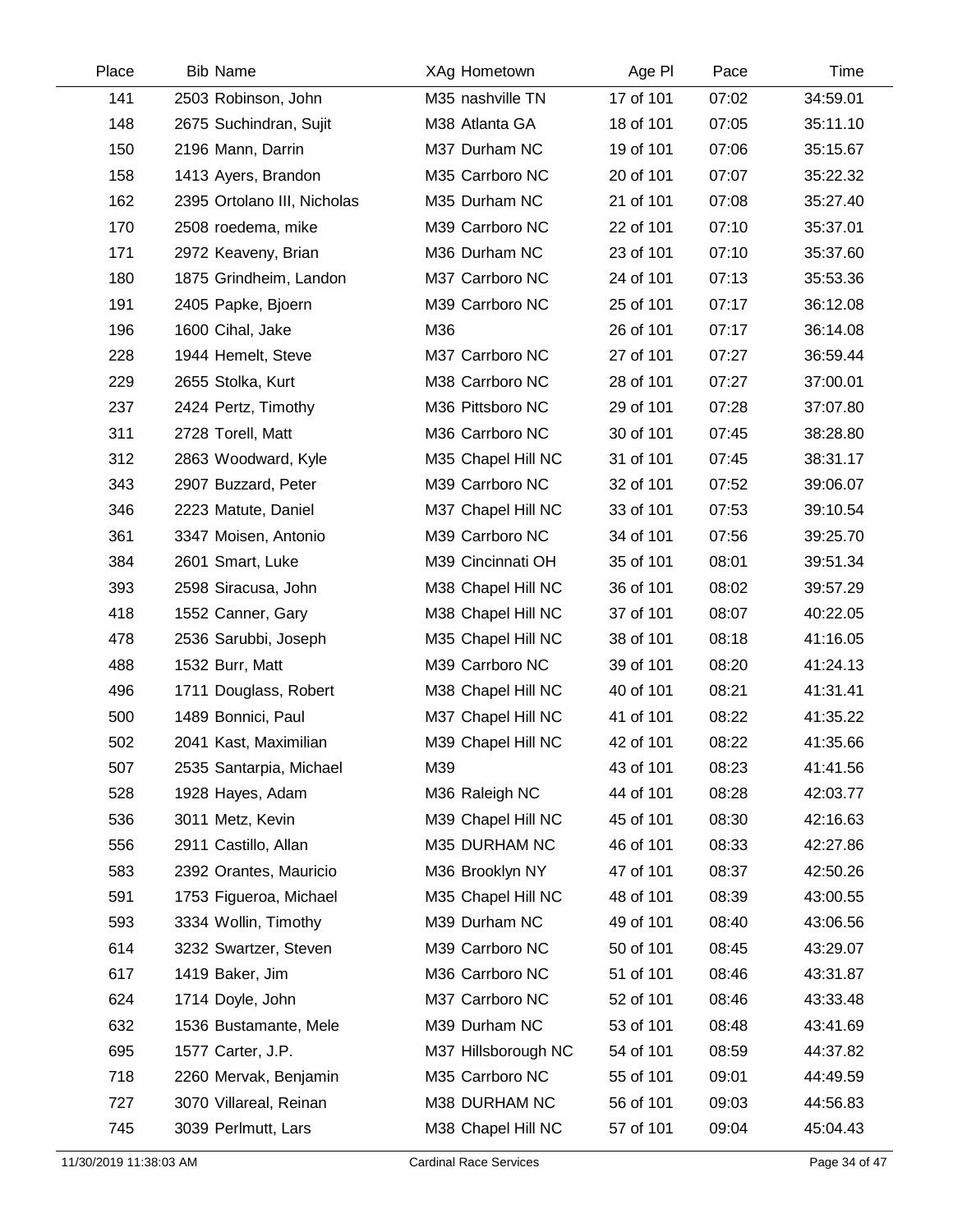| Place | <b>Bib Name</b>                | XAg Hometown        | Age PI    | Pace  | Time        |
|-------|--------------------------------|---------------------|-----------|-------|-------------|
| 761   | 1849 Gorsage, Justin           | M38 Durham NC       | 58 of 101 | 09:06 | 45:12.95    |
| 787   | 3026 Nish, Tim                 | M35                 | 59 of 101 | 09:09 | 45:29.80    |
| 795   | 3023 Negreiros, Thiago         | M38 midlothian VA   | 60 of 101 | 09:11 | 45:36.31    |
| 796   | 2347 Nelson, James             | M35 Carrboro NC     | 61 of 101 | 09:11 | 45:36.48    |
| 813   | 2432 Podkul, Tim               | M38 Chapel Hill NC  | 62 of 101 | 09:12 | 45:44.94    |
| 834   | 2364 Nix, Brock                | M36 Atlanta GA      | 63 of 101 | 09:15 | 45:58.64    |
| 836   | 2271 Miguel, Andre             | M36 Durham NC       | 64 of 101 | 09:16 | 46:00.87    |
| 839   | 2195 Mani, Nish                | M35 New York NY     | 65 of 101 | 09:16 | 46:03.10    |
| 840   | 2473 Reed, Jason               | M37 Moncure NC      | 66 of 101 | 09:16 | 46:03.19    |
| 842   | 1906 Hardaway, Andrew          | M35 Carrboro NC     | 67 of 101 | 09:16 | 46:03.72    |
| 867   | 2381 O'Brien, Richard          | M39 Chapel Hill NC  | 68 of 101 | 09:19 | 46:20.09    |
| 880   | 2159 Lowe, Craig               | M37 DURHAM NC       | 69 of 101 | 09:22 | 46:32.57    |
| 886   | 2496 Roberts, Jason            | m35 Chapel Hill NC  | 70 of 101 | 09:23 | 46:36.00    |
| 901   | 2191 Malay, Brendan            | M39 Chapel Hill NC  | 71 of 101 | 09:25 | 46:49.67    |
| 911   | 1660 Cross, Alexander          | M38 Chapel Hill NC  | 72 of 101 | 09:26 | 46:53.61    |
| 926   | 2962 Hinkson, Steve            | M39 Chapel Hill NC  | 73 of 101 | 09:29 | 47:07.31    |
| 1015  | 1862 Green, Tom                | M39 Carrboro NC     | 74 of 101 | 09:49 | 48:47.56    |
| 1034  | 2012 jewitt, scott             | m39 Hillsborough NC | 75 of 101 | 09:54 | 49:12.98    |
| 1048  | 2974 Kepley, Drew              | M36 Hillsborough NC | 76 of 101 | 09:57 | 49:27.47    |
| 1056  | 2454 Provan, Ben               | M36                 | 77 of 101 | 09:58 | 49:32.75    |
| 1065  | 2299 Molony, David             | M35 Atlanta GA      | 78 of 101 | 10:01 | 49:48.56    |
| 1133  | 2682 Swindell, Jade            | M37 Chapel Hill NC  | 79 of 101 | 10:14 | 50:52.33    |
| 1213  | 3183 Wojdynski, Bartosz        | M39 athens GA       | 80 of 101 | 10:28 | 52:01.97    |
| 1229  | 2540 Saylor, Christopher       | M35 Chapel Hill NC  | 81 of 101 | 10:32 | 52:22.47    |
| 1232  | 1556 Cantong, David            | M35 Chapel Hill NC  | 82 of 101 | 10:33 | 52:25.83    |
| 1252  | 1380 Al-Rawi, Bassam           | M37 Chapel Hill NC  | 83 of 101 | 10:38 | 52:50.09    |
| 1255  | 2220 Matson, Tim               | M36 Chapel Hill NC  | 84 of 101 | 10:39 | 52:55.30    |
| 1297  | 3220 Harrington, Will          | M36 Chapel Hill NC  | 85 of 101 | 10:47 | 53:36.18    |
| 1335  | 1672 Czubay, Luke              | M36 Chapel Hill NC  | 86 of 101 | 10:56 | 54:20.80    |
| 1360  | 2374 Norwood, Hollin           | M39 Chapel Hill NC  | 87 of 101 | 11:04 | 55:00.63    |
| 1383  | 2980 Kososki, Travis           | M35 Chapel Hill NC  | 88 of 101 | 11:12 | 55:40.18    |
| 1394  | 2764 Venutolo-Mantovani, Micha | M37 Chapel Hill NC  | 89 of 101 | 11:17 | 56:02.75    |
| 1518  | 2455 Provan, Chris             | M38 Leesburg VA     | 90 of 101 | 12:22 | 01:01:30.20 |
| 1586  | 1842 Gomez, Geter              | M35 Roxboro NC      | 91 of 101 | 13:11 | 01:05:30.00 |
| 1618  | 1821 Gellin, Jon               | M38 Chapel Hill NC  | 92 of 101 | 13:49 | 01:08:40.83 |
| 1643  | 1542 Byrd, David               | M35 Durham NC       | 93 of 101 | 14:26 | 01:11:41.87 |
| 1658  | 3342 Inselmann, Jared          | M39 Chapel Hill NC  | 94 of 101 | 14:34 | 01:12:25.33 |
| 1704  | 2933 Dirito, David             | M39 Chapel Hill NC  | 95 of 101 | 15:52 | 01:18:51.85 |
| 1727  | 1495 BOSWELL, Mark             | M39 Chapel Hill NC  | 96 of 101 | 16:13 | 01:20:33.42 |
| 1733  | 2576 Shaad, Jason              | M35 Carrboro NC     | 97 of 101 | 16:22 | 01:21:19.20 |
| 1741  | 2446 Powell, Ryan              | M38                 | 98 of 101 | 16:34 | 01:22:19.06 |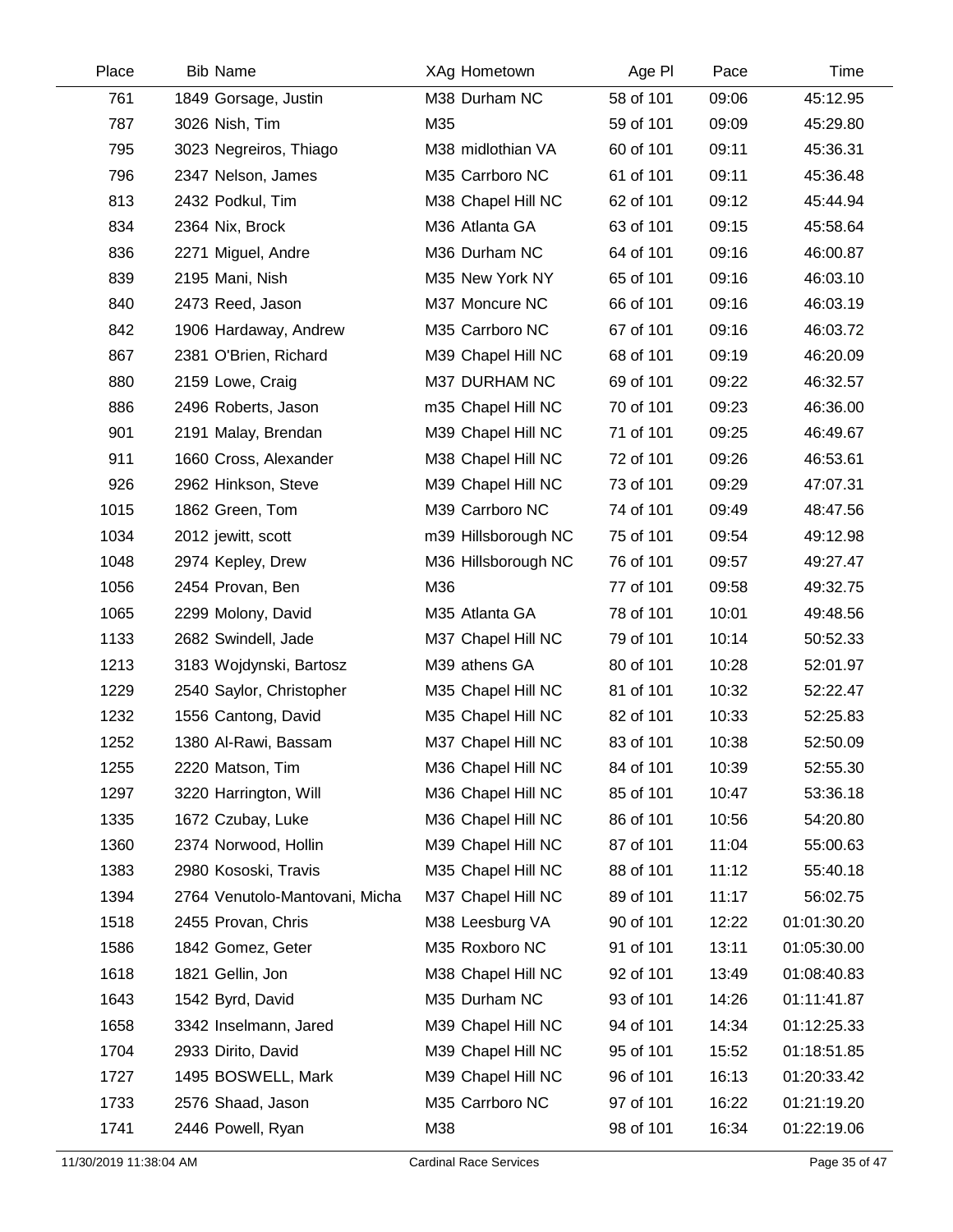| Place    | <b>Bib Name</b>               | XAg Hometown         | Age PI     | Pace  | Time        |
|----------|-------------------------------|----------------------|------------|-------|-------------|
| 1753     | 1418 Bairas, Mike             | M35 High Point NC    | 99 of 101  | 16:44 | 01:23:07.98 |
| 1787     | 2411 Parks, John              | M37 Burlington NC    | 100 of 101 | 17:25 | 01:26:32.61 |
| 1793     | 2794 Wasp, Christopher        | M37 Chapel Hill NC   | 101 of 101 | 17:32 | 01:27:10.13 |
| 40 to 44 |                               |                      |            |       |             |
| 5        | 2495 Roberts, Duncan          | M44                  | 1 of 91    | 05:28 | 27:10.63    |
| 16       | 2173 Mabe, Dave               | M44 Carrboro NC      | 2 of 91    | 05:49 | 28:52.98    |
| 26       | 2902 Bulleri, Michael         | M42 Chapel Hill NC   | 3 of 91    | 06:02 | 30:00.08    |
| 36       | 1732 Embree, Stephen          | M40 Chapel Hill NC   | 4 of 91    | 06:14 | 30:59.82    |
| 43       | 2181 MacKay, Douglas          | M40 Carrboro NC      | 5 of 91    | 06:18 | 31:19.47    |
| 44       | 2161 Lowry, Joshua            | M42 Morrisville NC   | 6 of 91    | 06:19 | 31:23.27    |
| 98       | 1630 Cook, Gordon             | M40 Toronto TN       | 7 of 91    | 06:47 | 33:44.74    |
| 119      | 2149 liss, jason              | m43 Chapel Hill NC   | 8 of 91    | 06:56 | 34:25.44    |
| 143      | 3041 Prince, Steven           | M44 DURHAM NC        | 9 of 91    | 07:03 | 35:00.50    |
| 145      | 1911 harris, william          | m43 Pittsboro NC     | 10 of 91   | 07:03 | 35:01.04    |
| 146      | 2361 Nieman, Jeffrey          | M42 Chapel Hill NC   | 11 of 91   | 07:03 | 35:02.61    |
| 157      | 1847 Gordon, Victor           | M42 Durham NC        | 12 of 91   | 07:07 | 35:22.29    |
| 160      | 1669 Custis, David            | M43                  | 13 of 91   | 07:08 | 35:24.89    |
| 201      | 1691 DeFranco, Mike           | M42 Carrboro NC      | 14 of 91   | 07:18 | 36:18.12    |
| 222      | 3293 Van Slyke, Adam          | M41 Carrboro NC      | 15 of 91   | 07:25 | 36:53.93    |
| 241      | 1516 Brown, Corey             | M41 Chapel Hill NC   | 16 of 91   | 07:29 | 37:11.25    |
| 254      | 2245 McKay, Daniel            | M44 Chapel Hill NC   | 17 of 91   | 07:32 | 37:27.78    |
| 258      | 1517 Brown, Jeremy            | M43 Carrboro NC      | 18 of 91   | 07:33 | 37:33.59    |
| 265      | 1469 Beyerlein, Aaron         | M43 Carrboro NC      | 19 of 91   | 07:35 | 37:39.88    |
| 269      | 1453 Benedick, David          | M44 Chapel Hill NC   | 20 of 91   | 07:35 | 37:43.47    |
| 272      | 2297 Mitchell, Jonathan       | M40 Brooklyn NY      | 21 of 91   | 07:36 | 37:48.57    |
| 278      | 1748 Fein, Aaron              | M42 Chapel Hill NC   | 22 of 91   | 07:38 | 37:54.17    |
| 287      | 2833 Wild, Dan                | M42 Chapel Hill NC   | 23 of 91   | 07:40 | 38:05.56    |
| 293      | 3218 Sharp, Brandon           | M44 Chapel Hill NC   | 24 of 91   | 07:42 | 38:17.05    |
| 295      | 1656 Crockett, Jason          | M43 DURHAM NC        | 25 of 91   | 07:43 | 38:21.36    |
| 301      | 1989 Huppert, David           | M41 Carrboro NC      | 26 of 91   | 07:44 | 38:25.45    |
| 305      | 1704 Disser, Andrew           | M40 Chapel Hill NC   | 27 of 91   | 07:44 | 38:26.30    |
| 320      | 2363 Niemeyer, John           | M43 Chapel Hill NC   | 28 of 91   | 07:48 | 38:44.58    |
| 322      | 2497 Roberts, Jason           | M43 Chapel Hill NC   | 29 of 91   | 07:48 | 38:45.50    |
| 351      | 3225 Scott, Justin            | M44                  | 30 of 91   | 07:54 | 39:14.56    |
| 353      | 2801 Weare, Walter            | M41 Pittsboro NC     | 31 of 91   | 07:55 | 39:18.54    |
| 357      | 2020 Joshi, Uday              | M42 New Hyde Park NY | 32 of 91   | 07:55 | 39:20.38    |
| 383      | 2856 Wood, Bill               | M43 Chapel Hill NC   | 33 of 91   | 08:01 | 39:51.31    |
| 391      | 1733 Engelland, Justin        | M44                  | 34 of 91   | 08:02 | 39:56.66    |
| 402      | 1743 Escamilla Martinez, Jose | M43 Carrboro NC      | 35 of 91   | 08:05 | 40:08.89    |
| 464      | 2138 Lenhardt, Jason          | M42 Chapel Hill NC   | 36 of 91   | 08:16 | 41:02.73    |
| 470      | 1917 Hassin, Bryan            | M40 Chapel Hill NC   | 37 of 91   | 08:16 | 41:05.31    |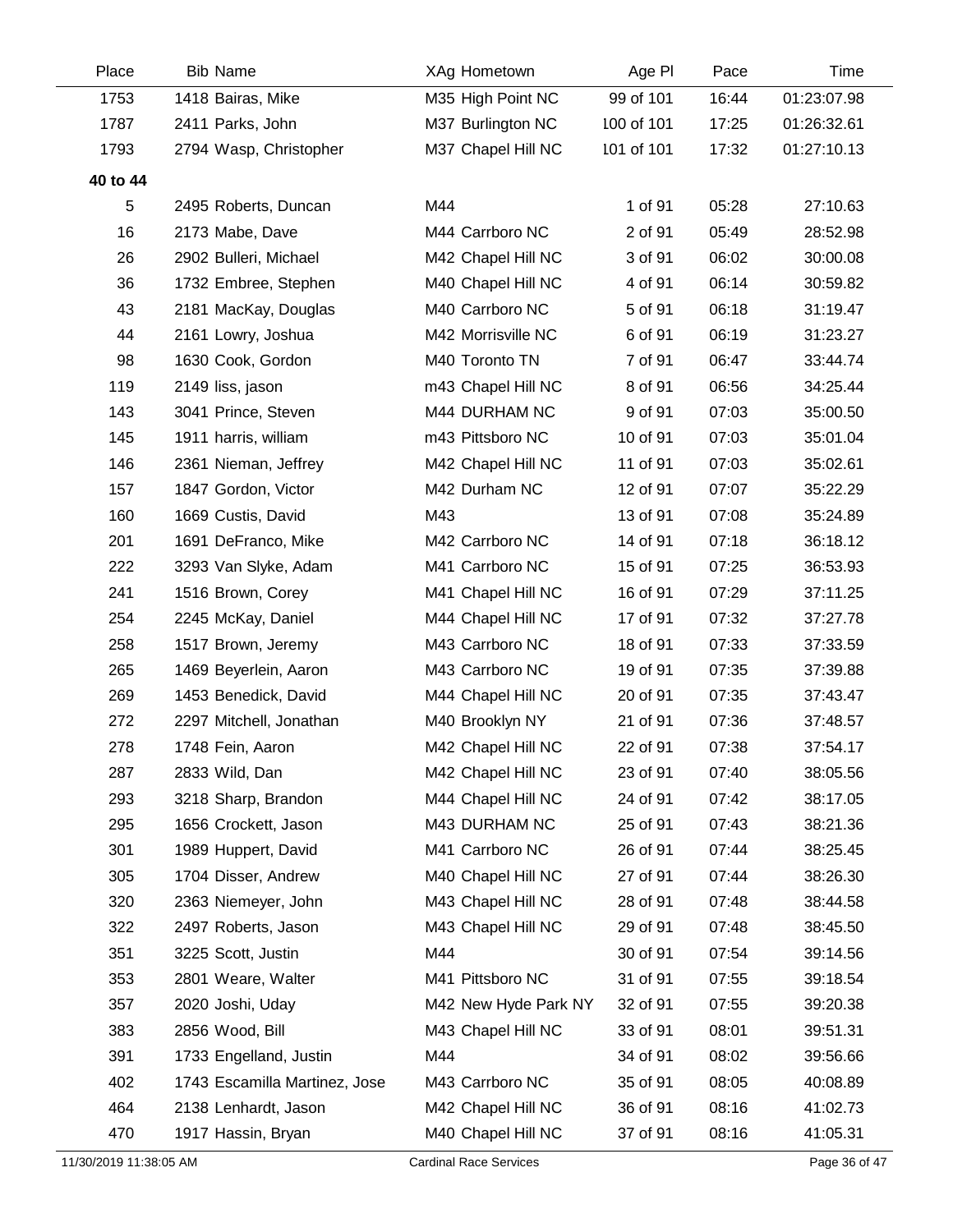| Place | <b>Bib Name</b>           | XAg Hometown       | Age PI   | Pace  | Time     |
|-------|---------------------------|--------------------|----------|-------|----------|
| 497   | 1843 Goodman, Rob         | M40                | 38 of 91 | 08:22 | 41:33.08 |
| 505   | 2552 Schueler, Mark       | M40 Durham NC      | 39 of 91 | 08:23 | 41:37.77 |
| 514   | 2573 Serrano, Neftali     | M44 Chapel Hill NC | 40 of 91 | 08:24 | 41:46.72 |
| 518   | 2057 Kennedy, Daniel      | M40 Durham NC      | 41 of 91 | 08:25 | 41:48.32 |
| 532   | 1655 Crncic, Johnny       | M42 Carrboro NC    | 42 of 91 | 08:30 | 42:13.51 |
| 542   | 3303 Guye, Michael        | M42 BURLINGTON NC  | 43 of 91 | 08:31 | 42:19.20 |
| 544   | 2425 Philip, Doug         | M44 Durham NC      | 44 of 91 | 08:31 | 42:20.83 |
| 551   | 1809 Gauger, Matthew      | M42 Durham NC      | 45 of 91 | 08:32 | 42:25.62 |
| 560   | 2929 DeMarcus, Forrest    | M42 Carrboro NC    | 46 of 91 | 08:33 | 42:31.57 |
| 576   | 2749 Tweedy, Jonathan     | M41 Carrboro NC    | 47 of 91 | 08:36 | 42:46.34 |
| 598   | 3120 Rhee, Howard         | M44 Carrboro NC    | 48 of 91 | 08:41 | 43:10.09 |
| 600   | 1948 Henry, Thomas        | M43 Carrboro NC    | 49 of 91 | 08:42 | 43:14.08 |
| 668   | 1507 Brinson, Lee         | M44 Chapel Hill NC | 50 of 91 | 08:55 | 44:17.27 |
| 672   | 1930 Haywood, Drew        | M41 Chapel Hill NC | 51 of 91 | 08:55 | 44:19.49 |
| 677   | 3014 Mir, Rob             | M40 Chapel Hill NC | 52 of 91 | 08:57 | 44:26.66 |
| 692   | 2059 Kenney, Nicholas     | M44 Winchester MA  | 53 of 91 | 08:59 | 44:37.00 |
| 696   | 3328 Kenney, Brendan      | M40                | 54 of 91 | 08:59 | 44:37.84 |
| 711   | 1372 Alberino, Scott      | M44 Potomac MD     | 55 of 91 | 09:00 | 44:45.41 |
| 736   | 1964 Histed, Mark         | M42 Washington DC  | 56 of 91 | 09:03 | 44:59.61 |
| 754   | 2694 tawil, peter         | m41 Chapel Hill NC | 57 of 91 | 09:05 | 45:09.40 |
| 759   | 2736 Trocki, Aaron        | M41 Carrboro NC    | 58 of 91 | 09:06 | 45:12.05 |
| 769   | 2030 Kalavsky, Mickey     | M43 Carrboro NC    | 59 of 91 | 09:07 | 45:19.52 |
| 784   | 3038 Peng, Drew           | M41 Carrboro NC    | 60 of 91 | 09:09 | 45:27.37 |
| 785   | 3073 Ward, Jeff           | M43 Chapel Hill NC | 61 of 91 | 09:09 | 45:27.44 |
| 850   | 2152 Loewenthal, Ethan    | M41 Chapel Hill NC | 62 of 91 | 09:17 | 46:09.20 |
| 851   | 1366 Adrianson, Adam      | M43                | 63 of 91 | 09:17 | 46:10.45 |
| 861   | 2761 Veal, Matthew        | M41 Morrisville NC | 64 of 91 | 09:19 | 46:17.44 |
| 919   | 2740 Tsihlis, Nick        | M42 Carrboro NC    | 65 of 91 | 09:28 | 47:02.40 |
| 983   | 2135 Lee, Richard         | M41 Chapel Hill NC | 66 of 91 | 09:41 | 48:06.58 |
| 989   | 1596 Chiarello, Nick      | M41 Chapel Hill NC | 67 of 91 | 09:42 | 48:13.34 |
| 1038  | 2668 Strick, Patrick      | M40 Chapel Hill NC | 68 of 91 | 09:55 | 49:16.07 |
| 1064  | 3163 guiteras, raymond    | m44 Raleigh NC     | 69 of 91 | 10:01 | 49:46.27 |
| 1073  | 2293 Minter, Jimmy        | M42 Chapel Hill NC | 70 of 91 | 10:03 | 49:56.08 |
| 1088  | 2394 Ordronneau, Roger    | M41 Chapel Hill NC | 71 of 91 | 10:05 | 50:08.50 |
| 1171  | 2280 Miller, Kevin        | M44 Chapel Hill NC | 72 of 91 | 10:23 | 51:38.30 |
| 1197  | 1437 Bashara, Joshua      | M44 Chapel Hill NC | 73 of 91 | 10:27 | 51:55.57 |
| 1251  | 2102 Kreutzer, Chris      | M43 Carrboro NC    | 74 of 91 | 10:38 | 52:49.89 |
| 1276  | 2769 Villagran, Jose      | M40 Roxboro NC     | 75 of 91 | 10:41 | 53:07.64 |
| 1326  | 3335 Schultz, Christopher | M42 Chapel Hill NC | 76 of 91 | 10:54 | 54:08.70 |
| 1333  | 1367 AHERN, DAVID         | M42 DURHAM NC      | 77 of 91 | 10:56 | 54:19.29 |
| 1405  | 2880 Zielazinski, Joey    | M43 Durham NC      | 78 of 91 | 11:22 | 56:27.94 |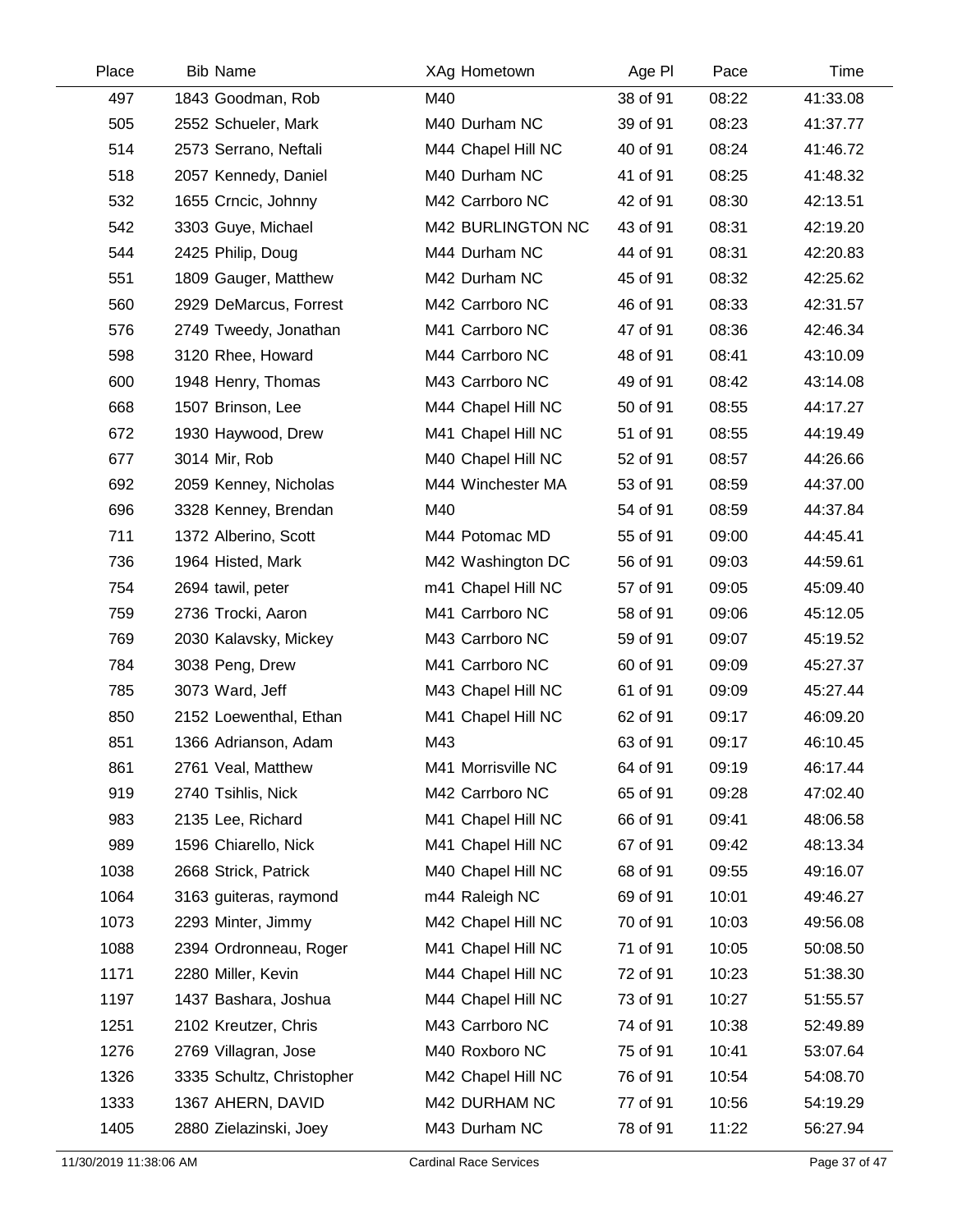| Place    | <b>Bib Name</b>          | XAg Hometown        | Age PI   | Pace  | Time        |
|----------|--------------------------|---------------------|----------|-------|-------------|
| 1418     | 2201 Marcello, Butch     | M42                 | 79 of 91 | 11:26 | 56:48.59    |
| 1432     | 2756 Vandenberg, Gregory | M40 New York NY     | 80 of 91 | 11:31 | 57:12.78    |
| 1470     | 3266 Siano, Gaetano      | M43 Carrboro NC     | 81 of 91 | 11:55 | 59:13.27    |
| 1489     | 1640 Costanza, Adam      | M44 Chapel Hill NC  | 82 of 91 | 12:10 | 01:00:29.39 |
| 1504     | 2219 Matos, Michael      | M41 CHAPEL HILL NC  | 83 of 91 | 12:17 | 01:01:02.02 |
| 1517     | 3337 Grabiel, Felipe     | M43 Coral Gables FL | 84 of 91 | 12:22 | 01:01:29.51 |
| 1549     | 3122 Joyce, Jeffrey      | M41                 | 85 of 91 | 12:38 | 01:02:49.66 |
| 1550     | 2010 Jensen, Morten      | M43 Chapel Hill NC  | 86 of 91 | 12:38 | 01:02:49.70 |
| 1576     | 3157 Wolk, Adam          | M44 Chapel Hill NC  | 87 of 91 | 13:02 | 01:04:44.54 |
| 1611     | 2818 Westrick, Aaron     | M43 Chapel Hill NC  | 88 of 91 | 13:41 | 01:08:00.20 |
| 1755     | 2984 Lloyd, Chad         | M44 Chapel Hill NC  | 89 of 91 | 16:45 | 01:23:14.18 |
| 1831     | 2333 Mwanza, Alexis      | M43 Chapel Hill NC  | 90 of 91 | 18:27 | 01:31:43.30 |
| 1834     | 2021 Joyce, Brandon      | M40 Durham NC       | 91 of 91 | 18:37 | 01:32:32.16 |
| 45 to 49 |                          |                     |          |       |             |
| 6        | 1414 Baddour, Allen      | M48 Chapel Hill NC  | 1 of 94  | 05:32 | 27:28.45    |
| 20       | 3284 Zieman, Christopher | M48 Chapel Hill NC  | 2 of 94  | 05:54 | 29:18.21    |
| 22       | 2477 Reid, Eric          | M47 Chapel Hill NC  | 3 of 94  | 05:59 | 29:42.24    |
| 29       | 3298 Hill, Daniel        | M45 Chapel Hill NC  | 4 of 94  | 06:05 | 30:15.27    |
| 46       | 2629 Soth, Thomas        | M46 Chapel Hill NC  | 5 of 94  | 06:22 | 31:37.43    |
| 58       | 1568 carlinnia, brian    | M49 Fletcher NC     | 6 of 94  | 06:30 | 32:18.49    |
| 64       | 2429 Platts-Mills, Tim   | M45 Chapel Hill NC  | 7 of 94  | 06:31 | 32:25.12    |
| 66       | 1697 Desormeau, Marc     | M49 Chapel Hill NC  | 8 of 94  | 06:34 | 32:36.58    |
| 76       | 1938 Hecker, Brad        | M48 Mebane NC       | 9 of 94  | 06:38 | 32:56.09    |
| 87       | 3189 Kallepalli, Satya   | M49 Carrboro NC     | 10 of 94 | 06:41 | 33:15.23    |
| 96       | 2404 Papazoglou, Michael | M48 Chapel Hill NC  | 11 of 94 | 06:46 | 33:40.27    |
| 105      | 1963 Hirschman, Dan      | M46 Chapel Hill NC  | 12 of 94 | 06:51 | 34:03.89    |
| 106      | 2782 walker, craig       | m46 Durham NC       | 13 of 94 | 06:52 | 34:05.99    |
| 108      | 2522 Rosenkrantz, Kurt   | M47 Chapel Hill NC  | 14 of 94 | 06:53 | 34:11.33    |
| 135      | 1949 Hensel, Douglas     | M46 Durham NC       | 15 of 94 | 07:00 | 34:46.05    |
| 138      | 1650 Coward, Will        | M45 DURHAM NC       | 16 of 94 | 07:01 | 34:52.36    |
| 152      | 1628 Cook, Brian         | M49 Atlanta GA      | 17 of 94 | 07:06 | 35:16.10    |
| 155      | 3196 Salemy, TIm         | M48 Carrboro NC     | 18 of 94 | 07:06 | 35:19.58    |
| 226      | 2184 MacKinnon, Matthew  | M47 Chapel Hill NC  | 19 of 94 | 07:26 | 36:58.86    |
| 231      | 1598 Cid, Manuel         | M49 Chapel Hill NC  | 20 of 94 | 07:27 | 37:01.42    |
| 232      | 2253 McPherson, John     | M48 Apex NC         | 21 of 94 | 07:27 | 37:01.62    |
| 243      | 2485 Rhoads, Donald      | M47 Durham NC       | 22 of 94 | 07:30 | 37:14.02    |
| 267      | 1518 Brunger, James      | M45                 | 23 of 94 | 07:35 | 37:40.89    |
| 286      | 1761 Fiorito, Agustin    | M48 Chapel Hill NC  | 24 of 94 | 07:39 | 38:01.88    |
| 294      | 2377 nunez, josh         | M46 Atlanta GA      | 25 of 94 | 07:42 | 38:18.19    |
| 323      | 1953 Herrick, Jeffrey    | M46 Carrboro NC     | 26 of 94 | 07:48 | 38:46.00    |
| 329      | 3234 Parker, Jay         | M48 Chapel Hill NC  | 27 of 94 | 07:49 | 38:53.25    |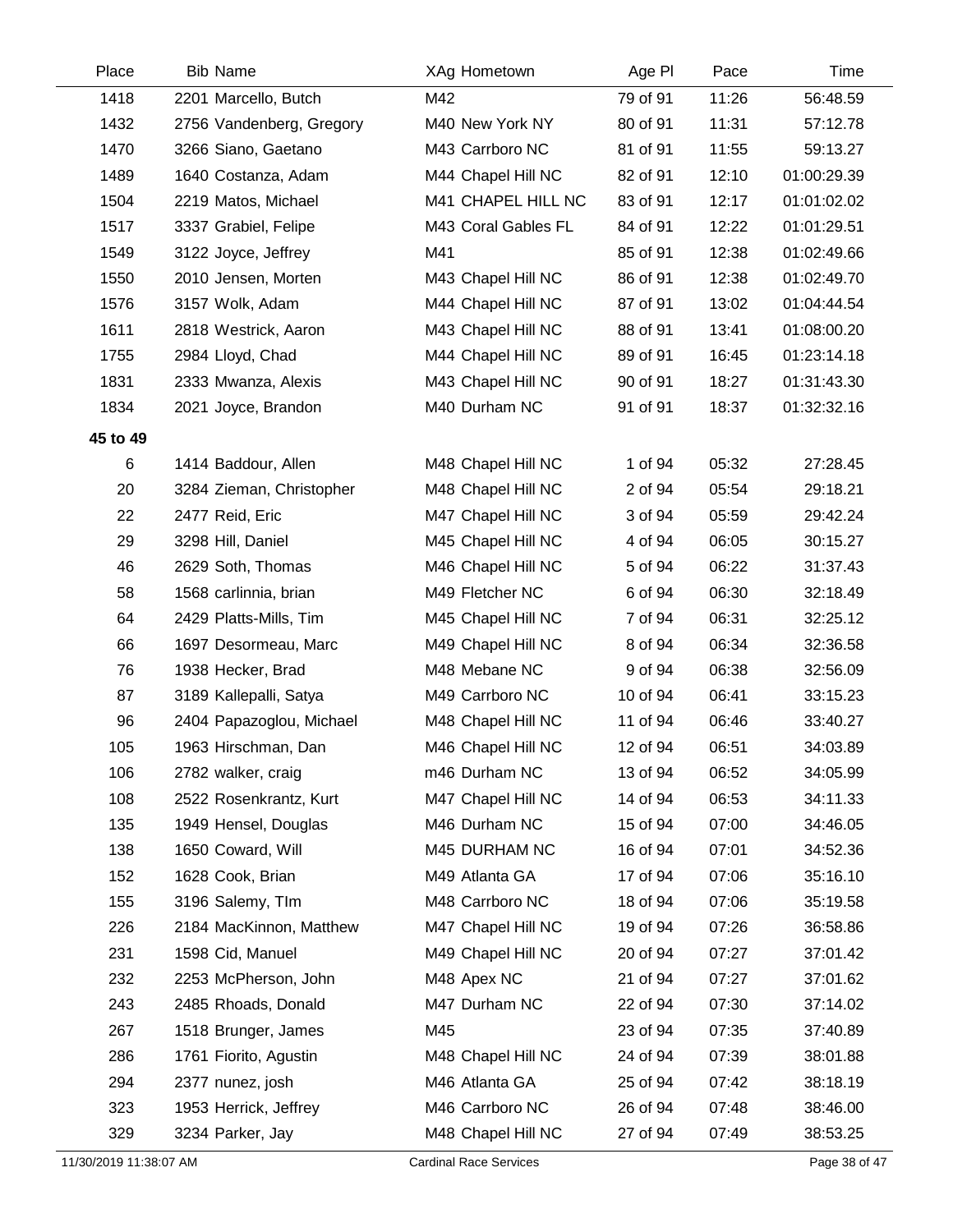| Place | <b>Bib Name</b>         | XAg Hometown         | Age PI   | Pace  | Time     |
|-------|-------------------------|----------------------|----------|-------|----------|
| 350   | 1797 Funk, John         | M49 GRAHAM NC        | 28 of 94 | 07:53 | 39:13.07 |
| 355   | 3008 Mersereau, Adam    | M46 Chapel Hill NC   | 29 of 94 | 07:55 | 39:19.82 |
| 385   | 3222 Windham, Scott     | M49 Chapel Hill NC   | 30 of 94 | 08:01 | 39:52.04 |
| 399   | 2563 Seils, Damon       | M46 Carrboro NC      | 31 of 94 | 08:04 | 40:07.74 |
| 401   | 3297 Lackey, Steve      | M49 Chapel Hill NC   | 32 of 94 | 08:05 | 40:08.39 |
| 403   | 1912 Harrison, Stuart   | M47 Chapel Hill NC   | 33 of 94 | 08:05 | 40:10.43 |
| 408   | 2621 Solum, Derek       | M47 Chapel Hill NC   | 34 of 94 | 08:05 | 40:12.28 |
| 414   | 3325 Lewis, Geoffrey    | M48 Chapel Hill NC   | 35 of 94 | 08:07 | 40:18.09 |
| 421   | 2979 Kollins, Scott     | M49 Chapel Hill NC   | 36 of 94 | 08:08 | 40:23.06 |
| 428   | 2871 Yoder, Jason       | M47 Carrboro NC      | 37 of 94 | 08:09 | 40:28.26 |
| 435   | 1607 Clewley, Derek     | M46 Hillsborough NC  | 38 of 94 | 08:09 | 40:32.01 |
| 438   | 1832 Glass-Steel, Paul  | M45 Chapel Hill NC   | 39 of 94 | 08:09 | 40:32.48 |
| 454   | 2946 Galloway, Tommy    | M49 Chapel Hill NC   | 40 of 94 | 08:12 | 40:45.42 |
| 460   | 1828 Gilbert, Eric      | M48 Chapel Hill NC   | 41 of 94 | 08:14 | 40:53.63 |
| 520   | 1582 Casellas, Jochi    | M48 Chapel Hill NC   | 42 of 94 | 08:26 | 41:54.80 |
| 526   | 2742 Tulchin, Matthew   | M46 Chapel Hill NC   | 43 of 94 | 08:28 | 42:02.41 |
| 554   | 1563 Caren, Neal        | M46 Chapel Hill NC   | 44 of 94 | 08:33 | 42:27.14 |
| 564   | 2708 Thomas, Jody       | M48 Chapel Hill NC   | 45 of 94 | 08:34 | 42:34.51 |
| 581   | 2885 Zolotor, Adam      | M48 Carrboro NC      | 46 of 94 | 08:37 | 42:48.53 |
| 586   | 2146 Limbo, Harro       | M45 Evanston IL      | 47 of 94 | 08:38 | 42:55.43 |
| 589   | 3175 Naismith, David    | M49 Chapel Hill NC   | 48 of 94 | 08:39 | 42:57.68 |
| 605   | 2042 Kasten, Michael    | M47 Chapel Hill NC   | 49 of 94 | 08:43 | 43:18.19 |
| 621   | 2599 Skolnik, Jeff      | M46                  | 50 of 94 | 08:46 | 43:33.05 |
| 645   | 2548 Schopler, David    | M46 Annapolis MD     | 51 of 94 | 08:50 | 43:51.78 |
| 651   | 1364 Adams, Ned         | M46 Pittsboro NC     | 52 of 94 | 08:51 | 43:58.20 |
| 671   | 2036 Kappelman, Michael | M46 Chapel Hill NC   | 53 of 94 | 08:55 | 44:19.06 |
| 684   | 1940 Hegland, Don       | M47 Chapel Hill NC   | 54 of 94 | 08:57 | 44:29.31 |
| 691   | 2071 Kilgallen, Brian   | M47 Chapel Hill NC   | 55 of 94 | 08:59 | 44:36.74 |
| 719   | 2596 Singer, Gregory    | M49 New York NY      | 56 of 94 | 09:01 | 44:50.65 |
| 723   | 3087 Godfrey, Jake      | M46 Chapel Hill NC   | 57 of 94 | 09:02 | 44:55.65 |
| 742   | 3212 Pirone, Jason      | M49 Carrboro NC      | 58 of 94 | 09:04 | 45:02.75 |
| 762   | 1585 Cavanaugh, Mark    | m46 Chapel Hill NC   | 59 of 94 | 09:06 | 45:13.11 |
| 802   | 2703 Tchir, James       | M48                  | 60 of 94 | 09:11 | 45:39.79 |
| 812   | 1529 Burgert, Woody     | M49 Chapel Hill NC   | 61 of 94 | 09:12 | 45:44.71 |
| 841   | 3354 Min, James         | M48                  | 62 of 94 | 09:16 | 46:03.38 |
| 932   | 3260 Hoogervorst, Doug  | M49 Chapel Hill NC   | 63 of 94 | 09:31 | 47:19.75 |
| 938   | 2546 Schmitz, William   | M47 Chapel Hill NC   | 64 of 94 | 09:34 | 47:33.12 |
| 974   | 2648 Stevens, Bruce     | M49 Chapel Hill NC   | 65 of 94 | 09:39 | 47:59.54 |
| 1027  | 2132 Lee, Christopher   | M46 Chapel Hill NC   | 66 of 94 | 09:53 | 49:07.57 |
| 1030  | 2106 Kullmann, Craig    | M47 Silver Spring MD | 67 of 94 | 09:53 | 49:09.65 |
| 1072  | 2534 Sanoff, Scott      | M47 Chapel Hill NC   | 68 of 94 | 10:03 | 49:55.23 |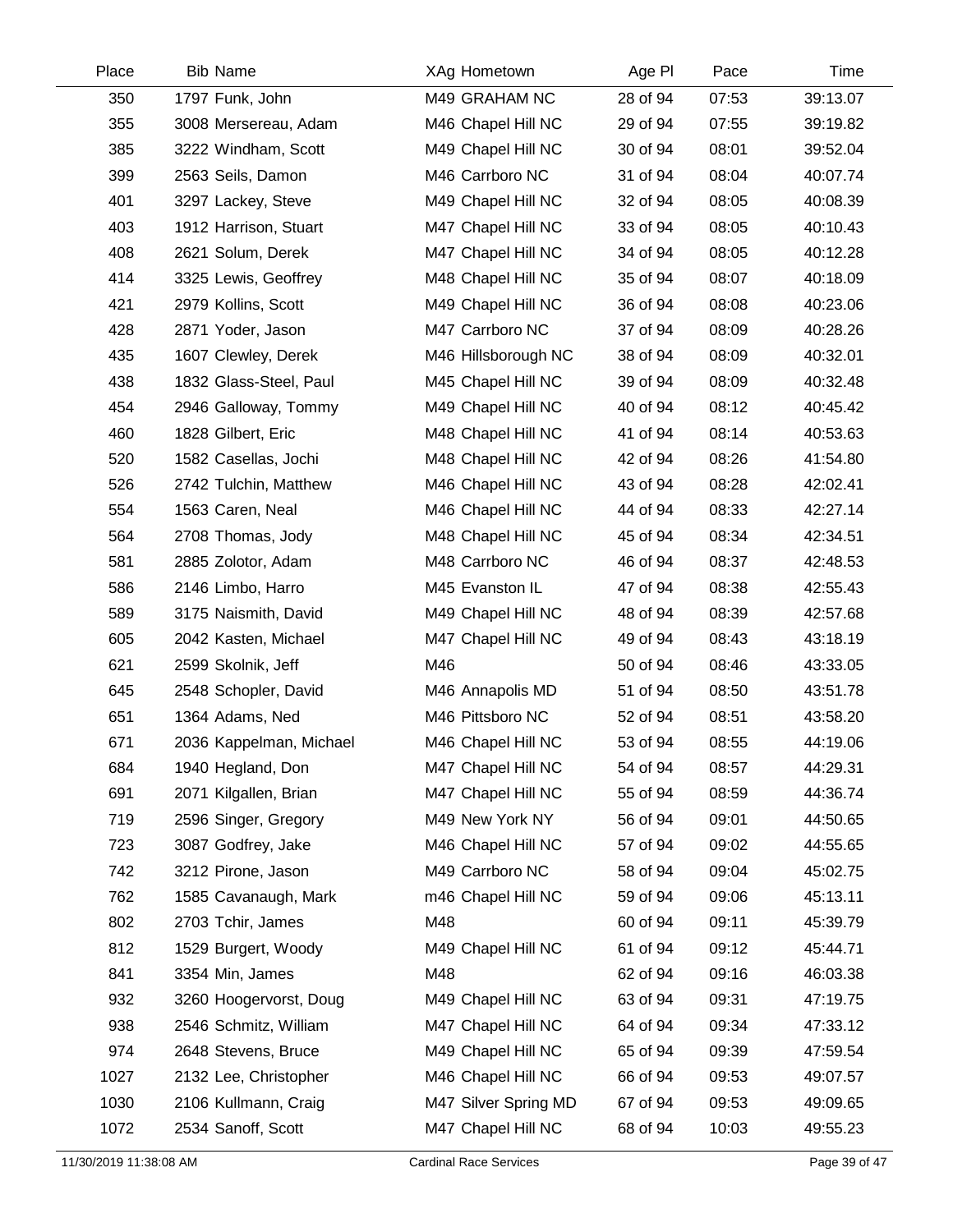| Place    | <b>Bib Name</b>           | XAg Hometown         | Age PI   | Pace  | Time        |
|----------|---------------------------|----------------------|----------|-------|-------------|
| 1093     | 3215 Peterson, Robert     | M48 Chapel Hill NC   | 69 of 94 | 10:06 | 50:11.55    |
| 1097     | 1539 Butler, Erik         | M48 Chapel Hill NC   | 70 of 94 | 10:06 | 50:14.03    |
| 1140     | 2893 blazer, dan          | m49 DURHAM NC        | 71 of 94 | 10:16 | 51:01.77    |
| 1158     | 1804 Garcia, Alcadio      | M47 Roxboro NC       | 72 of 94 | 10:19 | 51:15.84    |
| 1208     | 1567 Carey, Mark          | M48 Chapel Hill NC   | 73 of 94 | 10:28 | 52:00.07    |
| 1264     | 3185 Engle, Bryan         | M47 Chapel Hill NC   | 74 of 94 | 10:40 | 53:00.01    |
| 1275     | 1472 Bigger, Kenneth      | M49 Chicago IL       | 75 of 94 | 10:41 | 53:06.67    |
| 1282     | 2288 Min, John            | M49 Chapel Hill NC   | 76 of 94 | 10:43 | 53:16.99    |
| 1296     | 3219 fuller, eddie        | M47 Chapel Hill NC   | 77 of 94 | 10:47 | 53:35.69    |
| 1308     | 1708 Donnell, Glen        | M47 Durham NC        | 78 of 94 | 10:50 | 53:52.05    |
| 1319     | 1627 Cook, Benjamin       | M45 Belmont MA       | 79 of 94 | 10:51 | 53:57.78    |
| 1396     | 2356 Neville, Timothy     | M48 Chapel Hill NC   | 80 of 94 | 11:17 | 56:05.23    |
| 1409     | 3078 Zengerle, Jason      | M46 Chapel Hill NC   | 81 of 94 | 11:22 | 56:31.54    |
| 1412     | 3149 Hernandez, Martin    | M46 Durham NC        | 82 of 94 | 11:23 | 56:34.83    |
| 1414     | 2628 Soth, Mick           | M48 Greensboro NC    | 83 of 94 | 11:24 | 56:39.48    |
| 1447     | 1927 hayden, james        | M48 Chapel Hill NC   | 84 of 94 | 11:41 | 58:03.50    |
| 1496     | 3257 Pan, William         | M47 Chapel Hill NC   | 85 of 94 | 12:12 | 01:00:37.10 |
| 1500     | 1752 Figueroa, Javier     | M46 Chapel Hill NC   | 86 of 94 | 12:15 | 01:00:55.40 |
| 1514     | 2915 Chi, Ben             | M46 Chapel Hill NC   | 87 of 94 | 12:20 | 01:01:17.08 |
| 1526     | 3283 dye, aaron           | m46 Chapel Hill NC   | 88 of 94 | 12:25 | 01:01:44.96 |
| 1574     | 3253 Margois, David       | M45 Chapel Hill NC   | 89 of 94 | 12:56 | 01:04:19.19 |
| 1620     | 3208 Wright, David        | M49 Chapel Hill NC   | 90 of 94 | 13:50 | 01:08:45.01 |
| 1623     | 2386 Olmedo, Jose         | M49 Carrboro NC      | 91 of 94 | 13:53 | 01:09:00.92 |
| 1627     | 3268 Dayton, Paul         | m46 Carrboro NC      | 92 of 94 | 14:02 | 01:09:45.46 |
| 1812     | 3352 Leavitt, David       | M49 Ann Arbor MI     | 93 of 94 | 17:59 | 01:29:21.12 |
| 1830     | 2574 Settle, Patrick      | M45 Washington DC    | 94 of 94 | 18:27 | 01:31:39.92 |
| 50 to 54 |                           |                      |          |       |             |
| 39       | 2948 Giblin, William      | M50 Carrboro NC      | 1 of 77  | 06:16 | 31:11.15    |
| 54       | 1467 Berreth, Todd        | M50 Carrboro NC      | 2 of 77  | 06:27 | 32:01.58    |
| 80       | 3236 Alexander, Marcus    | M54 Newport Beach CA | 3 of 77  | 06:39 | 33:05.18    |
| 91       | 3317 Abrams, Jeffrey      | M51 Chapel Hill NC   | 4 of 77  | 06:44 | 33:28.85    |
| 117      | 2545 Schmidt, Blaine      | m52 Chapel Hill NC   | 5 of 77  | 06:55 | 34:23.06    |
| 149      | 3295 Sawyer, Simon        | M52 Chapel Hill NC   | 6 of 77  | 07:05 | 35:11.49    |
| 163      | 3055 Smith, David         | M54 Chapel Hill NC   | 7 of 77  | 07:08 | 35:28.41    |
| 184      | 1873 Grill, Warren        | M52 Chapel Hill NC   | 8 of 77  | 07:14 | 35:55.02    |
| 188      | 2876 Younts, Ken          | M53 Chapel Hill NC   | 9 of 77  | 07:16 | 36:08.99    |
| 218      | 2074 Kim, Jungsang        | M50 Chapel Hill NC   | 10 of 77 | 07:25 | 36:51.97    |
| 235      | 1863 Greene, Andrew       | M53 Chapel Hill NC   | 11 of 77 | 07:28 | 37:05.35    |
| 245      | 2419 Peckham, Christopher | M50 Chapel Hill NC   | 12 of 77 | 07:31 | 37:19.55    |
| 253      | 1981 Howard, David        | M53 Durham NC        | 13 of 77 | 07:32 | 37:27.75    |
| 264      | 1894 Hamilton, Bill       | M52                  | 14 of 77 | 07:34 | 37:37.62    |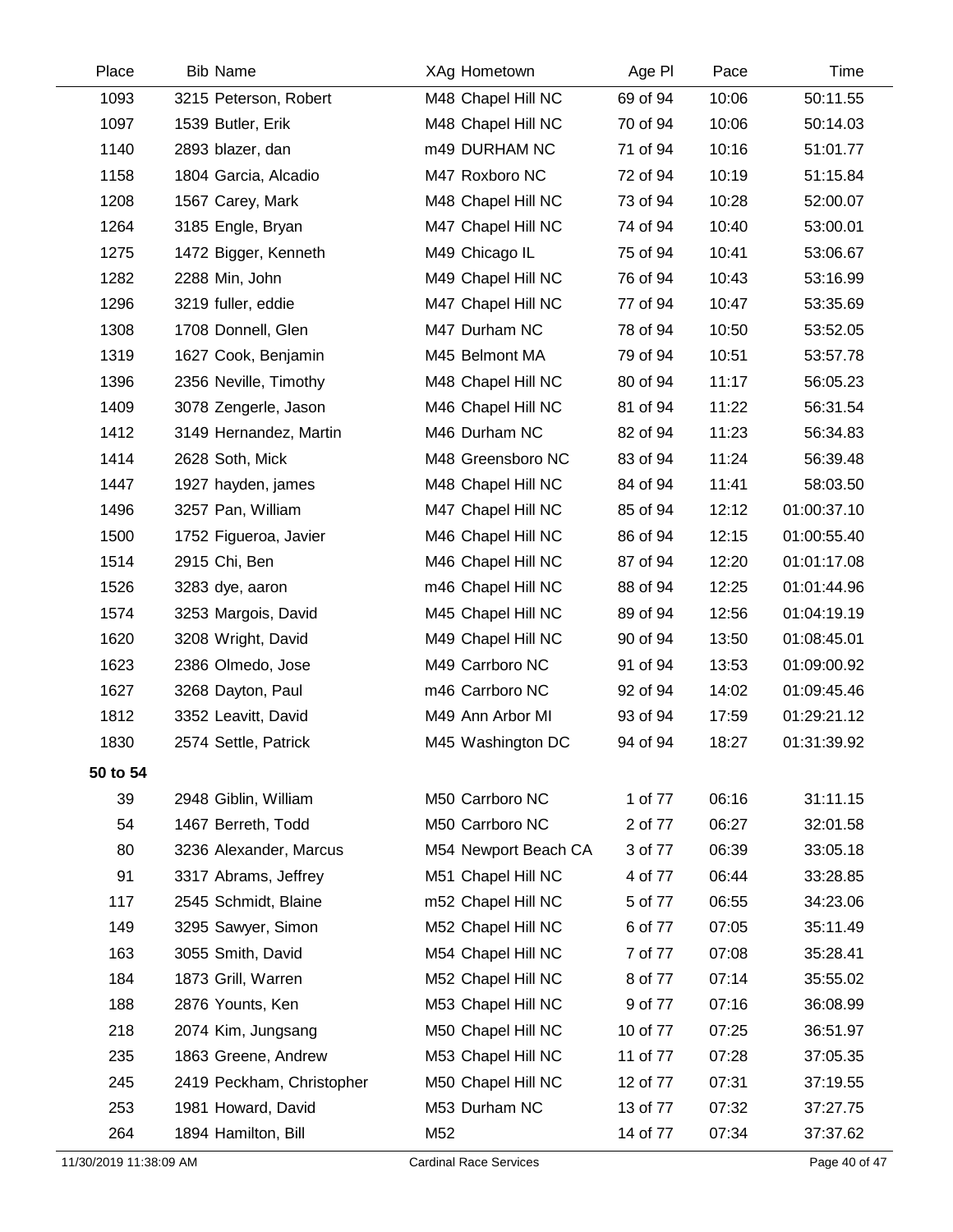| Place | <b>Bib Name</b>          | XAg Hometown        | Age PI   | Pace  | Time     |
|-------|--------------------------|---------------------|----------|-------|----------|
| 274   | 2282 Millikan, Chris     | M51 Chapel Hill NC  | 15 of 77 | 07:37 | 37:49.48 |
| 277   | 1812 Gay, Glenn          | M53 Chapel Hill NC  | 16 of 77 | 07:37 | 37:53.58 |
| 283   | 3069 Verma, Lalit        | M51 Chapel Hill NC  | 17 of 77 | 07:38 | 37:57.72 |
| 284   | 2759 Vanderwoude, Phil   | M52 Chapel Hill NC  | 18 of 77 | 07:38 | 37:58.67 |
| 289   | 3139 Rath, Heiko         | M50 Durham NC       | 19 of 77 | 07:41 | 38:11.63 |
| 319   | 1696 Deshusses, Marc     | M53 Chapel Hill NC  | 20 of 77 | 07:48 | 38:44.48 |
| 327   | 1653 Crabill, Robert     | M53 Carrboro NC     | 21 of 77 | 07:49 | 38:50.48 |
| 334   | 2531 Salemson, Jeremy    | M50 Chapel Hill NC  | 22 of 77 | 07:51 | 39:00.27 |
| 335   | 3137 Bahat, Ron          | M53 Chapel Hill NC  | 23 of 77 | 07:51 | 39:00.71 |
| 354   | 2214 Martin, Ken         | M51 Chapel Hill NC  | 24 of 77 | 07:55 | 39:18.68 |
| 365   | 1818 Gehrig, Thomas      | M50 Chapel Hill NC  | 25 of 77 | 07:58 | 39:33.27 |
| 420   | 1375 Alexander, John     | M53 Chapel Hill NC  | 26 of 77 | 08:07 | 40:22.68 |
| 427   | 3332 Keefe, Stephen      | M52 DURHAM NC       | 27 of 77 | 08:08 | 40:27.70 |
| 434   | 2236 Mcentee, David      | M53 Chapel Hill NC  | 28 of 77 | 08:09 | 40:31.69 |
| 443   | 2578 Shakib, Christopher | M52 Jacksonville FL | 29 of 77 | 08:10 | 40:33.88 |
| 446   | 2802 Weaver, Chris       | M50 Carrboro NC     | 30 of 77 | 08:11 | 40:37.95 |
| 495   | 3125 Baucom, Martin      | M51 Chapel Hill NC  | 31 of 77 | 08:21 | 41:28.49 |
| 611   | 1971 Holaday, Chris      | M53 Durham NC       | 32 of 77 | 08:44 | 43:22.31 |
| 629   | 2910 Caruana, Marc       | M50 Carrboro NC     | 33 of 77 | 08:47 | 43:37.40 |
| 662   | 2652 stinchcombe, tom    | m50 Hillsborough NC | 34 of 77 | 08:53 | 44:08.11 |
| 669   | 2367 Noel, Richard       | M51 Chapel Hill NC  | 35 of 77 | 08:55 | 44:17.37 |
| 712   | 2100 Krause, Paul        | M53 Chapel Hill NC  | 36 of 77 | 09:00 | 44:45.45 |
| 732   | 2581 sharpless, norman   | m53 Chapel Hill NC  | 37 of 77 | 09:03 | 44:58.29 |
| 738   | 1884 Gualtieri-Reed, Tom | M51 Chapel Hill NC  | 38 of 77 | 09:04 | 45:01.22 |
| 772   | 1482 Blue, Christopher   | M51 Hillsborough NC | 39 of 77 | 09:07 | 45:20.09 |
| 792   | 2441 Porter, Warren      | M50 Chapel Hill NC  | 40 of 77 | 09:10 | 45:35.34 |
| 801   | 2018 Joseph, Steven      | M53 Chapel Hill NC  | 41 of 77 | 09:11 | 45:39.33 |
| 826   | 1969 Hofweber, Thomas    | M50 Chapel Hill NC  | 42 of 77 | 09:14 | 45:55.55 |
| 847   | 3252 Park, Chul          | M50                 | 43 of 77 | 09:17 | 46:08.09 |
| 896   | 3028 Nunn, Charles       | M51 Chapel Hill NC  | 44 of 77 | 09:24 | 46:45.03 |
| 916   | 2577 Shaffer, Gary       | M53 Topsham ME      | 45 of 77 | 09:27 | 46:57.86 |
| 921   | 1612 Cobb, Jeff          | M53 Carrboro NC     | 46 of 77 | 09:28 | 47:04.84 |
| 969   | 1679 Danner, Jeff        | M53 Carrboro NC     | 47 of 77 | 09:39 | 47:55.61 |
| 1010  | 2491 Riek, Jim           | M54 Carrboro NC     | 48 of 77 | 09:49 | 48:45.66 |
| 1011  | 2465 Ramirez, Steve      | M52 Chapel Hill NC  | 49 of 77 | 09:49 | 48:45.74 |
| 1042  | 2650 Stewart, Bill       | M50 Chapel Hill NC  | 50 of 77 | 09:56 | 49:20.34 |
| 1077  | 2507 Rodgers, Philip     | M51 Chapel Hill NC  | 51 of 77 | 10:03 | 49:57.26 |
| 1120  | 1776 foster, andrew      | m50 Chapel Hill NC  | 52 of 77 | 10:12 | 50:39.36 |
| 1160  | 1624 Connell, Paul       | M52 Chapel Hill NC  | 53 of 77 | 10:19 | 51:17.87 |
| 1174  | 1408 Arnott, Roger       | M54 Chapel Hill NC  | 54 of 77 | 10:24 | 51:42.62 |
| 1180  | 2276 Millar, Jamey       | M51 Chapel Hill NC  | 55 of 77 | 10:25 | 51:44.81 |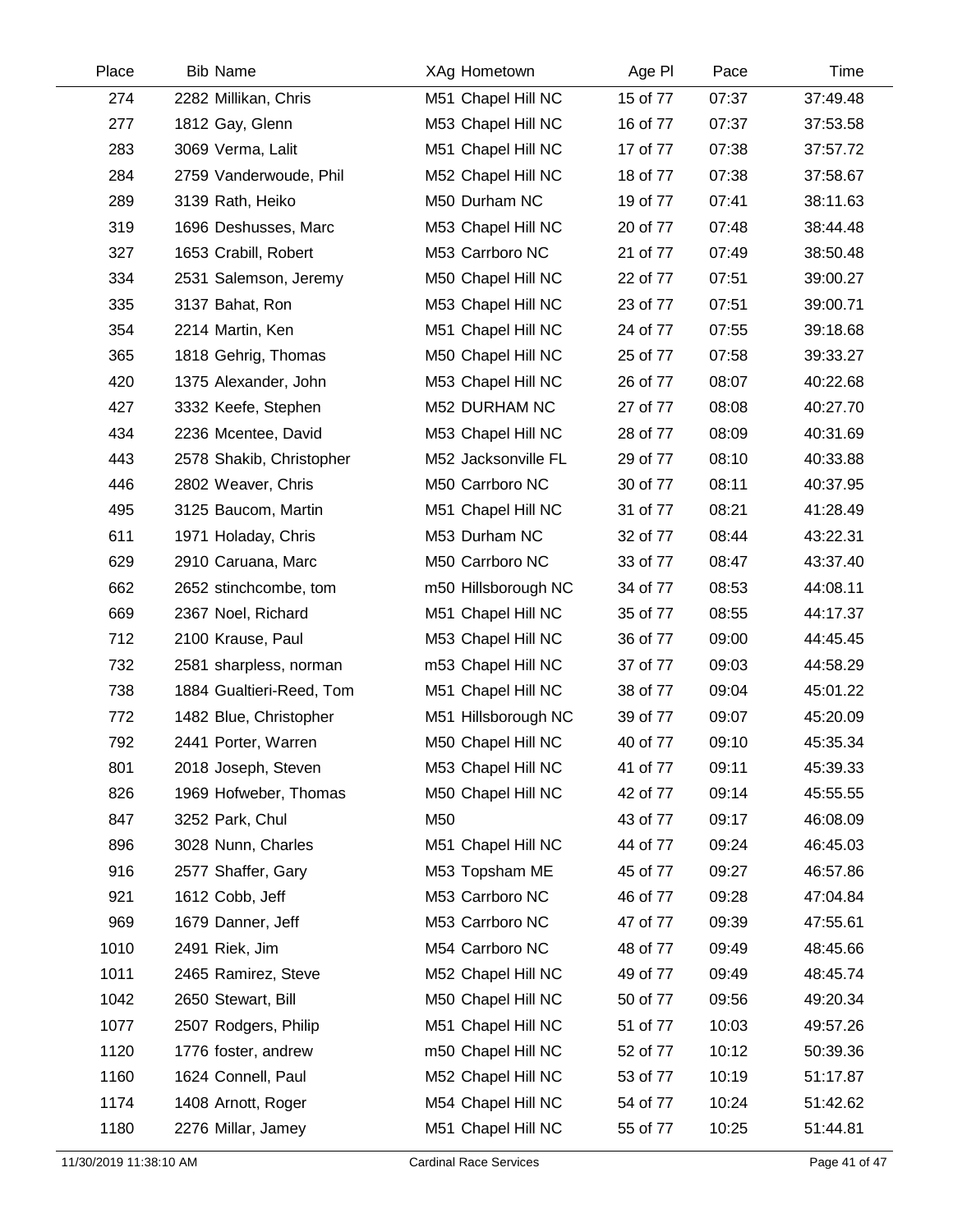| Place    | <b>Bib Name</b>          | XAg Hometown        | Age PI   | Pace  | Time        |
|----------|--------------------------|---------------------|----------|-------|-------------|
| 1188     | 3099 Cantrell, Todd      | M50 Chapel Hill NC  | 56 of 77 | 10:26 | 51:51.54    |
| 1189     | 2453 Prinzhorn, Brad     | M51 Carrboro NC     | 57 of 77 | 10:26 | 51:51.57    |
| 1228     | 2777 Wahlstrom, Erik     | M50 Chapel Hill NC  | 58 of 77 | 10:32 | 52:22.39    |
| 1273     | 3275 Gabier, Dan         | M51 Carrboro NC     | 59 of 77 | 10:41 | 53:05.13    |
| 1300     | 2928 Dallesandro, James  | M50 Pittsboro NC    | 60 of 77 | 10:50 | 53:48.19    |
| 1309     | 3004 Mendllovitz, Howard | M51 Chapel Hill NC  | 61 of 77 | 10:50 | 53:52.82    |
| 1315     | 3251 Jones, Kenneth      | M52 Chapel Hill NC  | 62 of 77 | 10:51 | 53:56.50    |
| 1317     | 2247 McLaughlin, David   | M53 Creedmoor NC    | 63 of 77 | 10:51 | 53:57.58    |
| 1357     | 1506 Bright, Jeffery     | M51 Sanford NC      | 64 of 77 | 11:03 | 54:56.48    |
| 1368     | 3168 Wojnovich, Scott    | M50 Chapel Hill NC  | 65 of 77 | 11:08 | 55:18.30    |
| 1374     | 3133 Simon, John         | M50 Chapel Hill NC  | 66 of 77 | 11:10 | 55:29.39    |
| 1380     | 3279 Davis, Sam          | M53                 | 67 of 77 | 11:12 | 55:38.94    |
| 1395     | 1457 Benjamin, John      | M53 Cary NC         | 68 of 77 | 11:17 | 56:04.60    |
| 1424     | 2798 Watson, Paul        | M53 Carrboro NC     | 69 of 77 | 11:27 | 56:55.78    |
| 1475     | 2142 Levin, Eric         | M51 Chapel Hill NC  | 70 of 77 | 11:57 | 59:25.03    |
| 1609     | 2114 Lake, James         | M52 Chapel Hill NC  | 71 of 77 | 13:40 | 01:07:57.38 |
| 1652     | 2351 Nerkar, Atul        | M52 Chapel Hill NC  | 72 of 77 | 14:29 | 01:11:56.99 |
| 1697     | 3034 Overman, Jerry      | M53 Washington DC   | 73 of 77 | 15:34 | 01:17:20.75 |
| 1698     | 1834 Gleason, Scott      | M53 Durham NC       | 74 of 77 | 15:44 | 01:18:12.78 |
| 1716     | 2063 Kern, Eric          | M50 Chapel Hill NC  | 75 of 77 | 16:03 | 01:19:47.36 |
| 1728     | 2420 Peirce, Glenn       | M50 Hillsborough NC | 76 of 77 | 16:13 | 01:20:34.32 |
| 1811     | 2128 Leavitt, Noah       | M50                 | 77 of 77 | 17:58 | 01:29:19.64 |
| 55 to 59 |                          |                     |          |       |             |
| 27       | 2237 McGahan, Patrick    | M55 Chapel Hill NC  | 1 of 71  | 06:03 | 30:06.28    |
| 77       | 1990 Hussey, Jon         | M57 Chapel Hill NC  | 2 of 71  | 06:38 | 32:58.47    |
| 111      | 2538 Savelli, Christian  | M56 Chapel Hill NC  | 3 of 71  | 06:53 | 34:15.04    |
| 116      | 2115 LaMay, Ted          | M59 Chapel Hill NC  | 4 of 71  | 06:55 | 34:22.93    |
| 140      | 2263 Meyer, David        | M56 DURHAM NC       | 5 of 71  | 07:02 | 34:54.95    |
| 173      | 2486 Rice, Gary          | M59 Mebane NC       | 6 of 71  | 07:11 | 35:40.62    |
| 211      | 2264 Meyer, Gerald       | M57 Carrboro NC     | 7 of 71  | 07:22 | 36:34.26    |
| 242      | 1942 Helms, Craig        | M59 Chapel Hill NC  | 8 of 71  | 07:29 | 37:13.86    |
| 270      | 1484 blunden, brent      | m55 Chapel Hill NC  | 9 of 71  | 07:36 | 37:43.92    |
| 273      | 2680 Swartz, Troy        | M56 Chapel Hill NC  | 10 of 71 | 07:37 | 37:48.96    |
| 292      | 3309 Easthom, James      | m55 Chapel Hill NC  | 11 of 71 | 07:42 | 38:16.04    |
| 297      | 1719 Duronio, Bob        | M55 Chapel Hill NC  | 12 of 71 | 07:43 | 38:22.38    |
| 300      | 2695 Taxman, Steven      | M55 Chapel Hill NC  | 13 of 71 | 07:44 | 38:25.04    |
| 306      | 1907 Hardy, David        | M59 Carrboro NC     | 14 of 71 | 07:44 | 38:26.50    |
| 307      | 1486 Boggess, John       | M55 Chapel Hill NC  | 15 of 71 | 07:44 | 38:26.95    |
| 321      | 2602 Smith, Bruce        | M56 Mebane NC       | 16 of 71 | 07:48 | 38:45.45    |
| 348      | 2587 Shur, Jim           | M59 Pittsboro NC    | 17 of 71 | 07:53 | 39:12.68    |
| 360      | 1837 Godsey, Tim         | M58 Chapel Hill NC  | 18 of 71 | 07:55 | 39:21.34    |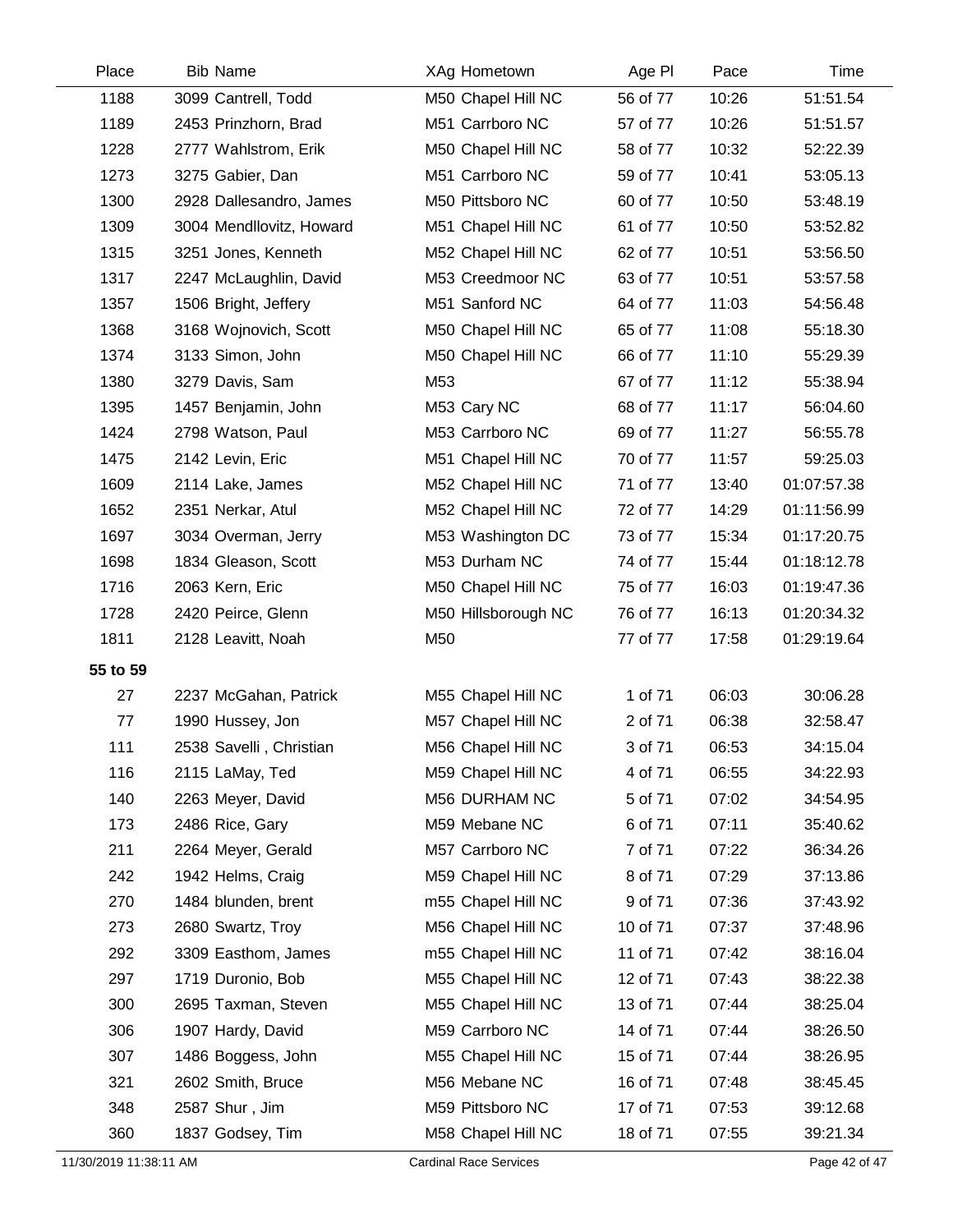| Place | <b>Bib Name</b>          | XAg Hometown        | Age PI   | Pace  | Time     |
|-------|--------------------------|---------------------|----------|-------|----------|
| 362   | 2809 Weeks, Kevin        | M56 Carrboro NC     | 19 of 71 | 07:56 | 39:26.21 |
| 364   | 2891 billings, ed        | M58 Chapel Hill NC  | 20 of 71 | 07:57 | 39:28.69 |
| 440   | 1441 Beatty, Brian Gyro  | M56 Hillsborough NC | 21 of 71 | 08:09 | 40:32.74 |
| 447   | 2579 Shank, James        | M59 Chapel Hill NC  | 22 of 71 | 08:11 | 40:38.60 |
| 450   | 2291 Mingoue, Mike       | M58 Chapel Hill NC  | 23 of 71 | 08:12 | 40:43.09 |
| 453   | 2321 Mullis, Randy       | M59 Carrboro NC     | 24 of 71 | 08:12 | 40:44.16 |
| 462   | 1746 Fanning, Alan       | M55 Carrboro NC     | 25 of 71 | 08:15 | 41:00.56 |
| 475   | 2879 Zavadil, John       | M55 Cary NC         | 26 of 71 | 08:17 | 41:11.18 |
| 501   | 2841 wilkinson, michael  | m59 Mebane NC       | 27 of 71 | 08:22 | 41:35.49 |
| 504   | 3223 Lambert, Brent      | M58 Chapel Hill NC  | 28 of 71 | 08:23 | 41:37.56 |
| 524   | 3245 Schultz, Brian      | M55                 | 29 of 71 | 08:27 | 41:59.66 |
| 557   | 3289 Cannon, Paul        | M57 Acworth GA      | 30 of 71 | 08:33 | 42:28.62 |
| 568   | 2518 Rose, Josh          | M55 Chapel Hill NC  | 31 of 71 | 08:35 | 42:39.34 |
| 599   | 2765 Verbiest, Dirk      | M58 Durham NC       | 32 of 71 | 08:42 | 43:13.22 |
| 622   | 1707 Dohlman, Henrik     | M59 Chapel Hill NC  | 33 of 71 | 08:46 | 43:33.26 |
| 628   | 2542 Schaefer, Henry     | M58 Pittsboro NC    | 34 of 71 | 08:46 | 43:35.03 |
| 636   | 3116 Harlan, William     | M56 Asheville NC    | 35 of 71 | 08:48 | 43:46.08 |
| 641   | 3021 Murphy, Brian       | M55 Durham NC       | 36 of 71 | 08:49 | 43:49.37 |
| 654   | 1723 Edwards, Don        | M58 East Longmeadow | 37 of 71 | 08:51 | 44:00.93 |
| 678   | 2466 Ramsden, Dale       | M55 Chapel Hill NC  | 38 of 71 | 08:57 | 44:26.84 |
| 688   | 2698 Taylor, Ken         | M56 Chapel Hill NC  | 39 of 71 | 08:58 | 44:33.21 |
| 707   | 1588 Caviness, Lewis     | M57 Hillsborough NC | 40 of 71 | 09:00 | 44:44.61 |
| 791   | 2300 Monahan, Paul       | m56 Chapel Hill NC  | 41 of 71 | 09:10 | 45:34.61 |
| 838   | 1718 Dunn, Phillip       | M57 Cary NC         | 42 of 71 | 09:16 | 46:01.89 |
| 845   | 2448 Prabucki, Bernard   | M58 Carrboro NC     | 43 of 71 | 09:16 | 46:04.88 |
| 857   | 2442 Poteat, John        | M55 Chapel Hill NC  | 44 of 71 | 09:18 | 46:15.12 |
| 894   | 2725 Toney, Raymond      | M55 Chapel Hill NC  | 45 of 71 | 09:24 | 46:43.81 |
| 988   | 1868 Greiner, John       | M59 Pittsboro NC    | 46 of 71 | 09:42 | 48:11.54 |
| 996   | 3151 Phillips, Buck      | M57 Chapel Hill NC  | 47 of 71 | 09:44 | 48:20.80 |
| 1052  | 3331 Wilson, Kevin Kevin | M55 Clemmons NC     | 48 of 71 | 09:57 | 49:29.48 |
| 1057  | 1637 Copeland, Henry     | M57 Chapel Hill NC  | 49 of 71 | 09:58 | 49:32.76 |
| 1068  | 2658 Stout, Ricky        | M58 Goldston NC     | 50 of 71 | 10:02 | 49:52.47 |
| 1074  | 1398 Arnel, Tom          | M56 Carrboro NC     | 51 of 71 | 10:03 | 49:56.26 |
| 1108  | 3114 Pratson, Lincoln    | M57 Chapel Hill NC  | 52 of 71 | 10:08 | 50:20.11 |
| 1113  | 3145 Archer, John        | m55 Washington DC   | 53 of 71 | 10:09 | 50:26.45 |
| 1138  | 3291 Hayman, Ken         | M56 Apex NC         | 54 of 71 | 10:15 | 50:58.80 |
| 1154  | 2086 Knuth, Dave         | M55 Chapel Hill NC  | 55 of 71 | 10:18 | 51:13.18 |
| 1220  | 2216 Martin, Robert      | M58 Nashville TN    | 56 of 71 | 10:30 | 52:12.51 |
| 1288  | 3097 Eddins, Ronald      | M56 Chapel Hill NC  | 57 of 71 | 10:45 | 53:24.28 |
| 1316  | 1550 Campbell, Charles   | M57 Chapel Hill NC  | 58 of 71 | 10:51 | 53:57.08 |
| 1323  | 2976 klee, eric          | M55                 | 59 of 71 | 10:52 | 54:02.79 |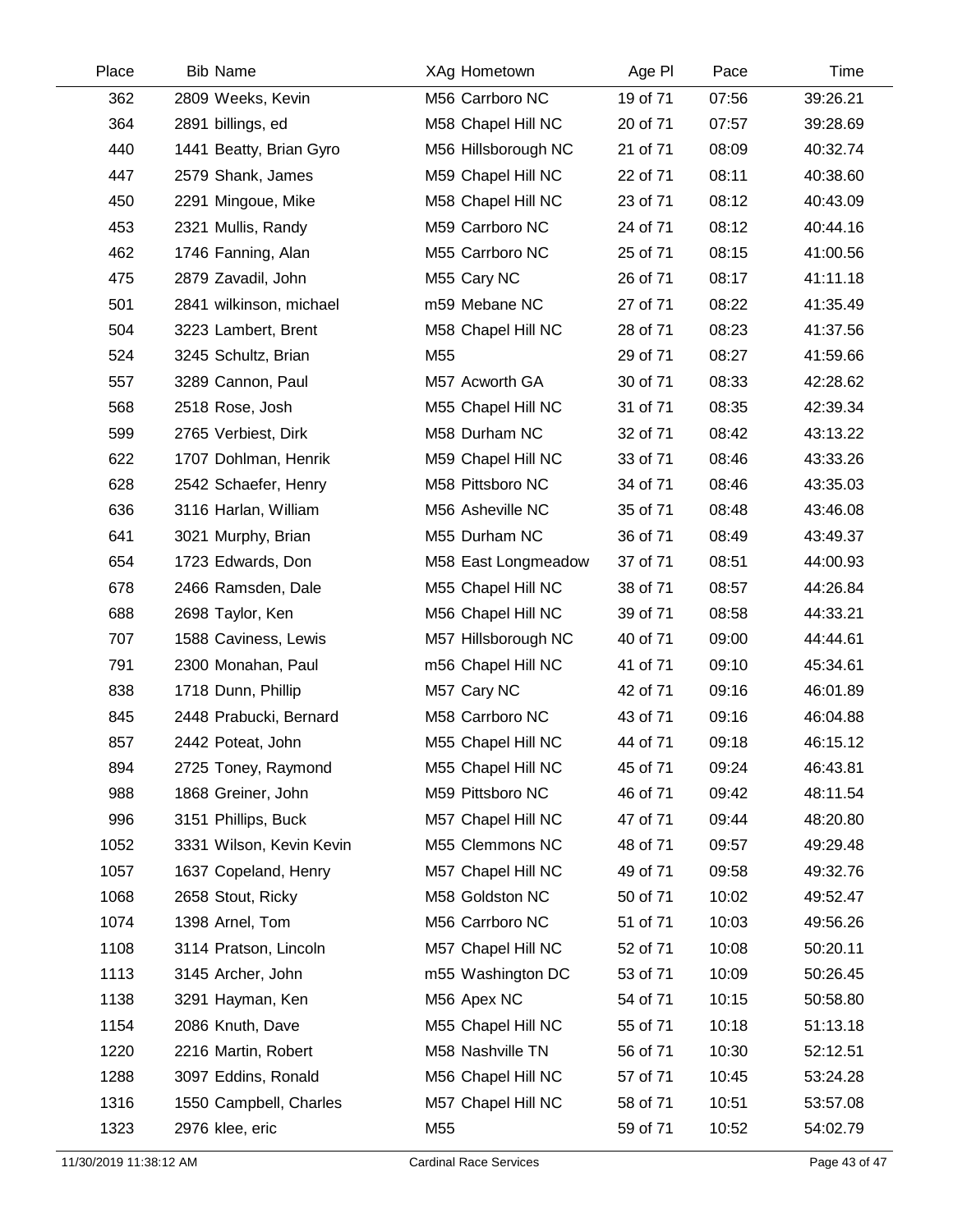| Place    | <b>Bib Name</b>         | XAg Hometown          | Age PI   | Pace  | Time        |
|----------|-------------------------|-----------------------|----------|-------|-------------|
| 1350     | 1933 Heafner, Greg      | M56 Chapel Hill NC    | 60 of 71 | 11:01 | 54:44.28    |
| 1421     | 2407 Pardington, Joseph | M56 Chapel Hill NC    | 61 of 71 | 11:27 | 56:52.89    |
| 1443     | 3231 Eskenazi, Daniel   | M56 Chapel Hill NC    | 62 of 71 | 11:39 | 57:51.68    |
| 1503     | 2163 Lucente, Stephen   | M59 Carrboro NC       | 63 of 71 | 12:16 | 01:00:59.45 |
| 1524     | 1686 Davis, Robert      | M56 Chapel Hill NC    | 64 of 71 | 12:24 | 01:01:36.57 |
| 1605     | 2748 turner, chris      | M59 Chapel Hill NC    | 65 of 71 | 13:34 | 01:07:24.36 |
| 1621     | 2505 Rodas, Frederley   | M58 Houston TX        | 66 of 71 | 13:52 | 01:08:54.29 |
| 1639     | 1592 Chambers, Thomas M | M58 Chapel Hill NC    | 67 of 71 | 14:24 | 01:11:31.98 |
| 1691     | 1572 Carpenter, Tracy   | M57 Chapel Hill NC    | 68 of 71 | 15:30 | 01:17:02.57 |
| 1763     | 2311 morgan, joe        | m59 nashville TN      | 69 of 71 | 16:59 | 01:24:24.21 |
| 1765     | 2341 nanney, joe        | m58 Chapel Hill NC    | 70 of 71 | 16:59 | 01:24:25.36 |
| 1798     | 3061 Spreen, Pete       | M57 Chapel Hill NC    | 71 of 71 | 17:37 | 01:27:33.89 |
| 60 to 64 |                         |                       |          |       |             |
| 40       | 2052 Kelley, Mike       | m60 Chapel Hill NC    | 1 of 49  | 06:17 | 31:14.45    |
| 172      | 2475 Rees, John         | M60 Chapel Hill NC    | 2 of 49  | 07:10 | 35:38.09    |
| 189      | 1410 Astrachan, Owen    | M63 Chapel Hill NC    | 3 of 49  | 07:17 | 36:11.15    |
| 197      | 2964 Houck, Keith       | M61 Chapel Hill NC    | 4 of 49  | 07:18 | 36:16.44    |
| 314      | 2525 Royle, David       | M64 Washington DC     | 5 of 49  | 07:45 | 38:33.22    |
| 370      | 2638 Stecklein, Mark    | M62                   | 6 of 49  | 07:58 | 39:35.42    |
| 378      | 2222 Matti, Michael     | M62 Durham NC         | 7 of 49  | 08:00 | 39:47.40    |
| 395      | 2045 Kauftheil, Randy   | M61 Chapel Hill NC    | 8 of 49  | 08:03 | 39:58.16    |
| 430      | 1590 Center, John       | M63 Chapel Hill NC    | 9 of 49  | 08:09 | 40:29.57    |
| 468      | 2967 Jacobs, George     | M60 Pittsboro NC      | 10 of 49 | 08:16 | 41:03.75    |
| 508      | 1524 Buck, Scott        | M61 Chapel Hill NC    | 11 of 49 | 08:23 | 41:41.93    |
| 529      | 2743 tullo, john        | M61 Chapel Hill NC    | 12 of 49 | 08:28 | 42:04.32    |
| 588      | 2177 Mabrey, Thomas     | M61 Durham NC         | 13 of 49 | 08:38 | 42:56.92    |
| 640      | 1530 Burke, Bob         | M64 Carrboro NC       | 14 of 49 | 08:49 | 43:48.67    |
| 647      | 2093 Kopec, Doug        | M62 Carrboro NC       | 15 of 49 | 08:50 | 43:52.73    |
| 710      | 2775 Wade, Michael      | M61 Hillsborough NC   | 16 of 49 | 09:00 | 44:45.13    |
| 753      | 2444 Pottenger, David   | M61 Durham NC         | 17 of 49 | 09:05 | 45:08.78    |
| 767      | 2261 Mervak, Timothy    | M63 Ann Arbor MI      | 18 of 49 | 09:06 | 45:15.47    |
| 770      | 1799 Fussman, Chet      | M60 jacksonville FL   | 19 of 49 | 09:07 | 45:19.53    |
| 774      | 1450 Behrns, Kevin      | M61                   | 20 of 49 | 09:07 | 45:20.80    |
| 856      | 1968 Hoerger, Tom       | M60 Chapel Hill NC    | 21 of 49 | 09:18 | 46:14.99    |
| 927      | 2555 Schwartz, Paul     | M60 Atlanta GA        | 22 of 49 | 09:29 | 47:07.66    |
| 957      | 1785 Frantz, Elman      | M63 Chapel Hill NC    | 23 of 49 | 09:36 | 47:44.00    |
| 1029     | 1502 Brecher, Mark      | M63 Chapel Hill NC    | 24 of 49 | 09:53 | 49:09.60    |
| 1035     | 2936 Doran, Rick        | M60 Virginia Beach VA | 25 of 49 | 09:54 | 49:13.22    |
| 1055     | 1769 Flournoy, Wayne    | M60 Chapel Hill NC    | 26 of 49 | 09:58 | 49:30.87    |
| 1172     | 2684 Sztukowski, Buzz   | m64 Chapel Hill NC    | 27 of 49 | 10:23 | 51:38.61    |
| 1215     | 1773 Flynn, Tim         | M60 Chapel Hill NC    | 28 of 49 | 10:29 | 52:05.17    |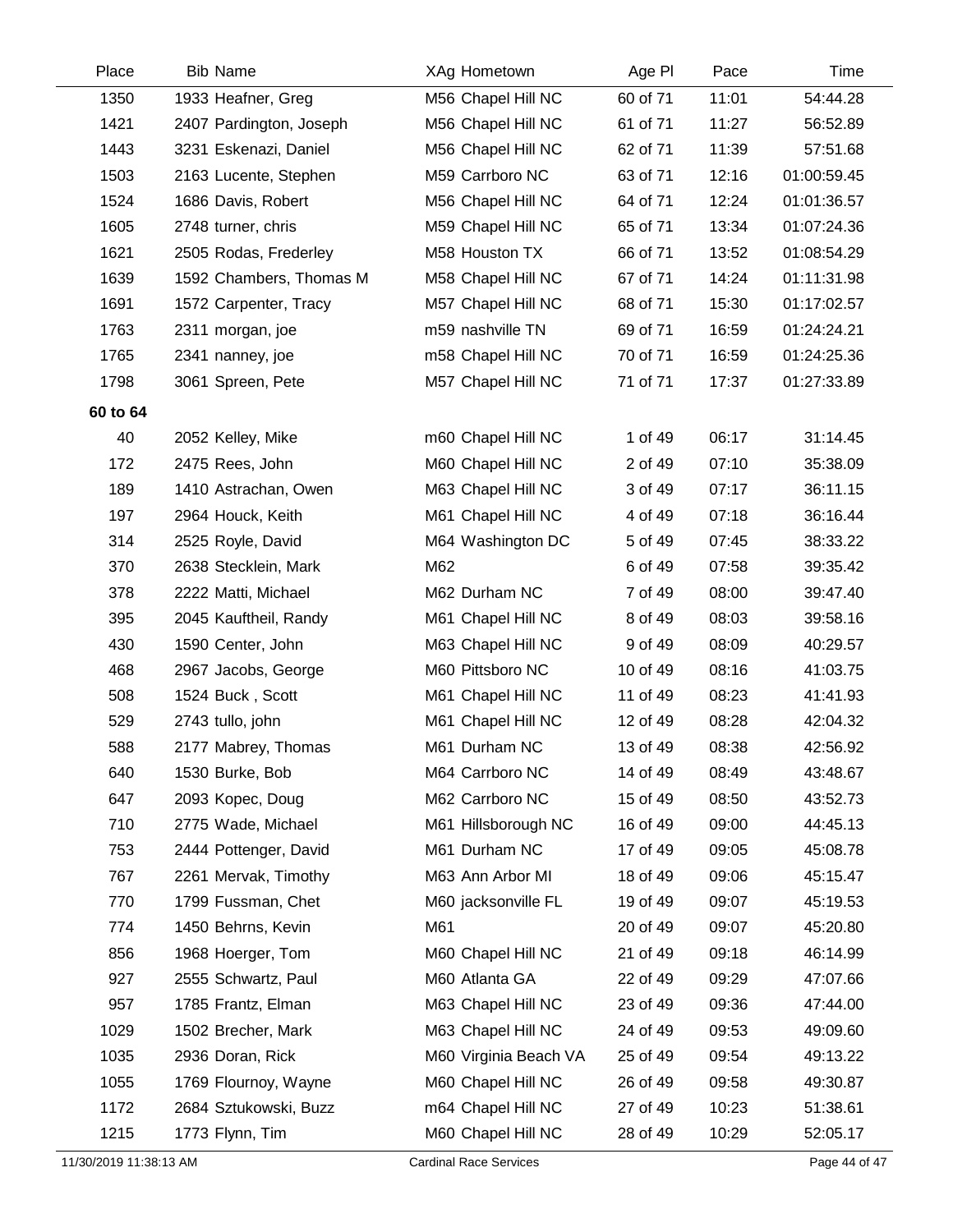| Place    | <b>Bib Name</b>           | XAg Hometown          | Age PI   | Pace  | Time        |
|----------|---------------------------|-----------------------|----------|-------|-------------|
| 1227     | 3158 hulbert, mark        | M63 Hillsborough NC   | 29 of 49 | 10:32 | 52:22.16    |
| 1238     | 2188 Madden, Michael      | M64 Chapel Hill NC    | 30 of 49 | 10:34 | 52:29.72    |
| 1244     | 2843 Willcox, Bill        | M62 Chapel Hill NC    | 31 of 49 | 10:35 | 52:37.03    |
| 1364     | 3357 Oconnor, Christopher | M61 Chapel Hill NC    | 32 of 49 | 11:07 | 55:15.69    |
| 1371     | 2861 Woodward, Brian      | M64 Olivette MO       | 33 of 49 | 11:08 | 55:22.17    |
| 1442     | 2348 Nelson, Ralph        | M62 Portland OR       | 34 of 49 | 11:38 | 57:50.24    |
| 1477     | 1725 Eischen, Jeff        | M63 Chapel Hill NC    | 35 of 49 | 11:59 | 59:35.17    |
| 1483     | 2439 Pooley, Paul         | m64 Durham NC         | 36 of 49 | 12:02 | 59:50.70    |
| 1520     | 2821 WHALEN, CHARLES      | M62 Durham NC         | 37 of 49 | 12:23 | 01:01:31.52 |
| 1629     | 1680 David, Ed            | M60 Pittsboro NC      | 38 of 49 | 14:05 | 01:09:58.95 |
| 1669     | 1559 CAPPELLETTI, RICH    | M63 Chapel Hill NC    | 39 of 49 | 15:06 | 01:15:02.36 |
| 1681     | 3048 Sammon, Laurence     | M63 Chapel Hill NC    | 40 of 49 | 15:25 | 01:16:34.92 |
| 1682     | 2961 Hickey, Anthony      | M64 Chapel Hill NC    | 41 of 49 | 15:25 | 01:16:35.44 |
| 1689     | 1644 Cotton, Dave         | M64 Durham NC         | 42 of 49 | 15:30 | 01:17:01.04 |
| 1690     | 2715 Thorn, Michael       | M64 Chapel Hill NC    | 43 of 49 | 15:30 | 01:17:01.09 |
| 1696     | 1855 Gotthardt, Pete      | M60                   | 44 of 49 | 15:34 | 01:17:19.95 |
| 1735     | 3261 McNeill, Robert      | M63 Carrboro NC       | 45 of 49 | 16:23 | 01:21:23.41 |
| 1740     | 1788 Frazier, Michael     | M63 Durham NC         | 46 of 49 | 16:33 | 01:22:14.32 |
| 1773     | 1402 Arnosti, Don         | M62                   | 47 of 49 | 17:04 | 01:24:46.87 |
| 1778     | 2960 Heyer, Dennis        | M62 Chapel Hill NC    | 48 of 49 | 17:11 | 01:25:24.93 |
| 1797     | 3058 Spreen, Bill         | M61 Chapel Hill NC    | 49 of 49 | 17:37 | 01:27:33.64 |
| 65 to 69 |                           |                       |          |       |             |
| 185      | 1649 Couper, David        | M65 Chapel Hill NC    | 1 of 29  | 07:14 | 35:57.20    |
| 221      | 2298 Mitchell, Roger      | M69 Carrboro NC       | 2 of 29  | 07:25 | 36:53.30    |
| 390      | 2914 chase, william       | M65 Pittsboro NC      | 3 of 29  | 08:02 | 39:56.15    |
| 397      | 3094 Wipper, Dennis       | M65 Chapel Hill NC    | 4 of 29  | 08:04 | 40:04.80    |
| 409      | 2368 Northen, John        | M69 Chapel Hill NC    | 5 of 29  | 08:06 | 40:13.37    |
| 487      | 2112 Lachiewicz, Paul     | M68 Chapel Hill NC    | 6 of 29  | 08:19 | 41:21.70    |
| 584      | 2417 pearson, lawrence    | M68 Shelby NC         | 7 of 29  | 08:38 | 42:53.99    |
| 674      | 1422 Balawejder, Anthony  | M68 Cranberry Twsp PA | 8 of 29  | 08:55 | 44:20.17    |
| 709      | 1462 Bennett, Bill        | M67 Chapel Hill NC    | 9 of 29  | 09:00 | 44:45.12    |
| 740      | 3226 Brown, Les           | M68 Durham NC         | 10 of 29 | 09:04 | 45:01.70    |
| 786      | 3356 OFÇÖBrien, Tim       | M68 Durham NC         | 11 of 29 | 09:09 | 45:28.55    |
| 832      | 2565 sellers, don         | M69 Siler City NC     | 12 of 29 | 09:15 | 45:57.98    |
| 849      | 1885 Guild, Peter         | M68 Chapel Hill NC    | 13 of 29 | 09:17 | 46:09.11    |
| 893      | 2941 Frank, Chris         | M67 Carrboro NC       | 14 of 29 | 09:24 | 46:43.79    |
| 910      | 2781 Walhaug, Warren      | M66 Mebane NC         | 15 of 29 | 09:26 | 46:53.60    |
| 1006     | 2040 Karpinos, Ralph      | M69 Chapel Hill NC    | 16 of 29 | 09:46 | 48:34.49    |
| 1053     | 3056 Smith, Richard       | M66 Chapel Hill NC    | 17 of 29 | 09:58 | 49:29.61    |
| 1141     | 2081 Kleinhammes, Alfred  | M68 Chapel Hill NC    | 18 of 29 | 10:17 | 51:04.68    |
| 1146     | 1954 Hess, Linwood        | M65                   | 19 of 29 | 10:18 | 51:09.08    |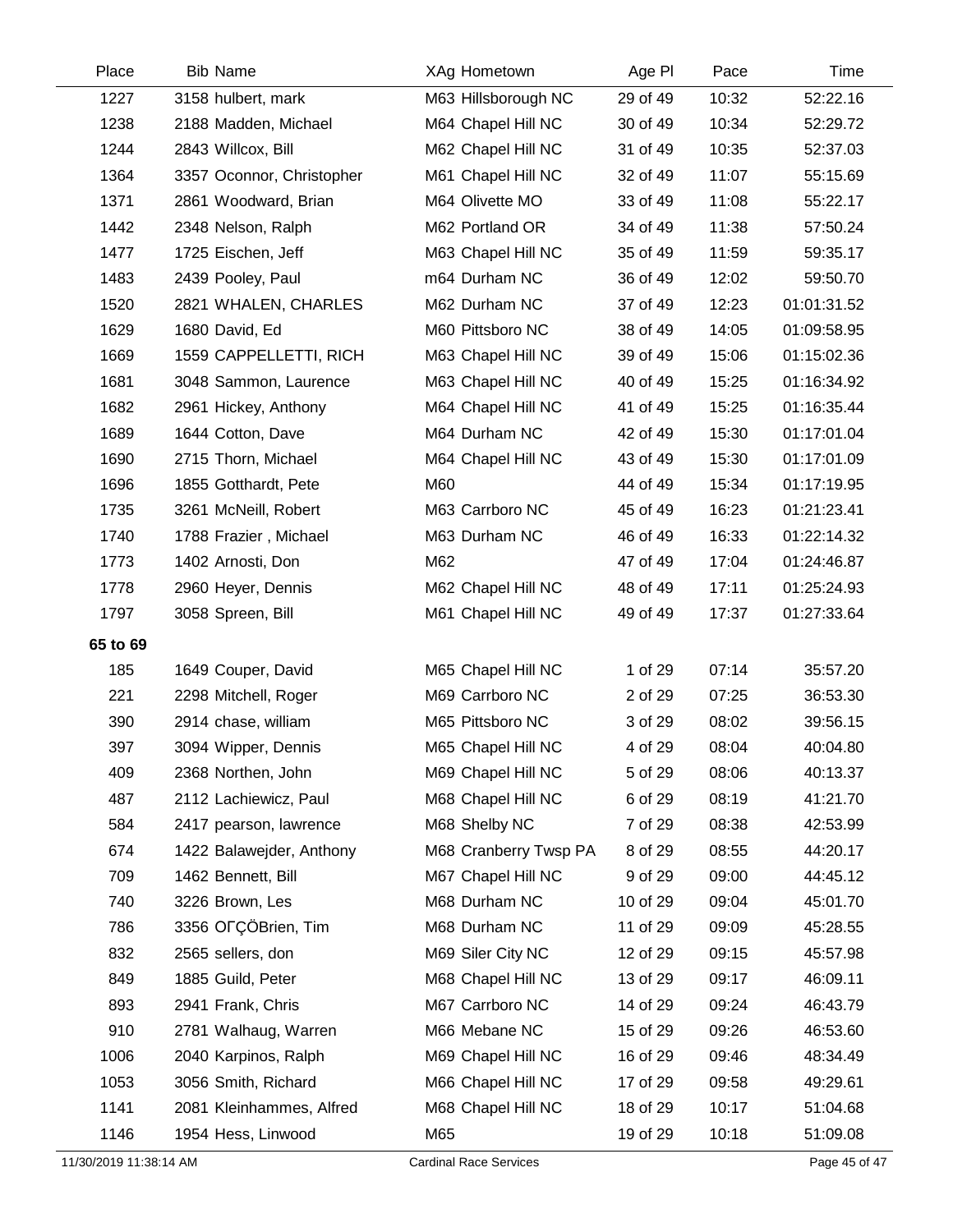| Place    | <b>Bib Name</b>         | XAg Hometown       | Age PI   | Pace  | Time        |
|----------|-------------------------|--------------------|----------|-------|-------------|
| 1209     | 1956 Hessling, Peter    | M67 Durham NC      | 20 of 29 | 10:28 | 52:00.46    |
| 1340     | 2156 long, robert       | m68 Chapel Hill NC | 21 of 29 | 10:58 | 54:31.52    |
| 1440     | 2166 Ludlow, John       | M67 Chapel Hill NC | 22 of 29 | 11:38 | 57:48.44    |
| 1527     | 2521 Rosen, Norm        | m66 Chapel Hill NC | 23 of 29 | 12:28 | 01:01:55.23 |
| 1591     | 1479 Bloom, Kerry       | M65 Chapel Hill NC | 24 of 29 | 13:13 | 01:05:39.19 |
| 1597     | 1915 Hart, Robert       | M66 Chapel Hill NC | 25 of 29 | 13:22 | 01:06:27.41 |
| 1638     | 2830 Wike, Ed           | M68 Chapel Hill NC | 26 of 29 | 14:23 | 01:11:29.07 |
| 1708     | 2608 Smith, Jeff        | M67 Davidson NC    | 27 of 29 | 15:54 | 01:19:02.13 |
| 1760     | 1615 Cocowitch, Vic     | M66 Chapel Hill NC | 28 of 29 | 16:56 | 01:24:10.81 |
| 1839     | 1823 Gellin, Slade      | M68                | 29 of 29 | 18:54 | 01:33:54.94 |
| 70 to 74 |                         |                    |          |       |             |
| 432      | 1871 Griffin, Tom       | M74 Cary NC        | 1 of 17  | 08:09 | 40:30.53    |
| 914      | 3305 sullivan, daniel   | m74 Chapel Hill NC | 2 of 17  | 09:26 | 46:55.06    |
| 1109     | 2092 Kohrman, Richard   | M71 Mebane NC      | 3 of 17  | 10:08 | 50:23.78    |
| 1183     | 3092 Wansley, Brant     | M73 Carrboro NC    | 4 of 17  | 10:25 | 51:47.62    |
| 1214     | 2176 Mabe, Mike         | M72 Pfafftown NC   | 5 of 17  | 10:29 | 52:04.00    |
| 1454     | 3209 Haggerty, Jack     | M74 Carrboro NC    | 6 of 17  | 11:48 | 58:36.34    |
| 1519     | 2456 Provan, Scott      | M70 Chapel Hill NC | 7 of 17  | 12:23 | 01:01:30.45 |
| 1543     | 2401 paisner, james     | M71 Carrboro NC    | 8 of 17  | 12:36 | 01:02:35.29 |
| 1546     | 3216 Randall, Brubaker  | M74 Chapel Hill NC | 9 of 17  | 12:37 | 01:02:42.83 |
| 1569     | 2817 West, Walter       | M72 Carrboro NC    | 10 of 17 | 12:53 | 01:04:04.19 |
| 1580     | 1634 Cook, Philip       | M73 Chapel Hill NC | 11 of 17 | 13:07 | 01:05:10.78 |
| 1592     | 2383 Offen, Neil        | M73 Chapel Hill NC | 12 of 17 | 13:13 | 01:05:39.19 |
| 1636     | 2488 Richardson, David  | M71 Chapel Hill NC | 13 of 17 | 14:11 | 01:10:28.76 |
| 1715     | 2435 Pollak, Thomas     | M71                | 14 of 17 | 16:02 | 01:19:39.51 |
| 1725     | 3091 Carrig, Colin      | M74 Chapel Hill NC | 15 of 17 | 16:12 | 01:20:30.16 |
| 1776     | 3329 Marion, Rich       | M72 DURHAM NC      | 16 of 17 | 17:04 | 01:24:50.03 |
| 1815     | 1671 Czubay, Kenneth    | M71 Chapel Hill NC | 17 of 17 | 18:00 | 01:29:26.98 |
| 75 to 79 |                         |                    |          |       |             |
| 533      | 2376 Noyes, Lawson      | M77 Mebane NC      | 1 of 9   | 08:30 | 42:14.07    |
| 1625     | 3080 Morgan, Kevin      | M76 Carrboro NC    | 3 of 9   | 14:01 | 01:09:37.54 |
| 1648     | 1635 cook, stephen      | m79 Toronto TN     | 4 of 9   | 14:27 | 01:11:49.70 |
| 1717     | 2062 Kern, Dale         | M76 Chapel Hill NC | 7 of 9   | 16:04 | 01:19:49.82 |
| 1743     | 2627 Soth, Marty        | M77 Greensboro NC  | 8 of 9   | 16:35 | 01:22:26.08 |
| 1792     | 2857 Wood, Bill         | M75 Chapel Hill NC | 9 of 9   | 17:31 | 01:27:05.15 |
| 80 to 84 |                         |                    |          |       |             |
| 1674     | 2679 Svendsgaard, David | M81 Chapel Hill NC | 5 of 9   | 15:14 | 01:15:40.45 |
| 1675     | 1889 Guthrie, Elwin     | M83 Walpole ME     | 6 of 9   | 15:19 | 01:16:07.44 |
| 85 to 89 |                         |                    |          |       |             |
| 1536     | 2447 Powers, Bill       | m85 Chapel Hill NC | 2 of 9   | 12:31 | 01:02:10.02 |
|          |                         |                    |          |       |             |